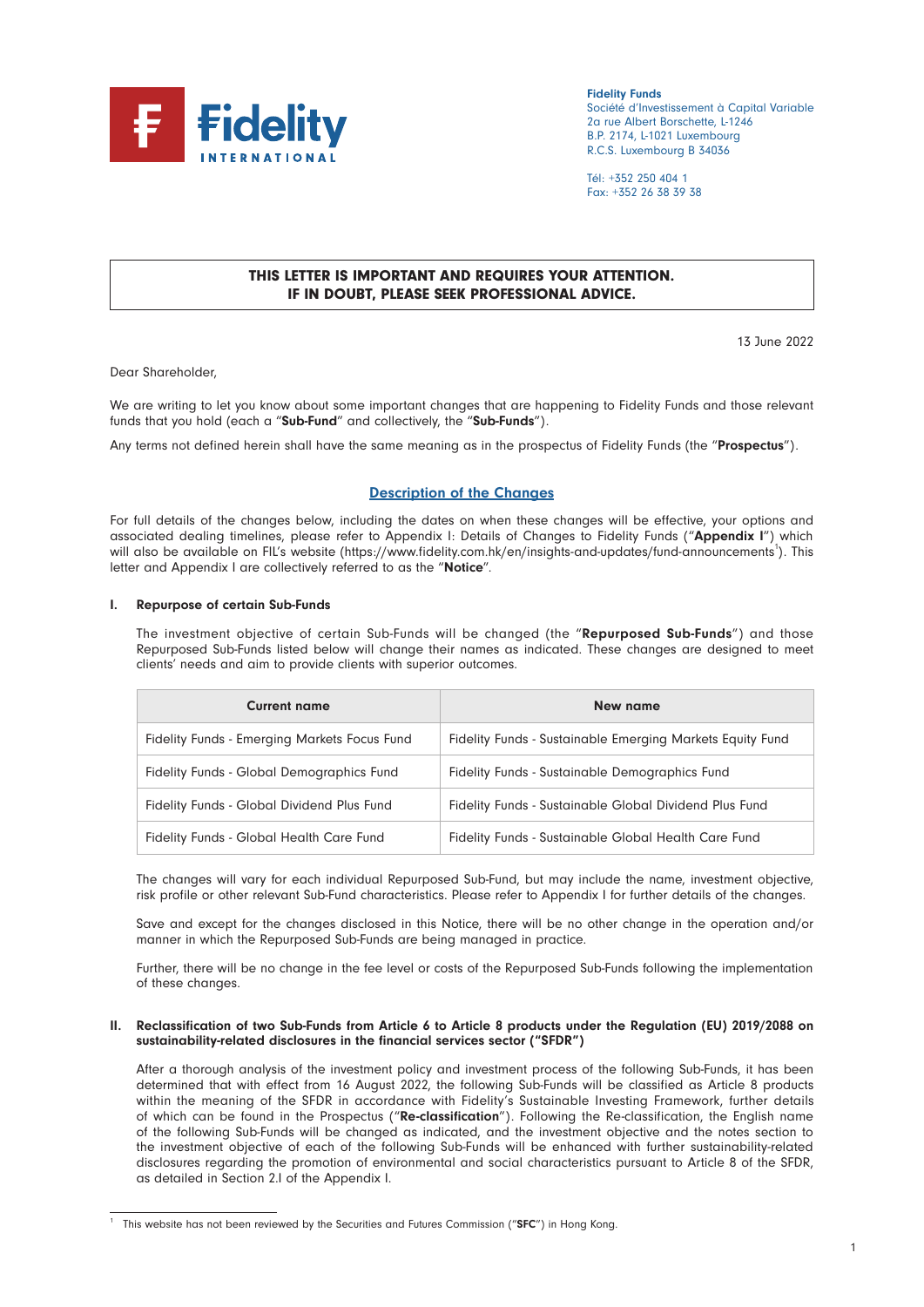| <b>Current name</b>                  | New name                                                                                                  |
|--------------------------------------|-----------------------------------------------------------------------------------------------------------|
| Fidelity Funds - Euro Cash Fund      | Fidelity Funds - Sustainable Euro Cash Fund (This is not<br>classified as an ESG fund in Hong Kong*)      |
| Fidelity Funds - US Dollar Cash Fund | Fidelity Funds - Sustainable US Dollar Cash Fund (This<br>is not classified as an ESG fund in Hong Kong*) |

For the avoidance of doubt, the enhanced disclosures do not represent a material change to the investment strategies of the Sub-Funds or their investment policies. There will also be no change to the Chinese name of the Sub-Funds and the Chinese equivalent of "Sustainable" will not be added to the Chinese name of the Sub-Fund notwithstanding the Re-classification.

\* The Sub-Fund is not classified as an ESG fund in Hong Kong pursuant to the SFC's Circular to management companies of SFC-authorised unit trusts and mutual funds - ESG funds dated 29 June 2021, as may be revised from time to time.

#### III. Changes to Fidelity Funds - China RMB Bond Fund

The investment objective of Fidelity Funds - China RMB Bond Fund will be updated to reflect that this Sub-Fund aims to maximise total return over the long term by investing in RMB denominated debt, money market securities and cash and/or cash equivalents (including, amongst other things, time deposits).

In light of the currency exposure of this Sub-Fund, its Reference Currency will be modified from USD to CNH.

#### IV. Change of name for certain Sub-Funds

For consistency purposes, the Sub-Funds listed below will be renamed to better reflect the way they are currently being managed.

| <b>Current name</b>                    | New name                           |
|----------------------------------------|------------------------------------|
| Fidelity Funds - Japan Advantage Fund  | Fidelity Funds - Japan Value Fund  |
| Fidelity Funds - Japan Aggressive Fund | Fidelity Funds - Japan Growth Fund |

For the avoidance of doubt, the change of name does not represent a material change to the investment strategy of these Sub-Funds or their investment policy.

#### V. Replacement/change of name of reference index in certain Sub-Funds

The following Sub-Funds will change their reference indices to better reflect the market within which they operate.

|                                                         | From                                                                                          | To                                                    |
|---------------------------------------------------------|-----------------------------------------------------------------------------------------------|-------------------------------------------------------|
| <b>Fidelity Funds - Thailand Fund</b>                   | <b>Bangkok SET Capped Index</b>                                                               | Solactive GBS Thailand Investable<br>Universe Index   |
| <b>Fidelity Funds - Asian High Yield</b><br><b>Fund</b> | ICE BofA Asian Dollar High Yield<br>Corporate Index (Level 4 20% Lvl4<br>Cap, 3% Constrained) | J.P. Morgan Asia Credit<br>Non-Investment Grade Index |
| <b>Fidelity Funds - Emerging Asia</b><br><b>Fund</b>    | <b>MSCI Emerging Asia Composite</b><br>Index                                                  | <b>MSCI Emerging Markets Asia Index</b>               |

For the avoidance of doubt, these updates do not represent a material change to the investment strategy of the Sub-Funds or their investment policy.

Separately, the name of the index for Fidelity Funds - Global Inflation-linked Bond Fund has changed from "Bloomberg Barclays World Government Inflation-Linked 1 to 10 Year Index" to "Bloomberg World Government Inflation-Linked 1 to 10 Year Index", and the name of the index for Fidelity Funds - Global Bond Fund and one of the composite indices for Fidelity Funds - Global Multi Asset Dynamic Fund has changed from "Bloomberg Barclays Global Aggregate Index" to "Bloomberg Global Aggregate Index", due to rebranding of the relevant index.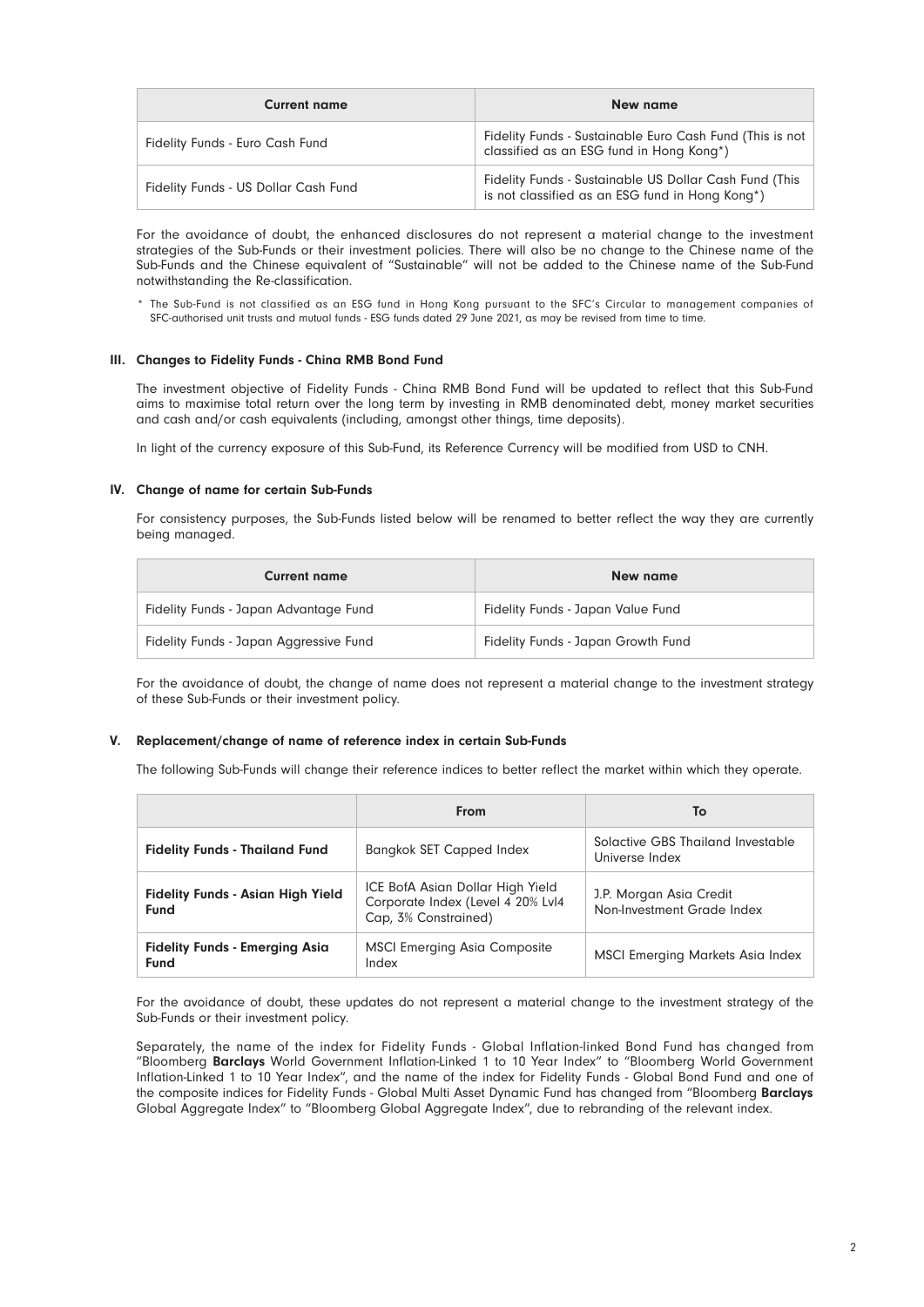#### VI. Amendments to the investment objective and investment limits to certain Sub-Funds investing in China

The investment objective and the notes of the following three Sub-Funds investing in China, as well as the limits for these investments, will be amended:

Fidelity Funds - Asia Pacific Dividend Fund Fidelity Funds - Asian Smaller Companies Fund Fidelity Funds - Flexible Bond Fund

From a Luxembourg regulatory perspective these updates represent material changes to the investment strategy of the Sub-Funds or their investment policy which require prior notice to investors. From a Hong Kong regulatory perspective, these changes can be classified as immaterial changes which do not require prior regulatory approval, on the basis that the changes to the investment limits are not substantial; there will be no material change or increase in the overall risk profile of these Sub-Funds following the changes; and the changes do not have a material adverse impact on Shareholders' rights or interests (including changes that may limit Shareholders' ability in exercising their rights).

#### VII. Increase of investment limits in certain instruments for certain Multi Asset Sub-Funds

The Prospectus will be amended to provide for adjustments to investment limits for certain asset classes. The Multi Asset Sub-Funds impacted by these amendments are as follows:

Fidelity Funds - Global Multi Asset Income Fund Fidelity Funds - Greater China Multi Asset Growth & Income Fund Fidelity Funds - European Multi Asset Income Fund

From a Luxembourg regulatory perspective, these updates represent material changes to the investment strategy of the Sub-Funds or their investment policy which require prior notice to investors. From a Hong Kong regulatory perspective, these changes (except for the increase in the limit of investment in high yield bonds, commodities and real estate for Fidelity Funds - Greater China Multi Asset Growth & Income Fund) can be classified as immaterial changes which do not require prior regulatory approval, on the basis that the changes to the investment limits are not substantial; there will be no material change or increase in the overall risk profile of these Sub-Funds following the changes; and the changes do not have a material adverse impact on Shareholders' rights or interests (including changes that may limit Shareholders' ability in exercising their rights).

#### VIII. Update related to investments in Distressed Securities

The Prospectus will be amended to reflect that the Sub-Funds listed below may invest in securities qualifying as "Distressed Securities".

Fidelity Funds - Asia Pacific Strategic Income Fund Fidelity Funds - Asian Bond Fund Fidelity Funds - Asian High Yield Fund Fidelity Funds - China High Yield Fund Fidelity Funds - Emerging Market Corporate Debt Fund Fidelity Funds - Emerging Market Debt Fund Fidelity Funds - European High Yield Fund Fidelity Funds - European Multi Asset Income Fund Fidelity Funds - Flexible Bond Fund Fidelity Funds - Global Income Fund Fidelity Funds - Global Multi Asset Income Fund Fidelity Funds - Greater China Multi Asset Growth & Income Fund Fidelity Funds - Sustainable Multi Asset Income Fund Fidelity Funds - Sustainable Strategic Bond Fund Fidelity Funds - US High Yield Fund Fidelity Funds - Global Multi Asset Dynamic Fund Fidelity Funds - China RMB Bond Fund Fidelity Funds - Euro Bond Fund Fidelity Funds - Euro Corporate Bond Fund Fidelity Funds - Euro Short Term Bond Fund Fidelity Funds - Global Bond Fund Fidelity Funds - Global Inflation-linked Bond Fund Fidelity Funds - Global Short Duration Income Fund Fidelity Funds - Fidelity Target™ 2025 (Euro) Fund Fidelity Funds - Fidelity Target™ 2030 (Euro) Fund Fidelity Funds - US Dollar Bond Fund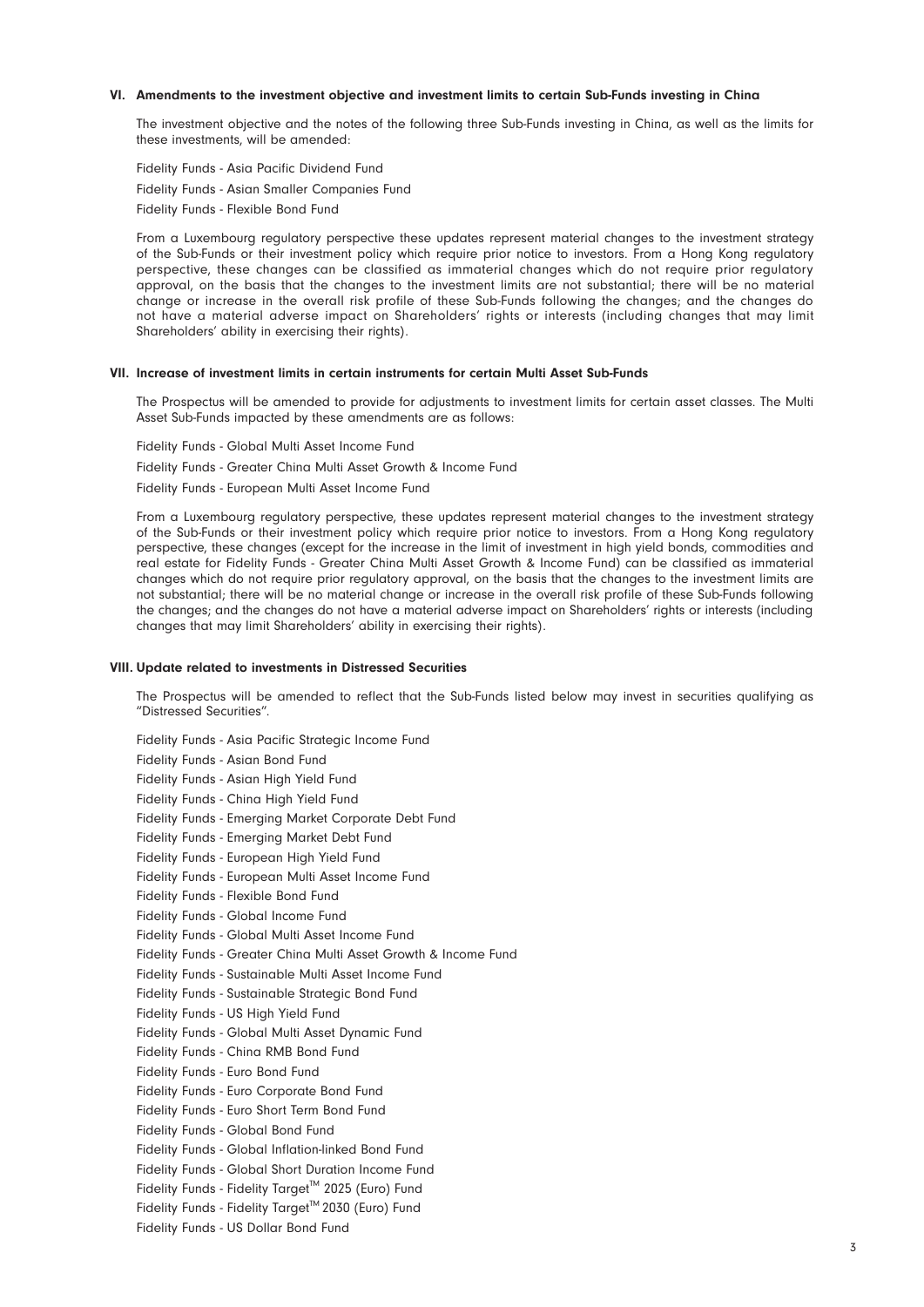In this context, the Prospectus will be updated to include a definition of "Distressed Securities" and it will describe the risks which may be incurred by the Sub-Funds when investing in this type of asset class.

For the avoidance of doubt, the enhanced disclosures related to Distressed Securities do not represent a material change to the investment strategies of the Sub-Funds or their respective investment policy.

#### IX. Amendments to the investment objective of Fidelity Funds - Emerging Asia Fund

The investment objective of Fidelity Funds - Emerging Asia Fund will be amended by deleting reference to "MSCI Emerging Markets Asia Index" in defining the countries considered as emerging markets, in compliance with the ESMA regulation to include reference to one benchmark only in the Sub-Fund's investment objective.

For the avoidance of doubt, such change does not represent a material change to the investment objective of the Sub-Fund or its investment policy and will not have any material impact on the portfolio of the Sub-Fund.

#### X. Changes in the maximum and expected use of CFDs for certain Sub-Funds

The Prospectus will be amended to provide for adjustments to the maximum and expected use of contract for differences ("CFDs") for the following Sub-Funds:

Fidelity Funds - America Fund Fidelity Funds - Asian Special Situations Fund Fidelity Funds - China Focus Fund Fidelity Funds - Global Dividend Fund Fidelity Funds - Greater China Fund

#### XI. Update of arrangement in respect of an Investment Advisor

FIL (Luxembourg) S.A. ("FILUX") an existing Investment Advisor of Fidelity Funds will update its arrangement for the management of the Sub-Funds whereby it will also carry out portfolio management activities through its branch located in Dublin ("Dublin Branch"), in addition to its branches located in Italy and Germany.

#### Effective Date of Changes

The effective date of each of the changes above is set out in "Appendix I: Details of Changes to Fidelity Funds".

#### **Impact**

The existing Shareholders' rights or interests will not be materially prejudiced as a result of the changes outlined in this Notice. The Board believes that the changes are in the best interests of the Shareholders.

#### **Costs**

The administrative expenses triggered by the above-mentioned changes, including any legal, audit, mailing and regulatory charges, will be borne by FIL Fund Management Limited, the Investment Manager of Fidelity Funds (and/or any of its affiliates within FIL Group).

#### Shareholder Choices

For full details of the changes, your options and associated dealing timelines, please refer to 'Appendix I: Details of Changes to Fidelity Funds'.

The Board accepts full responsibility for the accuracy of the content of this Notice and confirms, having made all reasonable enquiries, that to the best of its knowledge and belief there are no other facts the omission of which would make any statement herein misleading.

The changes outlined above will be reflected in the next update to the Prospectus and the Product Key Facts Statement ("KFS") of the relevant Sub-Funds.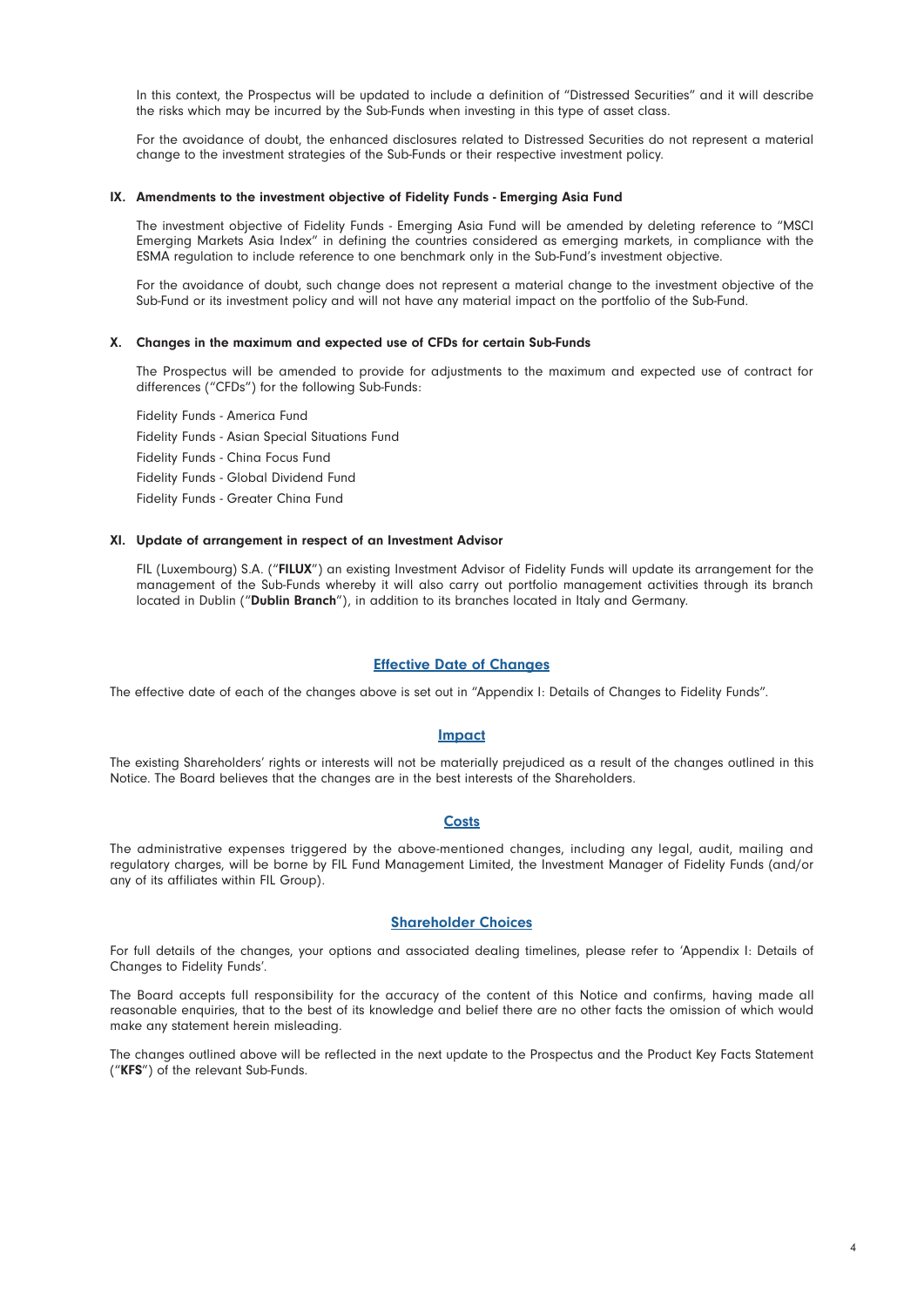We would like to thank you for your investment, and we look forward to helping you with future requests.

If you have any questions related to the changes above, or if you would like to request for a copy of the current Prospectus, the KFS, the Articles of Incorporation (available for inspection free of charge at all times during normal office hours), the latest audited annual report and accounts and unaudited semi-annual report and accounts of Fidelity Funds (which is also available at www.fidelity.com.hk<sup>2</sup>) or other material agreements relating to Fidelity Funds, please contact your usual Financial Adviser or the Fidelity Investor Hotline<sup>3</sup> at +852 2629 2629, or you can write to the Hong Kong Representative at Level 21, Two Pacific Place, 88 Queensway, Admiralty, Hong Kong.

Your faithfully,

Z i

Nishith Gandhi Permanent Representative of FIL (Luxembourg) S.A. Corporate Director, Fidelity Funds

 $2^2$  This website has not been reviewed by the SFC.

<sup>&</sup>lt;sup>3</sup> International Toll-free Number +800 2323 1122, available to calls from Australia, Canada, Japan, South Korea, Malaysia, New Zealand, the Philippines, Singapore, Taiwan, Thailand and USA. The "+" sign represents the International Access Prefix. China Toll-free Number: 4001 200632. Service may not be available for certain mobile carriers; call may incur charges imposed by the service providers. The Fidelity Investor Hotline is available from 9am to 6pm, Monday to Friday (except Hong Kong public holidays).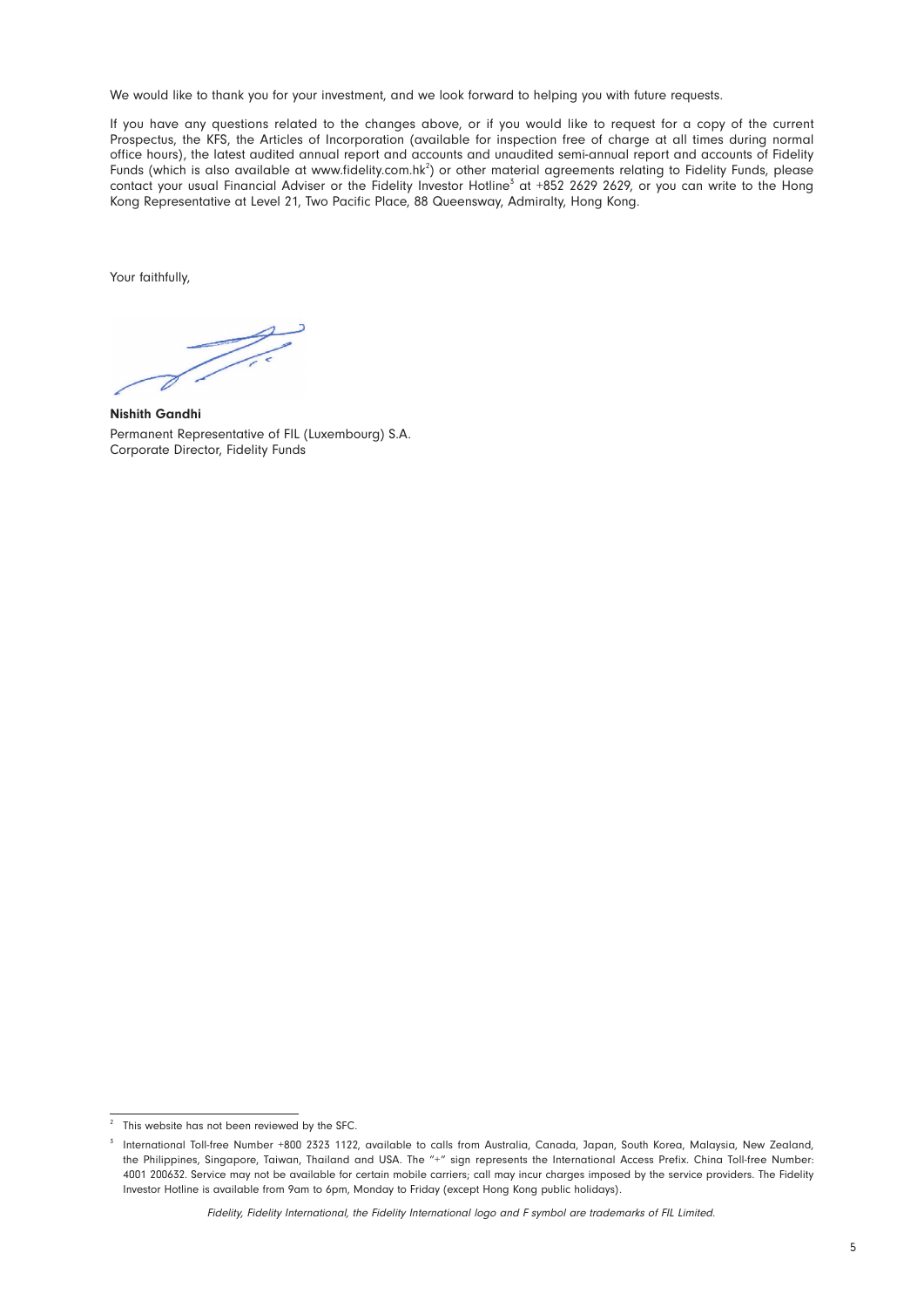

**富達基金** Société d'Investissement à Capital Variable 2a rue Albert Borschette, L-1246 B.P. 2174, L-1021 Luxembourg R.C.S. Luxembourg B 34036

電話:+352 250 404 1 傳真:+352 26 38 39 38

# **此乃重要函件,務請即時細閱。如有任何疑問,請諮詢專業意見。**

親愛的股東:

茲致函通知閣下,富達基金及閣下持有的若干相關基金(各自稱為「**子基金**」及統稱為「**該等子基金**」)將作出一些 重要變動。

本函件未有定義的任何特定詞彙,具有與富達基金的認購章程(「**認購章程**」)中所載相同的涵義。

#### **變動說明**

有關下列變動的完整資料,包括這些變動的生效日期、可供閣下作出的選擇,以及相關交易時間表,請參閲 附 錄 I: 富 達 基 金 的 變 動 詳 情(「 **附 錄** I」)。 該 附 錄 亦 可 於 富 達 的 網 頁 下 載(https://www.fidelity.com.hk/zh/ insights-and-updates/fund-announcements 1 )。本函件及附錄 I 統稱為 (「**通告**」)。

#### I. **若干子基金重訂目標**

若干子基金的投資目標將會改變(「**重訂目標子基金**」),而下列重訂目標子基金將如下所示更改其名稱。這是 因應客戶需求而作出的變動,旨在為客戶帶來卓越的投資成果。

| 現時名稱            | 新名稱                  |
|-----------------|----------------------|
| 富達基金 - 新興市場焦點基金 | 富達基金 - 可持續發展新興市場股票基金 |
| 富達基金 - 環球人口趨勢基金 | 富達基金 - 可持續發展人口趨勢基金   |
| 富達基金 - 環球股息優勢基金 | 富達基金 - 可持續發展環球股息優勢基金 |
| 富達基金 - 環球健康護理基金 | 富達基金 - 可持續發展環球健康護理基金 |

每項個別重訂目標子基金作出的變動將各有不同,但可能包括名稱、投資目標、風險類別或其他相關子基金特 徵。有關變動的詳情,請參閱附錄 I。

除本通告所披露的變動之外,重訂目標子基金的實際運作及/或管理方式將不會出現其他改變。

此外,在作出有關變動後,重訂目標子基金的收費水平或費用將維持不變。

#### II. **兩項子基金在有關金融服務業的可持續發展相關披露的規例(**EU**)**2019/2088**(「**SFDR**」)下的所屬類別由第** 6 **條 產品重新分類為第** 8 **條產品**

根據富達可持續發展投資框架,在全面分析下列子基金的投資政策及投資程序後,確定下列子基金將獲分類為 SFDR 所指的第 8 條產品,並由 2022 年 8 月 16 日起生效 (詳情載於認購章程) (「重**新分**類」)。在重新分類後, 下列子基金的英文名稱將如下所示作出更改,而下列子基金各自的投資目標及其投資目標的附註部份將根據 SFDR 第 8 條規定, 加強披露有關推動環境及社會特徵的進一步可持續發展相關資料 (詳情載於附錄 | 2.| 一節)。

<sup>1</sup> 該網頁未經香港證券及期貨事務監察委員會(「**證監會**」)審核。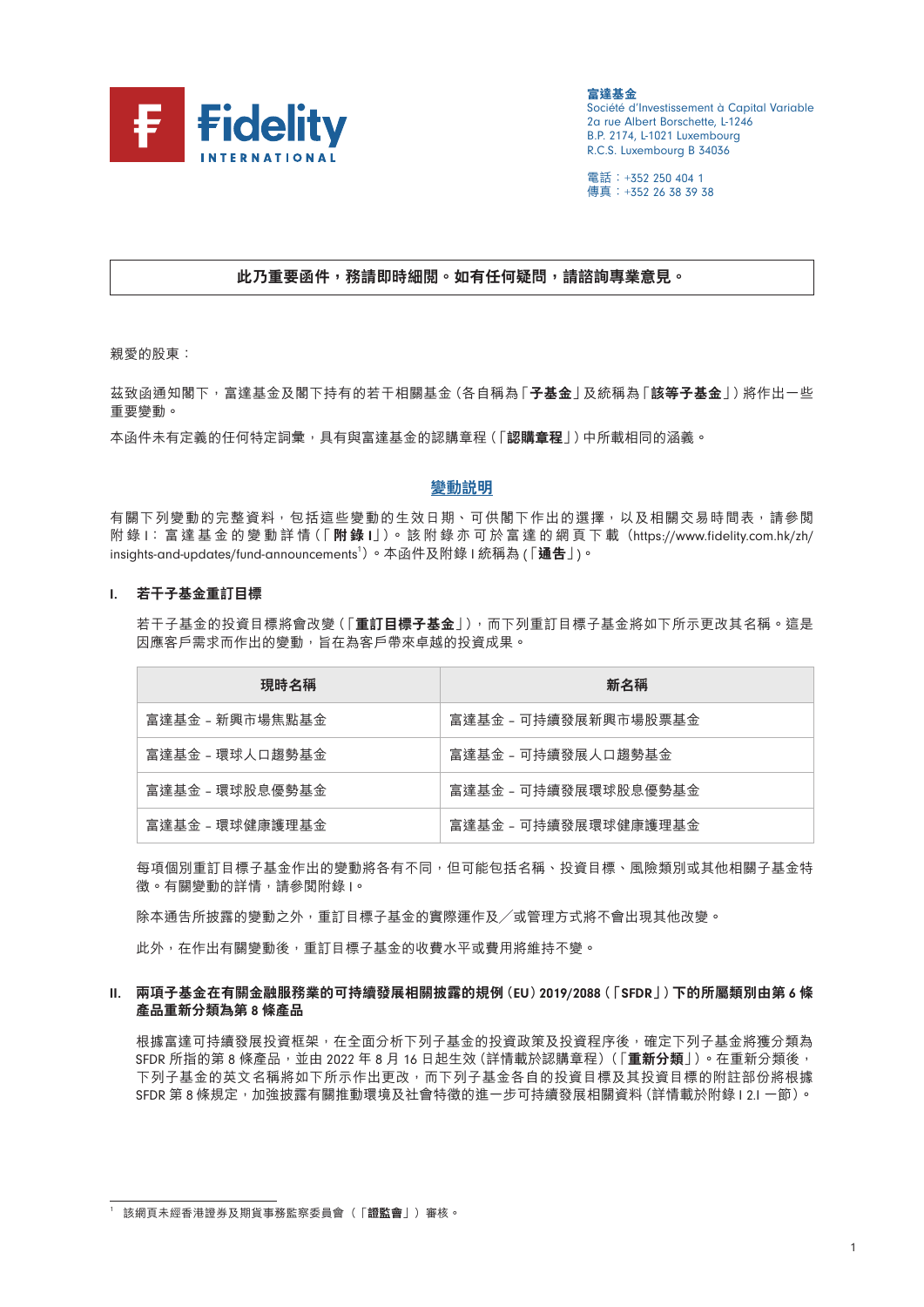| 現時名稱                                                    | 新名稱                                                                                           |
|---------------------------------------------------------|-----------------------------------------------------------------------------------------------|
| Fidelity Funds - Euro Cash Fund<br>(富達基金 - 歐元現金基金)      | Fidelity Funds - Sustainable Euro Cash Fund<br>(富達基金 - 歐元現金基金)<br>(此基金在香港並非獲分類為 ESG 基金*)      |
| Fidelity Funds - US Dollar Cash Fund<br>(富達基金 - 美元現金基金) | Fidelity Funds - Sustainable US Dollar Cash Fund<br>(富達基金 - 美元現金基金)<br>(此基金在香港並非獲分類為 ESG 基金*) |

為免生疑問,加強資料披露並不代表該等子基金的投資策略或其投資政策出現重大變動。該等子基金的中文名 稱將不會改變,即使重新分類,該等子基金的中文名稱亦不會加入「可持續發展」的中文詞彙。

\* 根據證監會日期為 2021 年 6 月 29 日的《致證監會認可單位信託及互惠基金的管理公司的通函-環境、社會及管治基金》(可不時 作出修訂),子基金在香港並非獲分類為環境、社會及管治(ESG)基金。

#### III. **富達基金-中國人民幣債券基金的變動**

富達基金-中國人民幣債券基金的投資目標將作出更新,以反映該子基金旨在透過投資於以人民幣計值的債務、 貨幣市場證券,以及現金及/或現金等值(其中包括定期存款),以在長遠取得最大總回報。

基於該子基金的貨幣投資, 其報價貨幣將由美元修改為離岸人民幣(CNH)。

# IV. **若干子基金更改名稱**

為保持一致性,下列子基金將更改名稱,以更妥善反映其現時的管理方式。

| 現時名稱          | 新名稱            |
|---------------|----------------|
| 富達基金 - 日本領先基金 | 富達基金 - 日本價值型基金 |
| 富達基金 - 日本進取基金 | 富達基金 - 日本增長基金  |

為免生疑問,更改名稱並不代表該等子基金的投資策略或其投資政策出現重大變動。

#### V. **若干子基金更換參考指數/參考指數更改名稱**

下列子基金將更換其參考指數,以妥善反映其運作所涉及的市場。

|                | 由                                                                                                                                                | 改為                                               |  |
|----------------|--------------------------------------------------------------------------------------------------------------------------------------------------|--------------------------------------------------|--|
| 富達基金 – 泰國基金    | Bangkok SET Capped 指數                                                                                                                            | Solactive GBS Thailand Investable<br>Universe 指數 |  |
| 富達基金 - 亞洲高收益基金 | ICE BofA Asian Dollar High Yield<br>J.P. Morgan Asia Credit<br>Corporate (Level 4 20% Lvl4 Cap,<br>Non-Investment Grade 指數<br>3% Constrained) 指數 |                                                  |  |
| 富達基金 – 新興亞洲基金  | MSCI Emerging Asia Composite 指數                                                                                                                  | MSCI Emerging Markets Asia 指數                    |  |

為免生疑問,有關更新並不代表該等子基金的投資策略或其投資政策出現重大變動。

另外,基於相關指數進行品牌重塑,富達基金 - 環球通脹連繫債券基金的指數名稱已由「Bloomberg Barclays World Government Inflation-Linked 1 to 10 Year 指數」改為「Bloomberg World Government Inflation-Linked 1 to 10 Year 指數」;而富達基金 – 環球債券基金的指數名稱,以及作為富達基金 – 環球多元動力基金的綜合指數成 份之一的指數名稱,已由「Bloomberg Barclays Global Aggregate 指數」改為「Bloomberg Global Aggregate 指數」。

#### VI. **修訂若干子基金的投資目標及其投資於中國的投資限額**

下列三項子基金的投資目標及附註部份有關在中國進行投資,以及這些投資的限額將作出修訂:

富達基金 – 亞太股息基金 富達基金 – 亞洲小型公司基金 富達基金 – 靈活債券基金

從盧森堡監管角度來看,這些更新代表該等子基金的投資策略或其投資政策出現需要事先通知投資者的重大變 動。從香港監管角度來看,這些變動可歸類為毋須事先獲監管機構批准的非重大變動,因為投資限額的變動不 大;該等子基金的整體風險水平在變動後將不會出現重大變動或提升;而且這些變動不會對股東的權利或利益 造成重大不利影響(包括並無變動可能會限制股東行使其權利的能力)。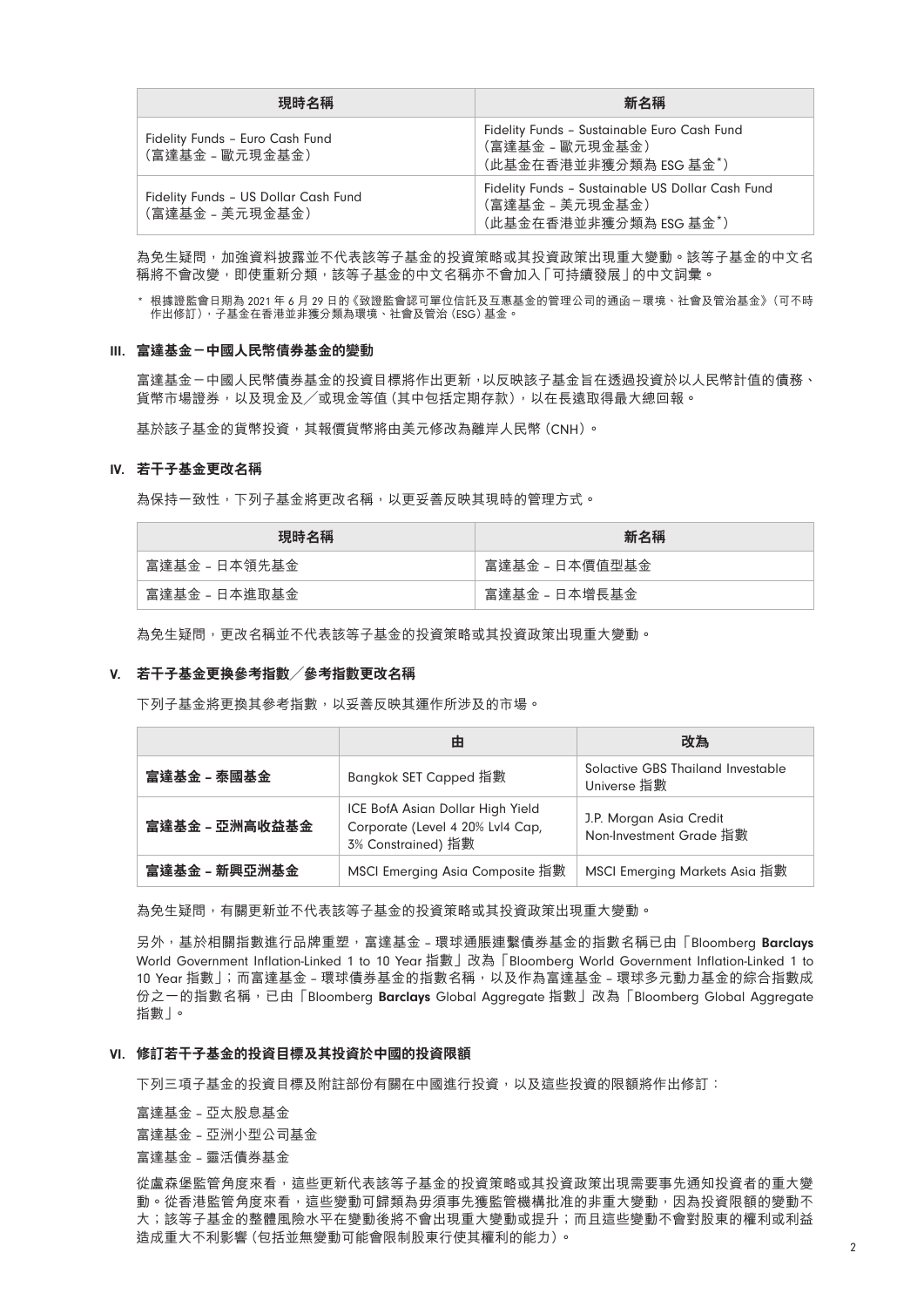#### VII. **調高若干多元資產子基金對若干投資工具的投資限額**

認購章程將作出修訂,以反映若干資產類別的投資限額有所調整。以下是受有關修訂影響的多元資產子基金:

富達基金 – 環球多元收益基金 富達基金 – 大中華多元資產增長及收益基金 富達基金 – 歐洲多元收益基金

從盧森堡監管角度來看,這些更新代表該等子基金的投資策略或其投資政策出現需要事先通知投資者的重大變 動。從香港監管角度來看,這些變動(富達基金 - 大中華多元資產增長及收益基金調高對高收益債券、商品及 房地產的投資限額除外)可歸類為毋須事先獲監管機構批准的非重大變動,因為投資限額的變動不大;該等子 基金的整體風險水平在變動後將不會出現重大變動或提升;而且這些變動不會對股東的權利或利益造成重大不 利影響(包括並無變動可能會限制股東行使其權利的能力)。

### VIII. **有關投資於受壓證券的更新**

認購章程將作出修訂,以反映下列子基金可投資於符合「受壓證券」資格的證券。

- 富達基金 亞太策略收益基金 富達基金 – 亞洲債券基金 富達基金 – 亞洲高收益基金 富達基金 – 中國高收益基金 富達基金 – 新興市場企業債券基金 富達基金 – 新興市場債券基金 富達基金 – 歐洲高收益基金 富達基金 – 歐洲多元收益基金 富達基金 – 靈活債券基金 富達基金 – 環球收益基金 富達基金 – 環球多元收益基金 富達基金 – 大中華多元資產增長及收益基金 富達基金 – 可持續發展多元收益基金 富達基金 – 可持續發展策略債券基金 富達基金 – 美元高收益基金 富達基金 – 環球多元動力基金 富達基金 – 中國人民幣債券基金 富達基金 – 歐元債券基金 富達基金 – 歐元企業債券基金 富達基金 – 歐元短期債券基金 富達基金 – 環球債券基金 富達基金 – 環球通脹連繫債券基金 富達基金 – 環球短期債券基金
- 富達基金 富達目標 ™ 2025 ( 歐元 ) 基金
- 富達基金 富達目標 ™ 2030 ( 歐元 ) 基金

富達基金 – 美元債券基金

就此而言,認購章程將作出更新,以包括「受壓證券」的定義,並將描述該等子基金投資於這個資產類別時可能 涉及的風險。

為免生疑問,加強有關受壓證券的披露並不代表該等子基金的投資策略或其各自的投資政策出現重大變動。

#### IX. **修訂富達基金-新興亞洲基金的投資目標**

富達基金 - 新興亞洲基金的投資目標將作出修訂,在界定被視作新興市場的國家時,刪除有關「MSCI Emerging Markets Asia 指數 | 的提述, 以符合歐洲證券及市場管理局 (ESMA) 規例的規定, 即子基金的投資目標內僅可包 含一項基準的提述。

為免生疑問,該變動並不代表子基金的投資目標或其投資政策出現重大變動,對子基金的投資組合亦不會造成 任何重大影響。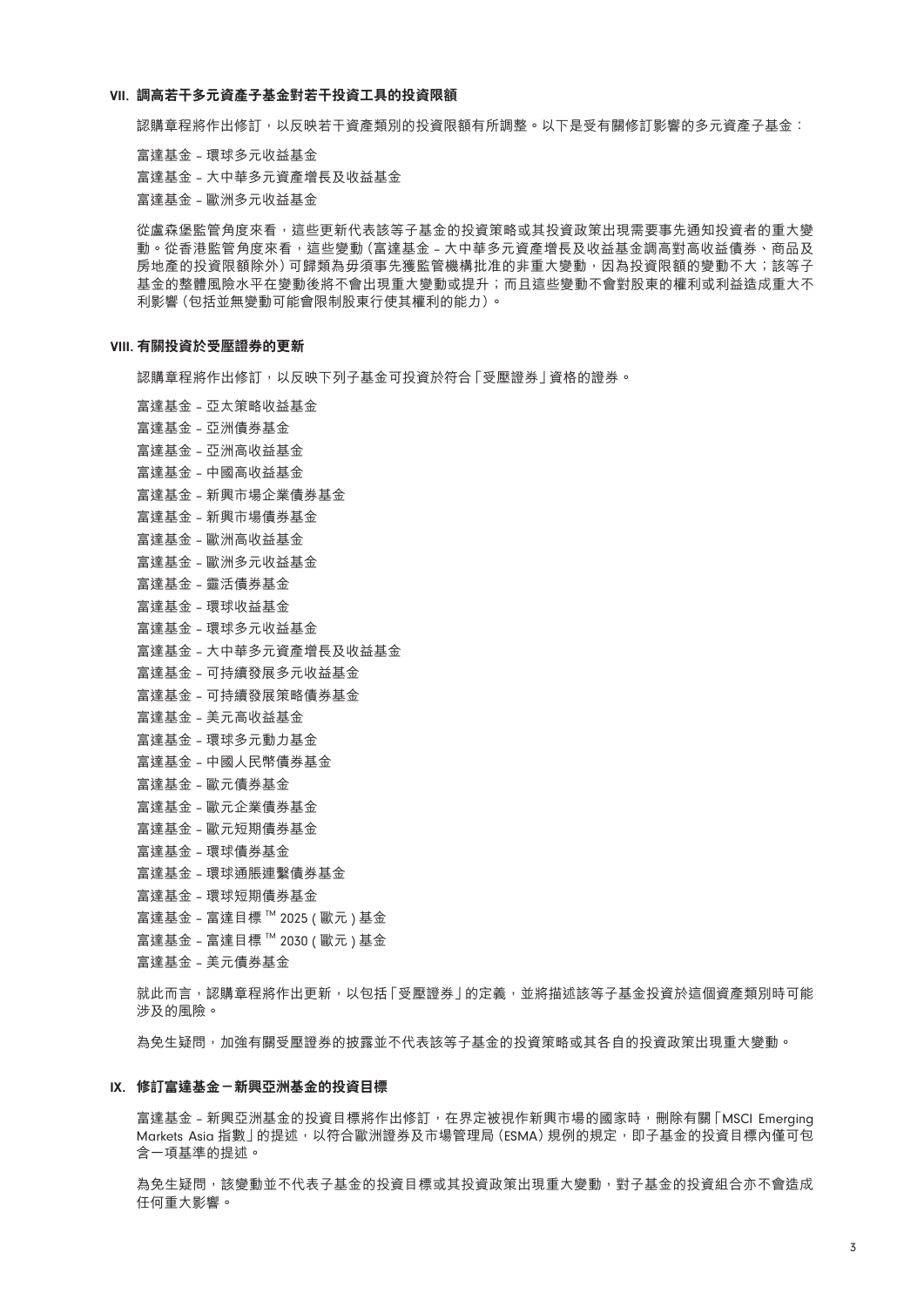#### X. **若干子基金使用** CFD **的最高及預期水平變動**

認購章程將作出修訂,以調整下列子基金使用差價合約(「CFD」)的最高及預期水平:

富達基金 – 美國基金

- 富達基金 亞洲特別機會基金
- 富達基金 中國焦點基金
- 富達基金 環球股息基金

富達基金 – 大中華基金

#### XI. **更新有關投資顧問的安排**

富達基金的現有投資顧問 FIL (Luxembourg) S.A. (「FILUX」)將更新其管理子基金的安排,使其除了位於意大利 及德國的分公司外,也會透過其位於都柏林的分公司(「**都柏林分公司**」)進行投資組合管理活動。

#### **變動生效日期**

上述各項變動的生效日期載於「附錄 I:富達基金的變動詳情」。

# **影響**

本通告所述變動將不會對現有股東的權利或利益造成顯著損害。董事會認為有關變動乃符合股東的最佳利益。

#### **費用**

上述變動所涉及的行政開支(包括任何法律、審核、郵遞及監管開支)將由富達基金的投資經理 FIL Fund Management Limited(及/或其在富達集團內的任何聯營公司)承擔。

#### **股東選擇**

有關上述變動的完整資料、可供閣下作出的選擇,以及相關交易時間表,請參閱「附錄 I:富達基金的變動詳情」。

董事會對本通告內容的準確性承擔全部責任,並確認已作出一切合理的查詢,盡其所知及所信,並無遺漏其他事項, 致使本通告所載的任何陳述含有誤導成份。

認購章程及相關子基金的產品資料概要(「**產品資料概要**」)將於下一次更新時反映上述變動。

感謝閣下投資於富達基金,日後如有任何需求,我們將樂意為您效勞。

如對上述變動有任何疑問,或欲索取最新的認購章程、產品資料概要、公司組織章程(可於一般辦公時間內隨時免 費查閲)、富達基金最新經審核的年報與帳目及未經審核的半年報告與帳目 (亦可於 www.fidelity.com.hk<sup>2</sup> 下載),或 與富達基金有關的其他重要協議的副本,請聯絡閣下的慣常財務顧問,或致電富達投資熱線3+852 2629 2629 查詢, 閣下亦可致函香港代表(地址為香港金鐘道 88 號太古廣場二座 21 樓)。

Z.

FIL (Luxembourg) S.A. 常設代表 富達基金公司董事 Nishith Gandhi 謹啟

二零二二年六月十三日

<sup>2</sup> 該網頁未經證監會審核。

國際免費服務熱線為 +800 2323 1122,適用於以下地區:澳洲、加拿大、日本、南韓、馬來西亞、新西蘭、菲律賓、新加坡、台灣、 泰國及美國。號碼前的「+」符號代表國際直撥號碼。中國免費服務熱線為 4001 200632。此服務可能不適用於部份流動電話服務供應商; 。<br>通話可能經由服務供應商收取費用。富達投資熱線的服務時間為逢星期一至星期五上午 9 時至下午 6 時(香港公眾假期除外)。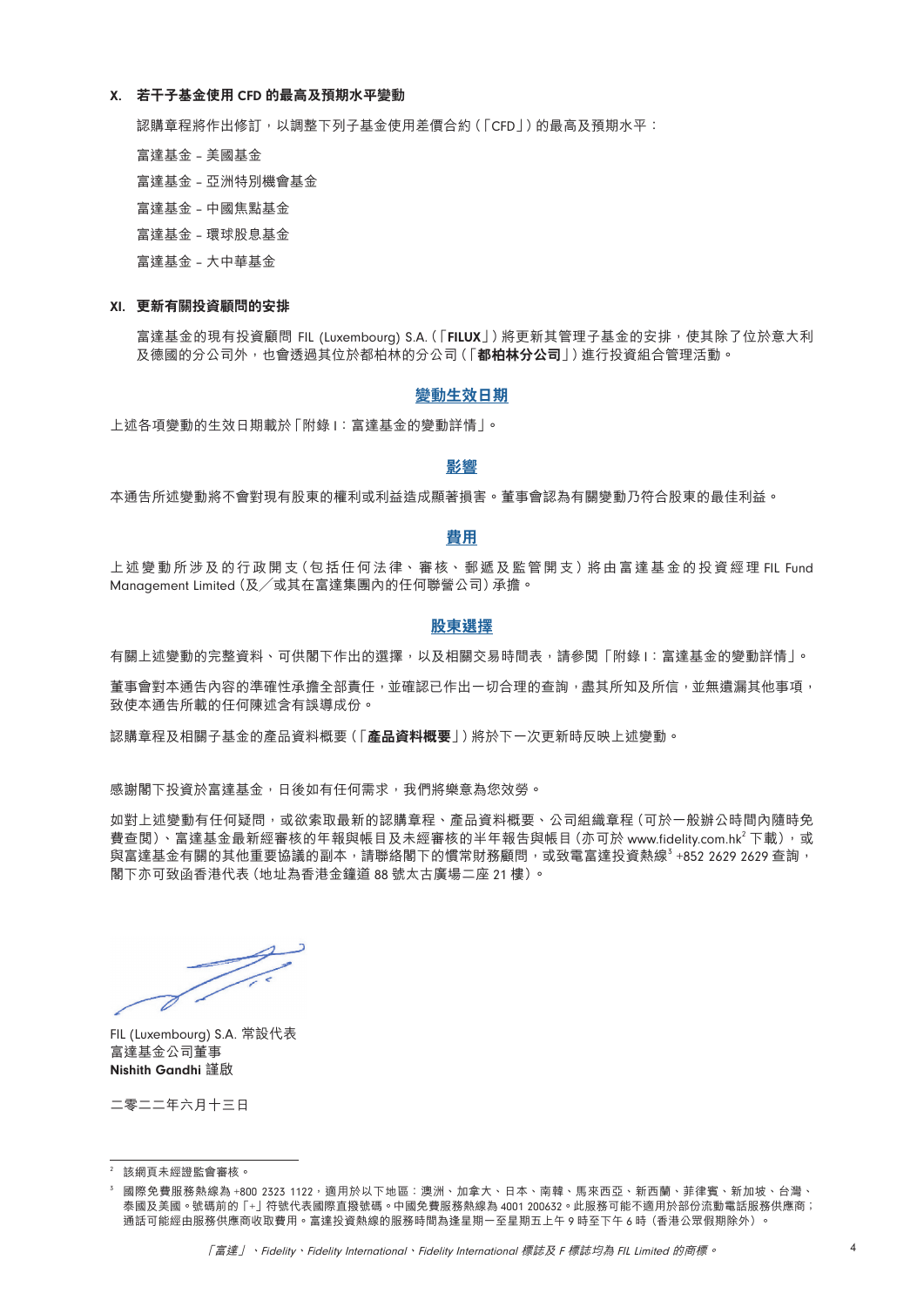

Fidelity Funds Société d'Investissement à Capital Variable 2a rue Albert Borschette, L-1246 B.P. 2174, L-1021 Luxembourg R.C.S. Luxembourg B 34036

Tél: +352 250 404 1 Fax: +352 26 38 39 38

# Appendix I: Details of Changes to Fidelity Funds

related to the letter to Shareholders issued on 13 June 2022 with regard to the update of the prospectus of Fidelity Funds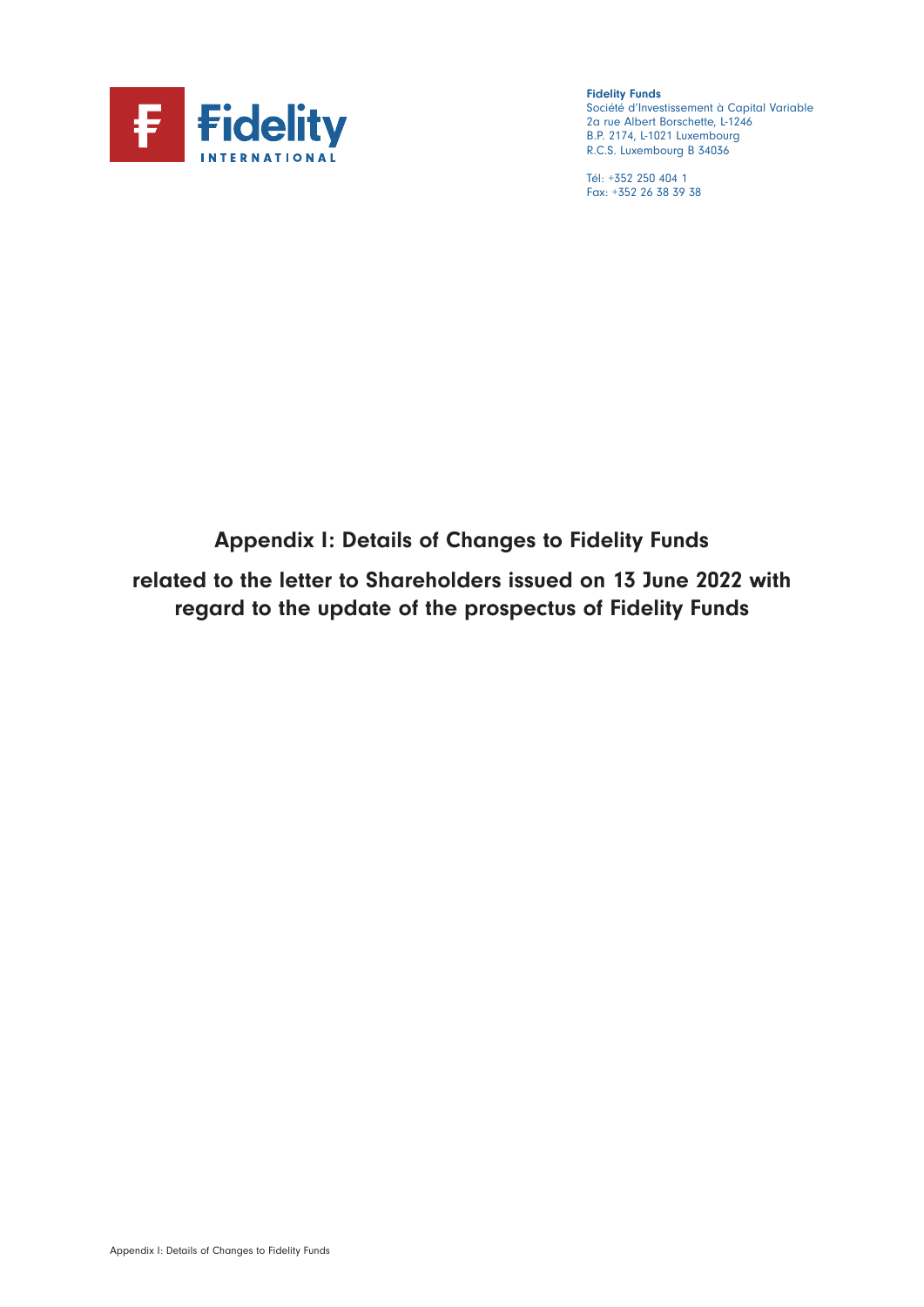This Appendix is referred to in a letter you will have received as a Shareholder in at least one of the Sub-Funds listed on the following pages.

The effective date of each of the changes described in this Appendix is set out below.

# **Contents**

| 1. | <b>REPURPOSES</b>                                          |   |
|----|------------------------------------------------------------|---|
|    | Table 1 - Timeline for each Sub-Fund repurpose             |   |
|    | Fidelity Funds - Emerging Markets Focus Fund<br>1.1        |   |
|    | Fidelity Funds - Global Demographics Fund<br>$1.2^{\circ}$ | 4 |
|    | Fidelity Funds - Global Dividend Plus Fund<br>1.3          | 6 |
|    | Fidelity Funds - Global Health Care Fund<br>1.4            | 8 |
|    |                                                            |   |
|    | 2. OTHER SUB-FUND AMENDMENTS SUBJECT TO A NOTICE PERIOD    |   |

| L.   | Reclassification of two Sub-Funds from Article 6 to Article 8 of the Sustainable Finance<br>Disclosure Requlation ("SFDR") | 10 |
|------|----------------------------------------------------------------------------------------------------------------------------|----|
| Ш.   | Amendments to the investment objectives and investment limits to certain Sub-Funds<br>investing in China                   | 12 |
|      | a. Details of the Amendments                                                                                               | 12 |
|      | b. Effective Date & Dealing Deadlines                                                                                      | 12 |
| III. | Increase of investments limits for certain Multi Asset Sub-Funds                                                           | 13 |
|      | a. Details of the Amendments                                                                                               | 13 |
|      | b. Effective Date & Dealing Deadlines                                                                                      | 14 |
| IV.  | Change to Fidelity Funds - China RMB Bond Fund                                                                             | 14 |
|      | a. Details of the Amendments                                                                                               | 14 |
|      | b. Effective Date & Dealing Deadlines                                                                                      | 14 |

| 3. | OTHER SUB-FUND AMENDMENTS NOT SUBJECT TO A NOTICE PERIOD |                                                                               | 14 |
|----|----------------------------------------------------------|-------------------------------------------------------------------------------|----|
|    |                                                          | Change of name of certain Sub-Funds                                           | 14 |
|    | Ш.                                                       | Replacement / change of name of reference index in certain Sub-Funds          | 15 |
|    | III.                                                     | Update related to investments in Distressed Securities                        | 15 |
|    | IV.                                                      | Amendments to the investment objective of Fidelity Funds - Emerging Asia Fund | 16 |
|    | V.                                                       | Changes in the maximum and expected use of CFDs                               | 16 |
|    | VI.                                                      | Update of arrangement in respect of an Investment Advisor                     | 16 |
|    | VII.                                                     | Miscellaneous updates / amendments                                            |    |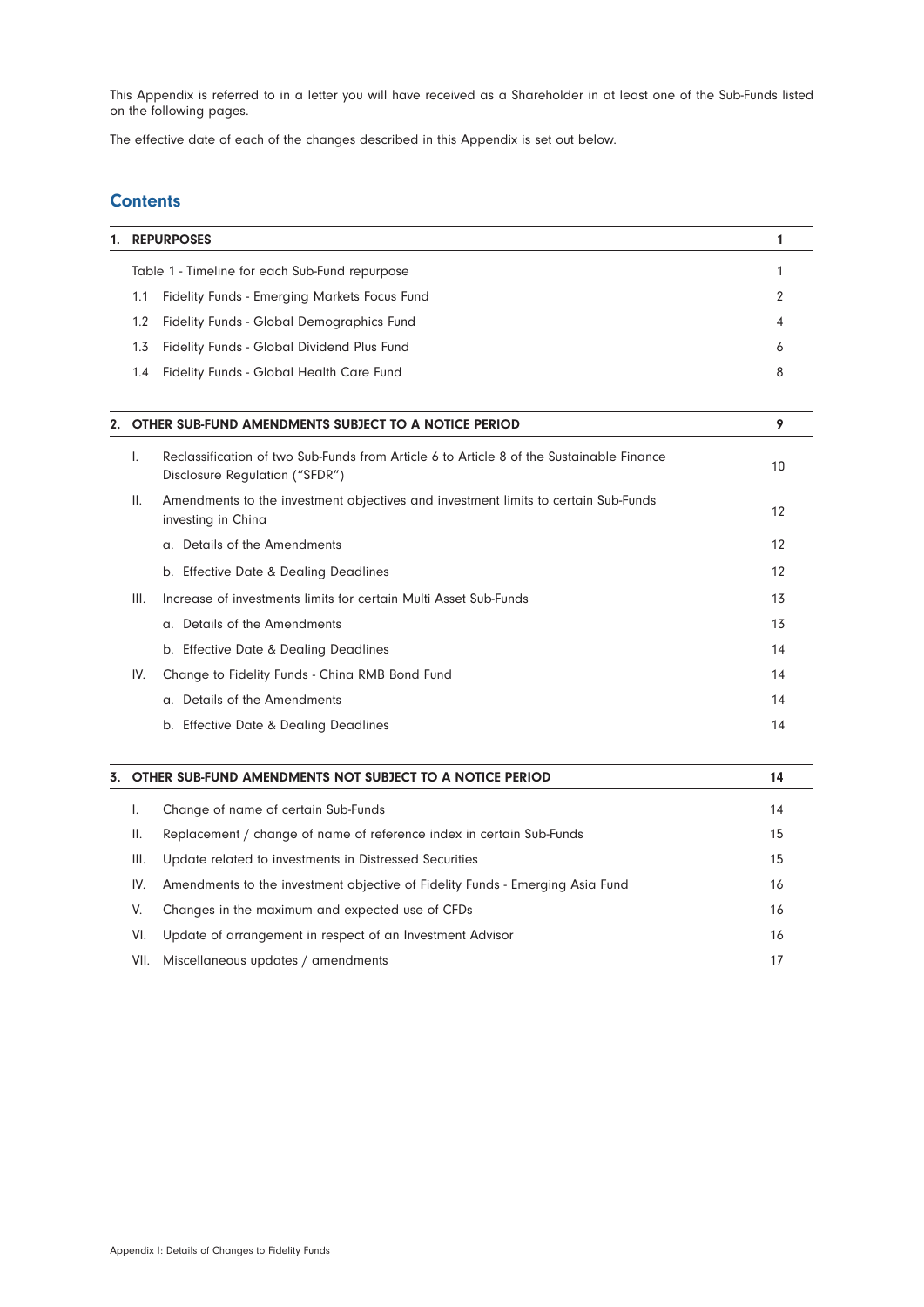The following pages show the full details of the changes being made to Fidelity Funds, your options and associated dealing timelines.

# 1. REPURPOSES

As indicated in the letter, we are changing the main characteristics of the following Sub-Funds (the "Repurposed Sub-Funds") on the dates noted below or such later date as may be decided by the board of directors of Fidelity Funds (the "**Effective Date**").

# Table 1 - Timeline for each Sub-Fund repurpose

| <b>FROM</b><br>TO                                                                                                    |                                                                            | <b>DEALING REQUEST</b><br><b>DEADLINE</b> | <b>EFFECTIVE DATE</b> |
|----------------------------------------------------------------------------------------------------------------------|----------------------------------------------------------------------------|-------------------------------------------|-----------------------|
| <b>Fidelity Funds - Emerging</b><br>Markets Focus Fund                                                               | <b>Fidelity Funds - Sustainable</b><br><b>Emerging Markets Equity Fund</b> | 15 July 2022                              | 18 July 2022          |
| <b>Fidelity Funds - Global</b><br>Demographics Fund                                                                  | <b>Fidelity Funds - Sustainable</b><br><b>Demographics Fund</b>            | 15 July 2022                              | 18 July 2022          |
| <b>Fidelity Funds - Global</b><br>Dividend Plus Fund                                                                 | <b>Fidelity Funds - Sustainable</b><br>Global Dividend Plus Fund           | 15 July 2022                              | 18 July 2022          |
| <b>Fidelity Funds - Global Health</b><br><b>Fidelity Funds - Sustainable</b><br>Global Health Care Fund<br>Care Fund |                                                                            | 15 July 2022                              | 18 July 2022          |

#### What do I need to do?

For each of the repurposes described in this section, there are three options available to you as a Shareholder of a Repurposed Sub-Fund:

- 1. If you do not agree with the changes, you may
	- switch your Shares to another SFC-authorised sub-fund1 available to you within the Fund, free of switch fees; or
	- redeem your Shares, free of redemption fees.
- 2. If you agree with the changes, you may take no action, in which case your investment in the relevant Repurposed Sub-Fund will continue after the Effective Date.

#### Redeeming or Switching your Shares:

If you wish to switch or redeem your Shares in the relevant Repurposed Sub-Fund, you should contact your Financial Adviser or your usual contact at Fidelity.

You may switch or redeem your Shares free of redemption or switching fees on any Valuation Date from the date of this Notice until your usual dealing cut-off time OR 5:00 pm Hong Kong time<sup>2</sup> on the date referred to under the table above (see column entitled "Dealing Request Deadline") for each Repurposed Sub-Fund. Redemption proceeds will normally be issued to you by electronic bank transfer.

#### **Tax**

Please note that the redemption or switching of your holding may be deemed as a disposal for tax purposes. If you have any concerns about your tax position, we recommend that you seek independent tax advice.

SFC authorisation is not a recommendation or endorsement of a fund nor does it guarantee the commercial merits of the fund or its performance. It does not mean the fund is suitable for all investors nor is it an endorsement of its suitability for any particular investor or class of investors.

Different procedures and/or cut-off times may apply if dealing in Shares is made through distributors. Please note that some distributors or other intermediaries may charge additional fees (such as switching or transaction fees) or expenses at their own discretion. For further information on these, please contact your financial adviser or your usual contact at the distributor / intermediary whom you transact with.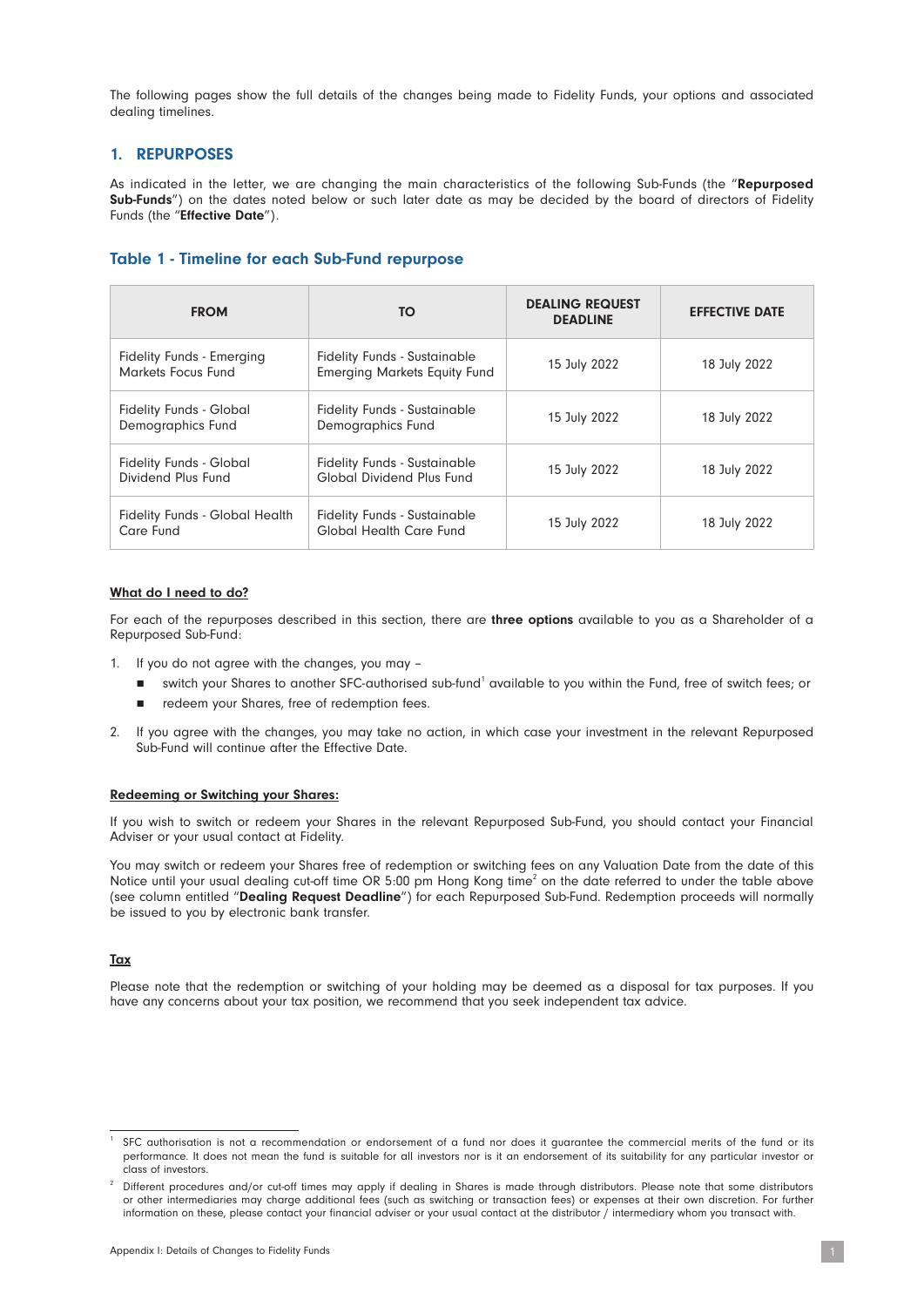#### Detailed Comparison between the Current and Repurposed Sub-Funds

The following pages show the main changes between the Sub-Funds as they are currently and the Repurposed Sub-Funds.

For the full characteristics of the Repurposed Sub-Funds please consult the Prospectus and the KFS.

#### 1.1 Fidelity Funds - Emerging Markets Focus Fund

**Effective Date: 18 July 2022** or such later date as may be determined by the Board. If the Effective Date is postponed, an announcement on the postponement and the revised Effective Date will be published on the respective local / country websites and a notice will be issued to Shareholders to inform them accordingly.

#### Key Changes

- n The fund will be repurposed to become a sustainable fund and part of the Fidelity Sustainable Family of Funds, where it will adopt a Sustainable Focused strategy (i.e. the fund will actively seek to select companies of higher ratings with reference to MSCI ESG Ratings and Fidelity Sustainability Ratings than companies / issuers within the same industry) under which a minimum of 90% of the fund's net assets will be analysed as to whether they maintain sustainable characteristics (as defined in Appendix II and the Prospectus) and a minimum of 70% of the fund's net assets will be invested in securities deemed to maintain sustainable characteristics. Currently, a minimum of 50% of the fund's net assets will be invested in securities deemed to maintain sustainable characteristics.
- n A maximum of 30% of the fund's net assets are allowed to invest in issuers that are not deemed to maintain sustainable characteristics, but which demonstrate improving sustainable indicators (as defined in Appendix II and the Prospectus).
- n The average ESG rating of the fund will exceed the average ESG rating of the fund's investment universe, as represented by the Index (for the purpose of this calculation) after the exclusion of 20% of the assets with the lowest ESG ratings.
- n As the fund will become a sustainable fund and part of the Fidelity Sustainable Family of Funds after the repurpose, the fund will be subject to increased risk of "Sustainable Investing", including the risk of the fund having to forego opportunities due to its sustainable characteristics, the Investment Manager being required to dispose of securities due to the reason that the ESG characteristics of securities may change over time, a lack of standardised taxonomy of ESG evaluation methodology, the risk of the information and data sources provided by external ESG rating providers being incomplete, inaccurate or unavailable, and the risk that the relevant sustainable characteristics may not be applied correctly due to the Investment Manager's subjective judgment in investment selection. In addition, the use of ESG criteria may also result in the fund being concentrated in companies with ESG focus and its value may be volatile when compared to other funds have a more diversified portfolio of investments.
- n A summary of Fidelity's general approach to sustainable investing and the Fidelity Sustainable Family Framework (including investment selection process and criteria and description of the exclusion policy adopted by the fund) is set out in Appendix II. For further details on Fidelity's sustainable investing, Fidelity Sustainable Family of Funds, Fidelity Sustainable Family Framework and associated risk factors, please refer to the Prospectus.
- n It is current disclosed in the fund's investment objective that the fund aims to achieve capital growth by investing primarily in the equity securities of, and related instruments providing exposure to, companies in developing markets including, although not limited to, countries in Latin America, South East Asia, Africa, Eastern Europe (including Russia) and the Middle East. Such reference to South East Asia will be updated to Asia.

| From:<br><b>Fidelity Funds - Emerging Markets Focus Fund</b>                                                                                                                                                                                                                                                                                                                                                                                                                                                                                                                                                                                                                                                                                                 | To:<br><b>Fidelity Funds - Sustainable Emerging Markets Equity Fund</b>                                                                                                                                                                                                                                                                                                                                                                                                                                                                                                                                                                                                                                                                                                                                                 |  |
|--------------------------------------------------------------------------------------------------------------------------------------------------------------------------------------------------------------------------------------------------------------------------------------------------------------------------------------------------------------------------------------------------------------------------------------------------------------------------------------------------------------------------------------------------------------------------------------------------------------------------------------------------------------------------------------------------------------------------------------------------------------|-------------------------------------------------------------------------------------------------------------------------------------------------------------------------------------------------------------------------------------------------------------------------------------------------------------------------------------------------------------------------------------------------------------------------------------------------------------------------------------------------------------------------------------------------------------------------------------------------------------------------------------------------------------------------------------------------------------------------------------------------------------------------------------------------------------------------|--|
| <b>Investment Objective</b>                                                                                                                                                                                                                                                                                                                                                                                                                                                                                                                                                                                                                                                                                                                                  |                                                                                                                                                                                                                                                                                                                                                                                                                                                                                                                                                                                                                                                                                                                                                                                                                         |  |
| The fund aims to achieve capital growth by investing<br>primarily in the equity securities of, and related<br>instruments providing exposure to, companies that<br>have their head office in, are listed in, or exercise a<br>predominant part of their activity in developing markets<br>including, although not limited to, countries in Latin<br>America, South East Asia, Africa, Eastern Europe (including<br>Russia) and the Middle East. The fund may invest its net<br>assets directly in China A and B Shares.<br>A minimum of 50% of the fund's net assets will be<br>invested in securities deemed to maintain sustainable<br>characteristics, as described in the section entitled<br>"1.3.2(a) Fidelity Sustainable Investing Framework" above. | The fund aims to achieve capital growth by investing<br>primarily in the equity securities of, and related<br>instruments providing exposure to, companies that<br>have their head office in, are listed in, or exercise a<br>predominant part of their activity in developing markets<br>including, although not limited to, countries in Latin<br>America, Asia, Africa, Eastern Europe (including Russia)<br>and the Middle East. The fund may invest its net assets<br>directly in China A and B Shares.<br>The fund is part of the Fidelity Sustainable Family of Funds<br>and adopts a Sustainable Focused strategy under which a<br>minimum of 90% of the fund's net assets will be analysed<br>as to whether they maintain sustainable characteristics<br>and a minimum of 70% of the fund's net assets will be |  |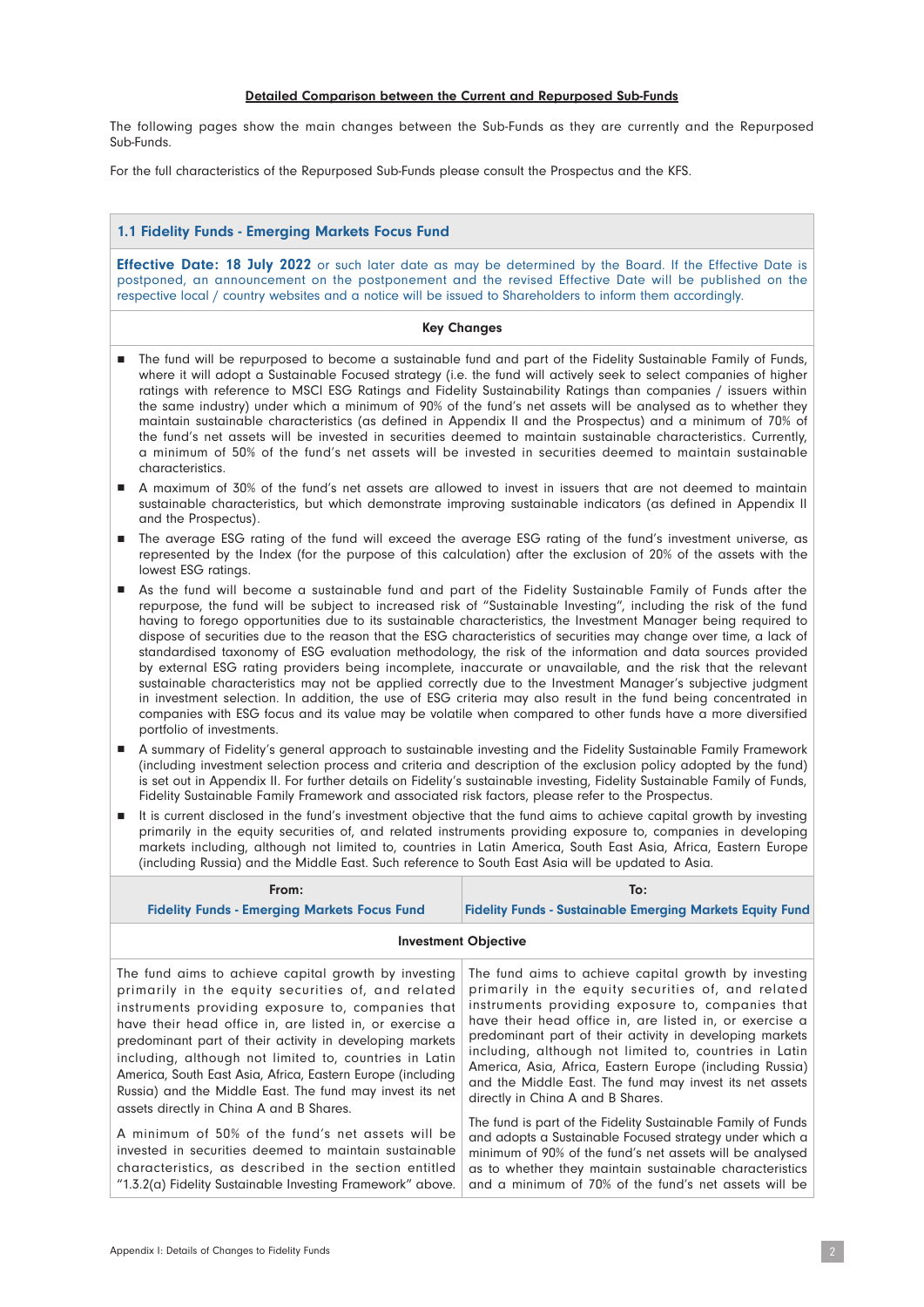The fund will consider a wide range of environmental and social characteristics on an ongoing basis. Environmental characteristics include but are not limited to climate change mitigation and adaptation, water and waste management, biodiversity, while social characteristics include but are not limited to product safety, supply chain, health and safety and human rights. Environmental and social characteristics are analysed by Fidelity's fundamental analysts and rated through Fidelity Sustainability Ratings.

The fund is actively managed. The Investment Manager will reference MSCI Emerging Markets Index (the "Index") by seeking to outperform it as the Index constituents are representative of the type of companies the fund invests in. The fund's performance should be assessed against its Index.

The Investment Manager has a wide range of discretion relative to the Index. While the fund will hold assets that are components of the Index, it also is expected to invest in issuers, sectors, countries and security types that have different weightings from, and may not be included in the Index in order to take advantage of investment opportunities. It is expected that over long time periods, the fund's performance will differ from the Index. However, over short time periods, the fund's performance may be close to the Index, depending on market conditions.

Shareholders' attention is drawn to the fact that the Index is not an index which integrates environmental and social considerations. Instead, the fund promotes environmental and social characteristics by adhering to the Fidelity Sustainable Investing Framework, as described above.

invested in securities deemed to maintain sustainable characteristics, as described in the section entitled "1.3.2 (b) Fidelity Sustainable Family of Funds". The average ESG rating of the fund will exceed the average ESG rating of the fund's investment universe, as represented by the Index (for the purpose of this calculation) after the exclusion of 20% of the assets with the lowest ESG ratings.

The fund is actively managed. The Investment Manager will reference MSCI Emerging Markets Index (the "Index") by seeking to outperform it as the Index constituents are representative of the type of companies the fund invests in. The fund's performance should be assessed against its Index.

The Investment Manager has a wide range of discretion relative to the Index. While the fund will hold assets that are components of the Index, it also is expected to invest in issuers, sectors, countries and security types that have different weightings from, and may not be included in the Index in order to take advantage of investment opportunities. It is expected that over long time periods, the fund's performance will differ from the Index. However, over short time periods, the fund's performance may be close to the Index, depending on market conditions.

Shareholders' attention is drawn to the fact that the Index is not an index which integrates environmental and social considerations. Instead, the fund promotes environmental and social characteristics by adhering to the Fidelity Sustainable Family Framework, as described above.

The fund invests in Latin America, Asia, Africa, Eastern Europe (including Russia) and the Middle East and may invest in different countries in this region. It is unconstrained in the amount that it may invest in any country in this region. It is understood that under the current Luxembourg regulation a fund may invest not more than 10% of its net assets in unlisted securities not dealt on a Regulated Market. Some investments in Russian securities may be considered as falling under

The fund can directly invest in China A Shares through the QFI status of FIL Investment Management (Hong Kong) Limited and/or through any permissible means available to the fund under prevailing laws and regulations (including through the Stock Connect or any other eligible means). The fund will invest less than 30% of its net assets directly and/or indirectly in onshore China A and

The fund invests in a limited number of securities (generally between 20 to 80 under normal market

B Shares on an aggregated basis.

#### Investment Objective (notes)

#### Reference Ccy: USD

#### Reference Ccy: USD

such limit.

conditions).

The fund invests in Latin America, Asia, Africa, Eastern Europe (including Russia) and the Middle East and may invest in different countries in this region. It is unconstrained in the amount that it may invest in any country in this region. It is understood that under the current Luxembourg regulation a fund may invest not more than 10% of its net assets in unlisted securities not dealt on a Regulated Market. Some investments in Russian securities may be considered as falling under such limit.

The fund can directly invest in China A Shares through the QFI status of FIL Investment Management (Hong Kong) Limited and/or through any permissible means available to the fund under prevailing laws and regulations (including through the Stock Connect or any other eligible means). The fund will invest less than 30% of its net assets directly and/or indirectly in onshore China A and B Shares on an aggregated basis.

The fund invests in a limited number of securities (generally between 20 to 80 under normal market conditions).

The fund is subject to the disclosure requirements of article 8 of the SFDR. The fund is subject to the disclosure requirements of article 8 of the SFDR.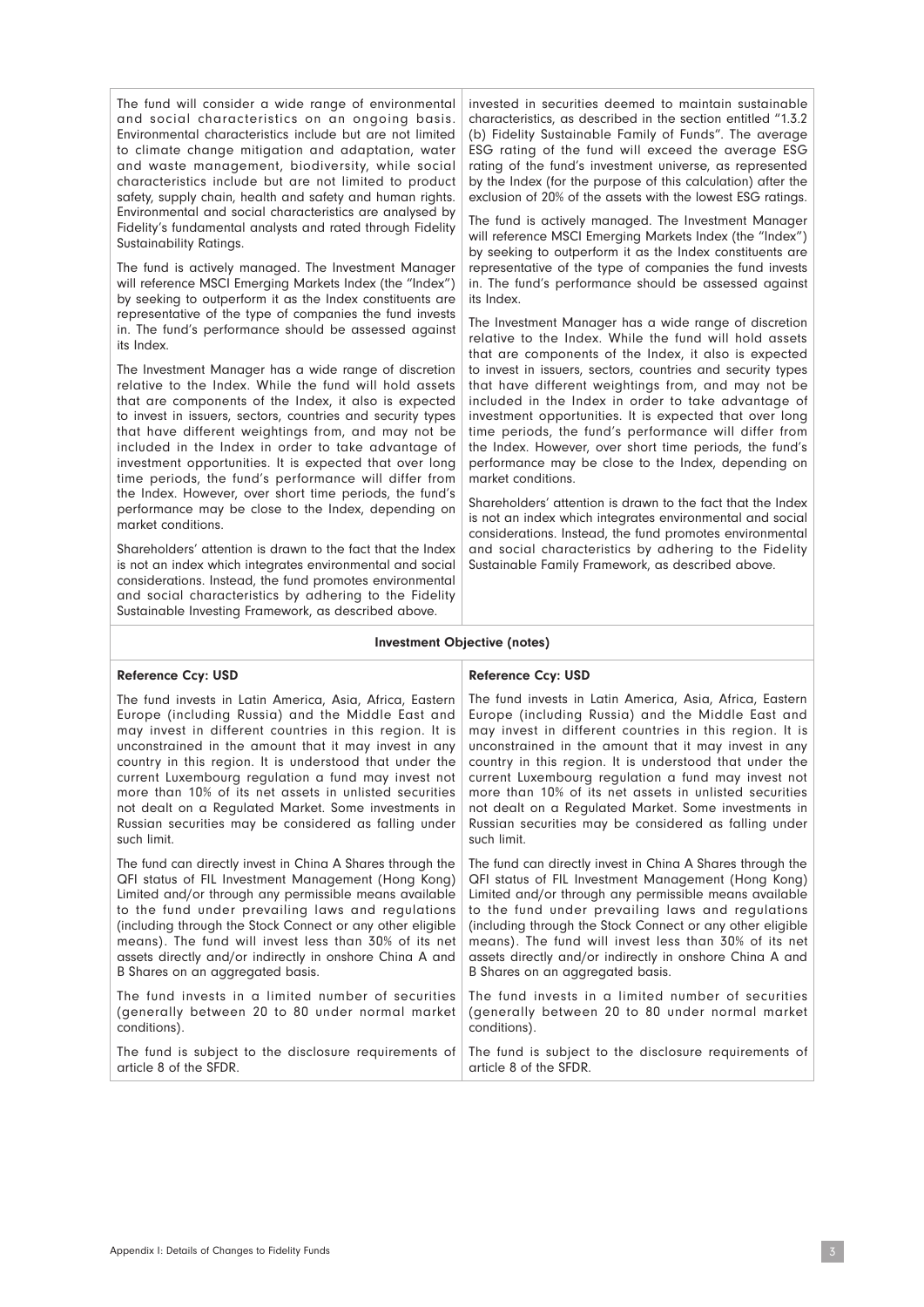| <b>Risk Factors</b>                                                                                                                                                                                                                                  |                                                                                                                                                                                                                                                      |  |
|------------------------------------------------------------------------------------------------------------------------------------------------------------------------------------------------------------------------------------------------------|------------------------------------------------------------------------------------------------------------------------------------------------------------------------------------------------------------------------------------------------------|--|
| Equities; Stock/Issuer Concentration; Emerging Markets;<br>Russia; China Related Risk; Derivatives/Counterparty<br>General Risk; Short Positions; Active Currency; Specific<br>Derivative Instruments; Sustainable Investing; Securities<br>Lending. | Equities; Stock/Issuer Concentration; Emerging Markets;<br>Russia; China Related Risk; Derivatives/Counterparty<br>General Risk; Short Positions; Active Currency; Specific<br>Derivative Instruments; Sustainable Investing; Securities<br>Lending. |  |
|                                                                                                                                                                                                                                                      | Note: As a result of the change in the fund's investment objective,<br>the increased risks highlighted in <b>bold</b> above will apply.                                                                                                              |  |
| <b>Share Class Changes</b>                                                                                                                                                                                                                           |                                                                                                                                                                                                                                                      |  |
| N/A                                                                                                                                                                                                                                                  |                                                                                                                                                                                                                                                      |  |

#### 1.2 Fidelity Funds - Global Demographics Fund

**Effective Date: 18 July 2022** or such later date as may be determined by the Board. If the Effective Date is postponed, an announcement on the postponement and the revised Effective Date will be published on the respective local / country websites and a notice will be issued to Shareholders to inform them accordingly.

#### Key Changes

- n The fund will be repurposed to become a sustainable fund and part of the Fidelity Sustainable Family of Funds, where it will adopt a Sustainable Thematic strategy (i.e. the fund will invest across sectors relating to a common theme (i.e. demographic changes) with a long-term investment horizon by aiming to address sustainability challenges) under which a minimum of 90% of the fund's net assets will be analysed as to whether they maintain sustainable characteristics (as defined in Appendix II and the Prospectus) and a minimum of 70% of the fund's net assets will be invested in securities deemed to maintain sustainable characteristics. Currently, a minimum of 50% of the fund's net assets will be invested in securities deemed to maintain sustainable characteristics.
- n A maximum of 30% of the fund's net assets are allowed to invest in issuers that are not deemed to maintain sustainable characteristics, but which demonstrate improving sustainable indicators (as defined in Appendix II and the Prospectus).
- n When selecting investments, the fund's investment universe will be reduced by at least 20% due to the exclusion of issuers on the basis of their ESG characteristics (i.e. not meeting the ESG criteria as outlined in the Fidelity Sustainable Family Framework).
- n As the fund will become a sustainable fund and part of the Fidelity Sustainable Family of Funds after the repurpose, the fund will be subject to increased risk of "Sustainable investing", including the risk of the fund having to forego opportunities due to its sustainable characteristics, the Investment Manager being required to dispose of securities due to the reason that the ESG characteristics of securities may change over time, a lack of standardised taxonomy of ESG evaluation methodology, the risk of the information and data sources provided by external ESG rating providers being incomplete, inaccurate or unavailable, and the risk that the relevant sustainable characteristics may not be applied correctly due to the Investment Manager's subjective judgment in investment selection. In addition, the use of ESG criteria may also result in the fund being concentrated in companies with ESG focus and its value may be volatile when compared to other funds have a more diversified portfolio of investments.
- n A summary of Fidelity's general approach to sustainable investing and the Fidelity Sustainable Family Framework (including investment selection process and criteria and description of the exclusion policy adopted by the fund) is set out in Appendix II. For further details on Fidelity's sustainable investing, Fidelity Sustainable Family of Funds, Fidelity Sustainable Family Framework and associated risk factors, please refer to the Prospectus.
- n It is current disclosed in the fund's investment objective that the fund's investments will include, but are not limited to, health care and consumer industries companies that stand to benefit from the effects of growing life expectancy in ageing populations, and the creation of wealth in emerging markets. The investments in which the fund may invest will be updated to include investments in health care and consumer industries companies that stand to benefit from the effects of rising life expectancy, expanding middle class and population growth.

| From:                                                    | To:                                                      |  |
|----------------------------------------------------------|----------------------------------------------------------|--|
| <b>Fidelity Funds - Global Demographics Fund</b>         | <b>Fidelity Funds - Sustainable Demographics Fund</b>    |  |
| <b>Investment Objective</b>                              |                                                          |  |
| The fund aims to achieve long-term capital growth from   | The fund aims to achieve long-term capital growth from   |  |
| a portfolio primarily invested in equity securities of   | a portfolio primarily invested in equity securities of   |  |
| companies throughout the world that are able to benefit  | companies throughout the world that are able to benefit  |  |
| from demographics changes. Investments will include, but | from demographics changes. Investments will include, but |  |
| are not limited to, health care and consumer industries  | are not limited to, health care and consumer industries  |  |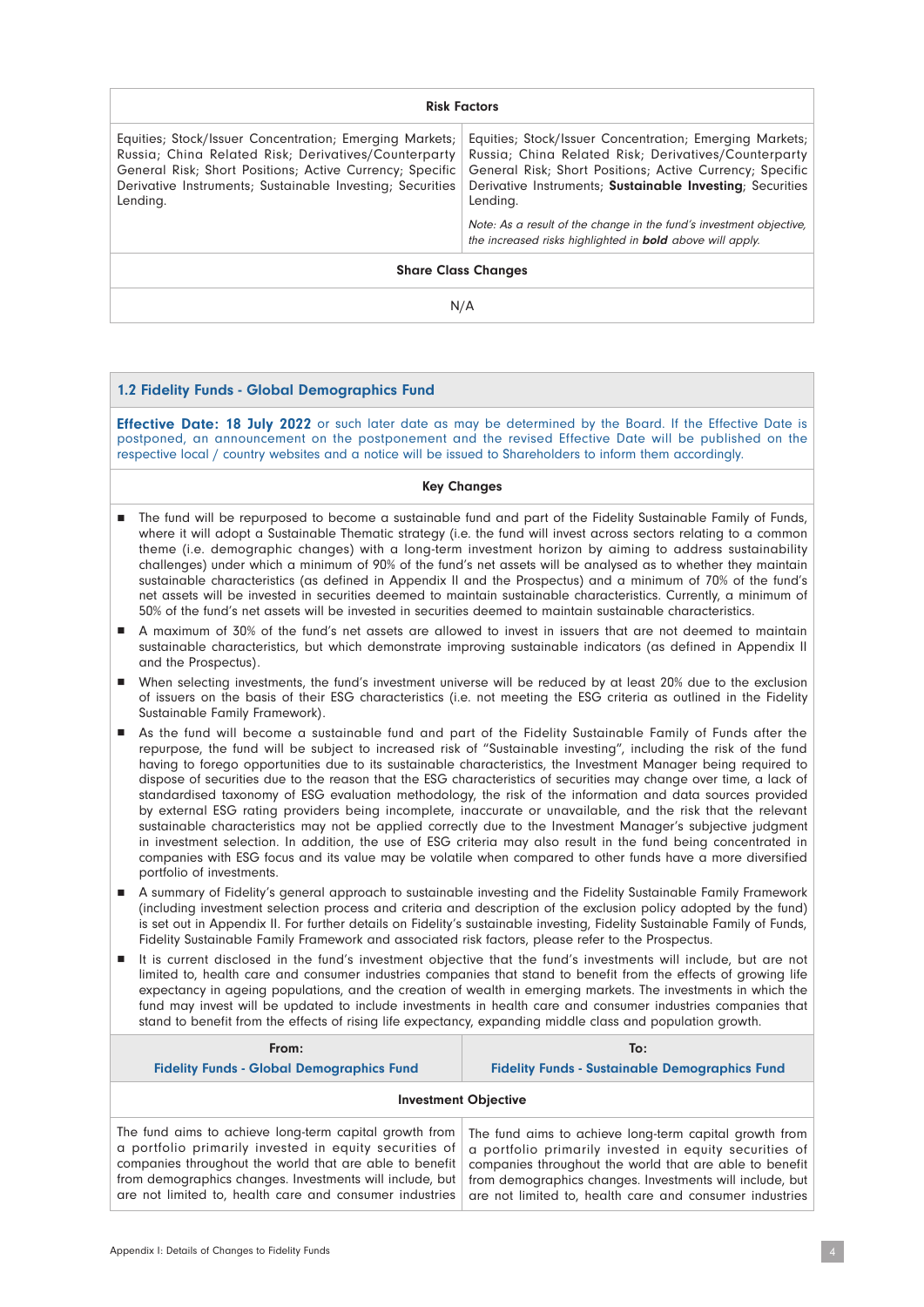companies that stand to benefit from the effects of growing life expectancy in ageing populations, and the creation of wealth in emerging markets. Less than 30% of the fund's assets may be invested in emerging markets. Subject to the above, the Investment Manager is free to select any company regardless of size, industry or location and will concentrate its investment in a more limited number of companies and therefore the resulting portfolio will be less diversified.

A minimum of 50% of the fund's net assets will be invested in securities deemed to maintain sustainable characteristics, as described in the section entitled "1.3.2(a) Fidelity Sustainable Investing Framework" above. The fund will consider a wide range of environmental and social characteristics on an ongoing basis. Environmental characteristics include but are not limited to climate change mitigation and adaptation, water and waste management, biodiversity, while social characteristics include but are not limited to product safety, supply chain, health and safety and human rights. Environmental and social characteristics are analysed by Fidelity's fundamental analysts and rated through Fidelity Sustainability Ratings.

The fund is actively managed. The Investment Manager will, when selecting investments for the fund and for the purposes of monitoring risk, reference MSCI ACWI Index (the "Index") as the Index constituents are representative of the type of companies the fund invests in. The fund's performance can be assessed against its Index. The Investment Manager has a wide range of discretion relative to the Index. While the fund will hold assets that are components of the Index, it may also invest in companies, countries or sectors that are not included in, and that have different weightings from, the Index in order to take advantage of investment opportunities. It is expected that over long time periods, the fund's performance will differ from the Index. However, over short time periods, the fund's performance may be close to the Index, depending on market conditions.

Shareholders' attention is drawn to the fact that the Index is not an index which integrates environmental and social considerations. Instead, the fund promotes environmental and social characteristics by adhering to the Fidelity Sustainable Investing Framework, as described above.

companies that stand to benefit from the effects of rising life expectancy, expanding middle class and population growth. Less than 30% of the fund's assets may be invested in emerging markets. Subject to the above, the Investment Manager is free to select any company regardless of size, industry or location and will concentrate its investment in a more limited number of companies and therefore the resulting portfolio will be less diversified.

The fund is part of the Fidelity Sustainable Family of Funds and adopts a Sustainable Thematic strategy under which a minimum of 90% of the fund's net assets will be analysed as to whether they maintain sustainable characteristics and a minimum of 70% of the fund's net assets will be invested in securities deemed to maintain sustainable characteristics, as described in the section entitled "1.3.2 (b) Fidelity Sustainable Family of Funds". When selecting investments, the fund's investment universe will be reduced by at least 20% due to the exclusion of issuers on the basis of their ESG characteristics.

The fund is actively managed. The Investment Manager will, when selecting investments for the fund and for the purposes of monitoring risk, reference MSCI ACWI Index (the "Index") as the Index constituents are representative of the type of companies the fund invests in. The fund's performance can be assessed against its Index. The Investment Manager has a wide range of discretion relative to the Index. While the fund will hold assets that are components of the Index, it may also invest in companies, countries or sectors that are not included in, and that have different weightings from, the Index in order to take advantage of investment opportunities. It is expected that over long time periods, the fund's performance will differ from the Index. However, over short time periods, the fund's performance may be close to the Index, depending on market conditions.

Shareholders' attention is drawn to the fact that the Index is not an index which integrates environmental and social considerations. Instead, the fund promotes environmental and social characteristics by adhering to the Fidelity Sustainable Family Framework, as described above.

#### Investment Objective (notes)

| <b>Reference Ccy: USD</b>                                                                                                                                                                                                                                                                                                                                                                                                                                            | <b>Reference Ccy: USD</b>                                                                                                                                                                                                                                                                                                                                                                                                                                                                                                                                                                                               |  |
|----------------------------------------------------------------------------------------------------------------------------------------------------------------------------------------------------------------------------------------------------------------------------------------------------------------------------------------------------------------------------------------------------------------------------------------------------------------------|-------------------------------------------------------------------------------------------------------------------------------------------------------------------------------------------------------------------------------------------------------------------------------------------------------------------------------------------------------------------------------------------------------------------------------------------------------------------------------------------------------------------------------------------------------------------------------------------------------------------------|--|
| As the fund may invest globally, it may invest across<br>different countries and regions. It is unconstrained in the<br>amount it may invest in any single country or region.                                                                                                                                                                                                                                                                                        | As the fund may invest globally, it may invest across<br>different countries and regions. It is unconstrained in the<br>amount it may invest in any single country or region.                                                                                                                                                                                                                                                                                                                                                                                                                                           |  |
| The fund is subject to the disclosure requirements of<br>article 8 of the SFDR.                                                                                                                                                                                                                                                                                                                                                                                      | The fund is subject to the disclosure requirements of<br>article 8 of the SFDR.                                                                                                                                                                                                                                                                                                                                                                                                                                                                                                                                         |  |
| <b>Risk Factors</b>                                                                                                                                                                                                                                                                                                                                                                                                                                                  |                                                                                                                                                                                                                                                                                                                                                                                                                                                                                                                                                                                                                         |  |
| Equities; Stock/Issuer Concentration; Sector Concentration<br>/Thematic Focus; Emerging Markets; Eurozone Risk;<br>Derivatives/Counterparty General Risk; Short Positions;<br>Active Currency; Specific Derivative Instruments;<br>Sustainable Investing; Securities Lending; Sustainability<br>Risks associated with investments in diversified<br>developed markets; Sustainability risks associated with<br>investments related to global demographics companies. | Equities; Stock/Issuer Concentration; Sector Concentration<br>/Thematic Focus; Emerging Markets; Eurozone Risk;<br>Derivatives/Counterparty General Risk; Short Positions;<br>Active Currency; Specific Derivative Instruments;<br><b>Sustainable Investing</b> ; Securities Lending; Sustainability<br>Risks associated with investments in diversified<br>developed markets; Sustainability risks associated with<br>investments related to global demographics companies.<br>Note: As a result of the change in the fund's investment objective,<br>the increased risks highlighted in <b>bold</b> above will apply. |  |
| <b>Share Class Changes</b>                                                                                                                                                                                                                                                                                                                                                                                                                                           |                                                                                                                                                                                                                                                                                                                                                                                                                                                                                                                                                                                                                         |  |
| N/A                                                                                                                                                                                                                                                                                                                                                                                                                                                                  |                                                                                                                                                                                                                                                                                                                                                                                                                                                                                                                                                                                                                         |  |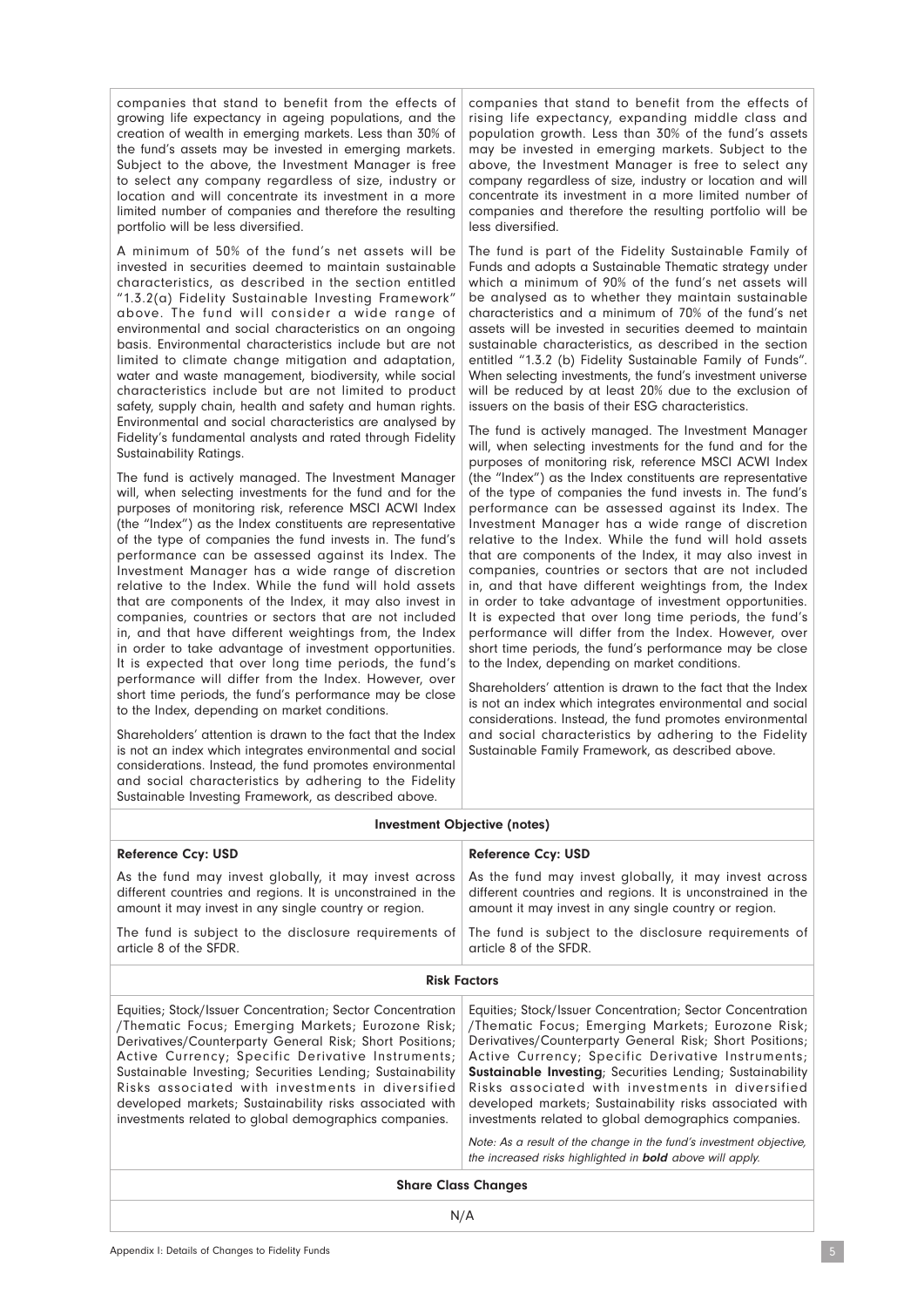#### 1.3 Fidelity Funds - Global Dividend Plus Fund

From:

**Effective Date: 18 July 2022** or such later date as may be determined by the Board. If the Effective Date is postponed, an announcement on the postponement and the revised Effective Date will be published on the respective local / country websites and a notice will be issued to Shareholders to inform them accordingly.

#### Key Changes

- n The fund will be repurposed to become a sustainable fund and part of the Fidelity Sustainable Family of Funds, where it will adopt a Sustainable Focused strategy (i.e. the fund will actively seek to select companies of higher ratings with reference to MSCI ESG Ratings and Fidelity Sustainability Ratings than companies/issuers within the same industry) under which a minimum of 90% of the fund's net assets will be analysed as to whether they maintain sustainable characteristics (as defined in Appendix II and the Prospectus) and a minimum of 70% of the fund's net assets will be invested in securities deemed to maintain sustainable characteristics.
- n A maximum of 30% of the fund's net assets are allowed to invest in issuers that are not deemed to maintain sustainable characteristics, but which demonstrate improving sustainable indicators (as defined in Appendix II and the Prospectus).
- n The average ESG rating of the fund will exceed the average ESG rating of the fund's investment universe after the exclusion of 20% of the assets with the lowest ESG ratings.
- As the fund will become a sustainable fund and part of the Fidelity Sustainable Family of Funds after the repurpose, the fund will be subject to increased risk of "Sustainable investing", including the risk of the fund having to forego opportunities due to its sustainable characteristics, the Investment Manager being required to dispose of securities due to the reason that the ESG characteristics of securities may change over time, a lack of standardised taxonomy of ESG evaluation methodology, the risk of the information and data sources provided by external ESG rating providers being incomplete, inaccurate or unavailable, and the risk that the relevant sustainable characteristics may not be applied correctly due to the Investment Manager's subjective judgment in investment selection. In addition, the use of ESG criteria may also result in the fund being concentrated in companies with ESG focus and its value may be volatile when compared to other funds have a more diversified portfolio of investments.
- n A summary of Fidelity's general approach to sustainable investing and the Fidelity Sustainable Family Framework (including investment selection process and criteria and description of the exclusion policy adopted by the fund) is set out in Appendix II. For further details on Fidelity's sustainable investing, Fidelity Sustainable Family of Funds, Fidelity Sustainable Family Framework and associated risk factors, please refer to the Prospectus.

To:

| гічін.                                                    |                                                               |  |
|-----------------------------------------------------------|---------------------------------------------------------------|--|
| <b>Fidelity Funds - Global Dividend Plus Fund</b>         | <b>Fidelity Funds - Sustainable Global Dividend Plus Fund</b> |  |
| <b>Investment Objective</b>                               |                                                               |  |
| The fund aims to achieve income with the potential for    | The fund aims to achieve income with the potential for        |  |
| some capital growth, investing at least 70% of net assets | some capital growth, investing at least 70% of net assets     |  |
| directly in equity securities of companies globally. The  | directly in equity securities of companies globally. The      |  |
| Investment Manager will target investments which it       | Investment Manager will target investments which it           |  |
| believes offer attractive dividend yields in addition to  | believes offer attractive dividend yields in addition to      |  |
| price appreciation.                                       | price appreciation.                                           |  |
| As this fund may invest globally, it may be exposed to    | As this fund may invest globally, it may be exposed to        |  |
| countries considered to be emerging markets.              | countries considered to be emerging markets.                  |  |
| As well as investing directly in equity securities, the   | As well as investing directly in equity securities, the       |  |
| fund will also achieve exposure indirectly through the    | fund will also achieve exposure indirectly through the        |  |
| use of derivatives. To enhance the income of the fund,    | use of derivatives. To enhance the income of the fund,        |  |
| derivatives may be used to generate additional income,    | derivatives may be used to generate additional income,        |  |
| for example, by the writing of covered call options on    | for example, by the writing of covered call options on        |  |
| securities held by the fund, generating extra income in   | securities held by the fund, generating extra income in       |  |
| return for agreeing a strike price above which potential  | return for agreeing a strike price above which potential      |  |
| capital growth in a specified period is sold. The         | capital growth in a specified period is sold. The             |  |
| generation of additional income may impact the fund's     | generation of additional income may impact the fund's         |  |
| potential for capital growth, particularly in periods of  | potential for capital growth, particularly in periods of      |  |
| rapidly rising markets where capital gains may be lower   | rapidly rising markets where capital gains may be lower       |  |
| when compared with an equivalent uncovered portfolio.     | when compared with an equivalent uncovered portfolio.         |  |
| A minimum of 50% of the fund's net assets will be         | The fund is part of the Fidelity Sustainable Family of        |  |
| invested in securities deemed to maintain sustainable     | Funds and adopts a Sustainable Focused strategy under         |  |
| characteristics, as described in the section entitled     | which a minimum of 90% of the fund's net assets will          |  |
| "1.3.2(a) Fidelity Sustainable Investing Framework"       | be analysed as to whether they maintain sustainable           |  |
| above. The fund will consider a wide range of             | characteristics and a minimum of 70% of the fund's net        |  |
| environmental and social characteristics on an ongoing    | assets will be invested in securities deemed to maintain      |  |
| basis. Environmental characteristics include but are not  | sustainable characteristics, as described in the section      |  |
| limited to climate change mitigation and adaptation,      | entitled "1.3.2 (b) Fidelity Sustainable Family of Funds".    |  |
| water and waste management, biodiversity, while social    | The average ESG rating of the fund will exceed the            |  |
| characteristics include but are not limited to product    | average ESG rating of the fund's investment universe          |  |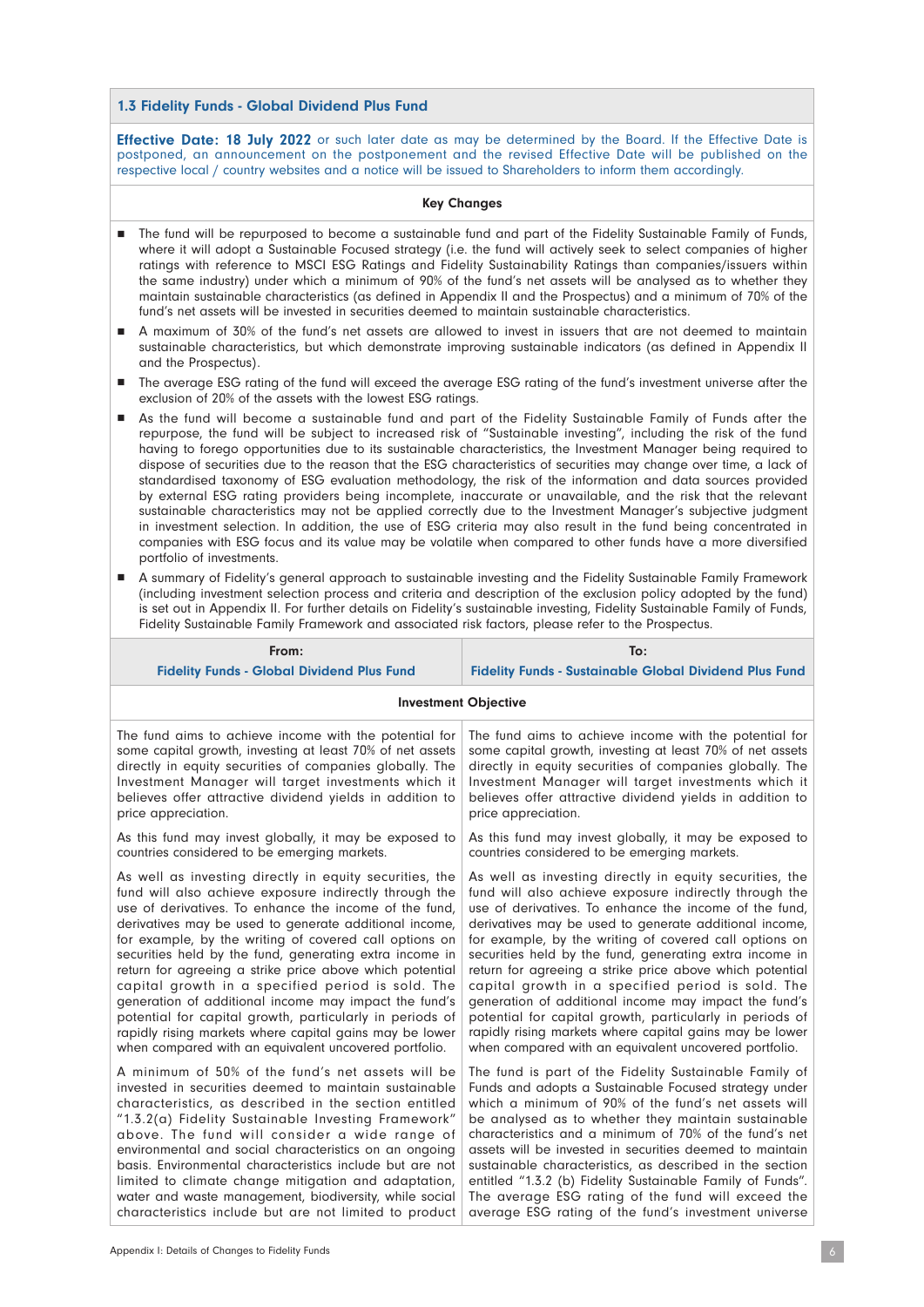safety, supply chain, health and safety and human rights. Environmental and social characteristics are analysed by Fidelity's fundamental analysts and rated through Fidelity Sustainability Ratings. The fund is actively managed and aims to provide income with the potential for some capital growth. Income will typically be in excess of MSCI ACWI Index (the ''Index''). The Index constituents are representative of the type of companies the fund invests in. The fund's performance can be assessed against its Index. The Investment Manager has a wide range of discretion relative to the Index. While the fund will hold assets that are components of the Index, it also is expected to invest in issuers, sectors, countries and security types that have different weightings from, and may not be included in, the Index in order to take advantage of investment opportunities. It is expected that over long time periods, the fund's performance will differ from the Index. However, over short time periods, the fund's performance may be close to the Index, depending on market conditions. The fund may invest its net assets directly in China A and B Shares. The Investment Manager is free to select equity securities of any company and is not restricted in its discretion to tactically allocate to any particular geographical region, industry sector or companies with a particular market capitalisation if it believes that, relative to other equities, they may offer greater potential for income and capital growth. Shareholders' attention is drawn to the fact that the Index is not an index which integrates environmental and social considerations. Instead, the fund promotes environmental and social characteristics by adhering to the Fidelity Sustainable Investing Framework, as described above. after the exclusion of 20% of the assets with the lowest ESG ratings. The fund is actively managed and aims to provide income with the potential for some capital growth. Income will typically be in excess of MSCI ACWI Index (the ''Index''). The Index constituents are representative of the type of companies the fund invests in. The fund's performance can be assessed against its Index. The Investment Manager has a wide range of discretion relative to the Index. While the fund will hold assets that are components of the Index, it also is expected to invest in issuers, sectors, countries and security types that have different weightings from, and may not be included in, the Index in order to take advantage of investment opportunities. It is expected that over long time periods, the fund's performance will differ from the Index. However, over short time periods, the fund's performance may be close to the Index, depending on market conditions. The fund may invest its net assets directly in China A and B Shares. The Investment Manager is free to select equity securities of any company and is not restricted in its discretion to tactically allocate to any particular geographical region, industry sector or companies with a particular market capitalisation if it believes that, relative to other equities, they may offer greater potential for income and capital growth. Shareholders' attention is drawn to the fact that the Index is not an index which integrates environmental and social considerations. Instead, the fund promotes environmental and social characteristics by adhering to the Fidelity Sustainable Family Framework, as described above. Investment Objective (notes) Reference Ccy: USD As the fund may invest globally, it may invest across different countries and regions. It is unconstrained in the amount it may invest in any single country or region. The fund can directly invest in China A Shares through the QFI status of FIL Investment Management (Hong Kong) Limited and/or through any permissible means available Reference Ccy: USD As the fund may invest globally, it may invest across different countries and regions. It is unconstrained in the amount it may invest in any single country or region. The fund can directly invest in China A Shares through the QFI status of FIL Investment Management (Hong Kong) Limited and/or through any permissible means available

to the fund under prevailing laws and regulations (including through the Stock Connect or any other eligible The fund will invest less than 30% of its net assets directly to the fund under prevailing laws and regulations (including through the Stock Connect or any other eligible means). The fund will invest less than 30% of its net assets directly

aggregated basis. The fund is subject to the disclosure requirements of article 8 of the SFDR. aggregated basis. The fund is subject to the disclosure requirements of article 8 of the SFDR.

and/or indirectly in onshore China A and B Shares on an

#### Risk Factors

and/or indirectly in onshore China A and B Shares on an

| Equities; Emerging Markets; Eurozone Risk; China Related<br>Risk: Derivatives/Counterparty General Risk: Short<br>Positions; Active Currency; Specific Derivative Instruments;<br>Sustainable Investing; Income-Producing Securities;<br>Securities Lending, Sustainability risks associated with<br>investments in diversified developed markets. | Equities; Emerging Markets; Eurozone Risk; China Related<br>Risk; Derivatives/Counterparty General Risk; Short<br>Positions; Active Currency; Specific Derivative Instruments;<br><b>Sustainable Investing</b> ; Income-Producing Securities;<br>Securities Lending, Sustainability risks associated with<br>investments in diversified developed markets.<br>Note: As a result of the change in the fund's investment objective,<br>the increased risks highlighted in <b>bold</b> above will apply. |
|----------------------------------------------------------------------------------------------------------------------------------------------------------------------------------------------------------------------------------------------------------------------------------------------------------------------------------------------------|-------------------------------------------------------------------------------------------------------------------------------------------------------------------------------------------------------------------------------------------------------------------------------------------------------------------------------------------------------------------------------------------------------------------------------------------------------------------------------------------------------|
|                                                                                                                                                                                                                                                                                                                                                    |                                                                                                                                                                                                                                                                                                                                                                                                                                                                                                       |

Share Class Changes

means).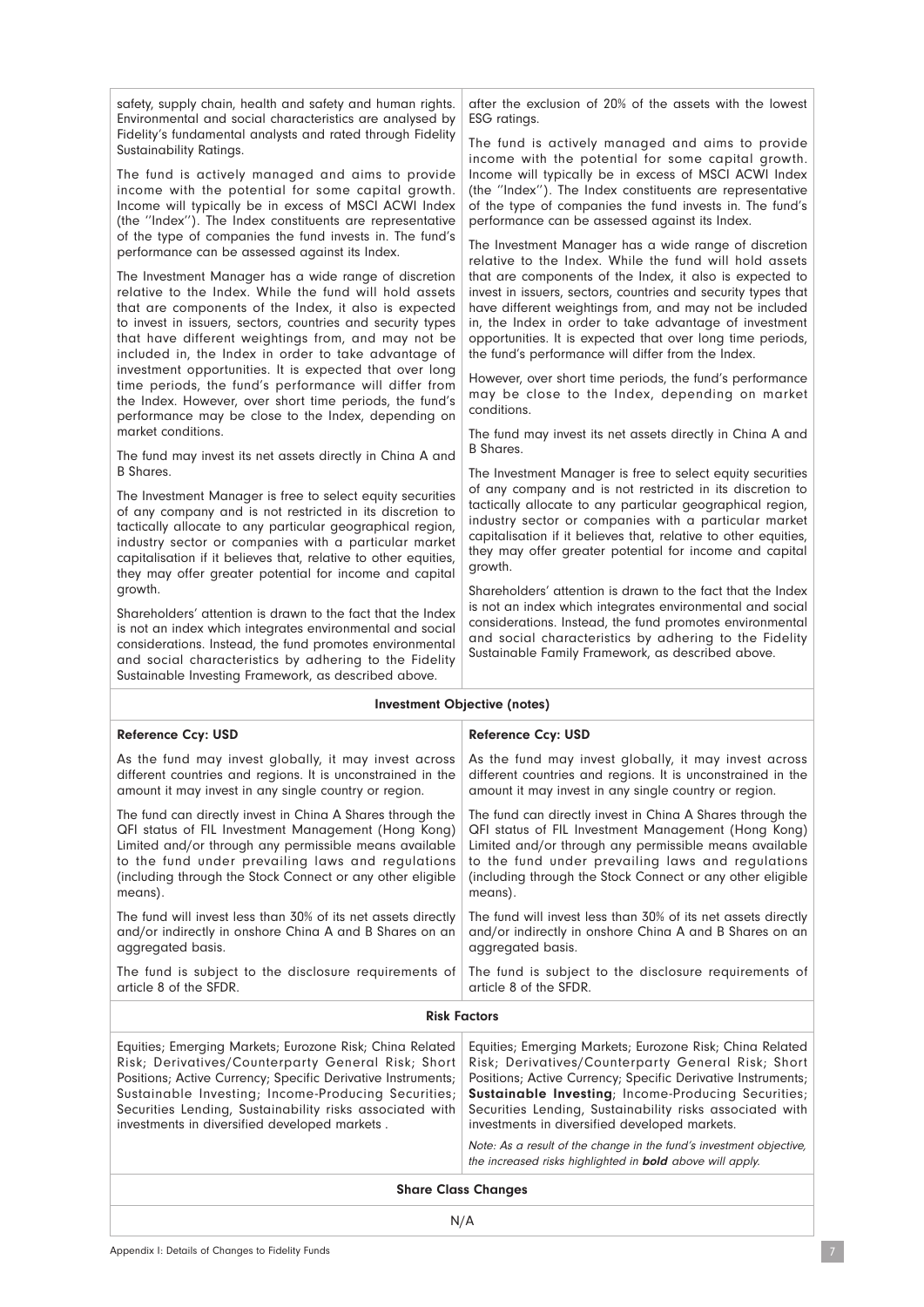### 1.4 Fidelity Funds - Global Health Care Fund

**Effective Date: 18 July 2022** or such later date as may be determined by the Board. If the Effective Date is postponed, an announcement on the postponement and the revised Effective Date will be published on the respective local / country websites and a notice will be issued to Shareholders to inform them accordingly.

# Key Changes

- n The fund will be repurposed to become a sustainable fund and part of the Fidelity Sustainable Family of Funds, where it will adopt a Sustainable Thematic strategy (i.e. the fund will invest across sectors relating to a common theme (i.e. health care, medicine or biotechnology) with a long-term investment horizon by aiming to address sustainability challenges) under which a minimum of 90% of the fund's net assets will be analysed as to whether they maintain sustainable characteristics (as defined in Appendix II and the Prospectus) and a minimum of 70% of the fund's net assets will be invested in securities deemed to maintain sustainable characteristics. Currently, a minimum of 50% of the fund's net assets will be invested in securities deemed to maintain sustainable characteristics.
- n A maximum of 30% of the fund's net assets are allowed to invest in issuers that are not deemed to maintain sustainable characteristics, but which demonstrate improving sustainable indicators (as defined in Appendix II and the Prospectus).
- n When selecting investments, the fund's investment universe will be reduced by at least 20% due to the exclusion of issuers on the basis of their ESG characteristics (i.e. not meeting the ESG criteria as outlined in the Fidelity Sustainable Family Framework).
- n As the fund will become a sustainable fund and part of the Fidelity Sustainable Family of Funds after the repurpose, the fund will be subject to increased risk of "Sustainable investing", including the risk of the fund having to forego opportunities due to its sustainable characteristics, the Investment Manager being required to dispose of securities due to the reason that the ESG characteristics of securities may change over time, a lack of standardised taxonomy of ESG evaluation methodology, the risk of the information and data sources provided by external ESG rating providers being incomplete, inaccurate or unavailable, and the risk that the relevant sustainable characteristics may not be applied correctly due to the Investment Manager's subjective judgment in investment selection. In addition, the use of ESG criteria may also result in the fund being concentrated in companies with ESG focus and its value may be volatile when compared to other funds have a more diversified portfolio of investments.
- n A summary of Fidelity's general approach to sustainable investing and the Fidelity Sustainable Family Framework (including investment selection process and criteria and description of the exclusion policy adopted by the fund) is set out in Appendix II. For further details on Fidelity's sustainable investing, Fidelity Sustainable Family of Funds, Fidelity Sustainable Family Framework and associated risk factors, please refer to the Prospectus.

| From:                                                      | To:                                                         |  |
|------------------------------------------------------------|-------------------------------------------------------------|--|
| <b>Fidelity Funds - Global Health Care Fund</b>            | <b>Fidelity Funds - Sustainable Global Health Care Fund</b> |  |
| <b>Investment Objective</b>                                |                                                             |  |
| The fund aims to provide investors with long-term capital  | The fund aims to provide investors with long-term capital   |  |
| growth, principally through investment in the equity       | growth, principally through investment in the equity        |  |
| securities of companies throughout the world which are     | securities of companies throughout the world which are      |  |
| involved in the design, manufacture, or sale of products   | involved in the design, manufacture, or sale of products    |  |
| and services used for or in connection with health care,   | and services used for or in connection with health care,    |  |
| medicine or biotechnology.                                 | medicine or biotechnology.                                  |  |
| A minimum of 50% of the fund's net assets will be          | The fund is part of the Fidelity Sustainable Family of      |  |
| invested in securities deemed to maintain sustainable      | Funds and adopts a Sustainable Thematic strategy under      |  |
| characteristics, as described in the section entitled      | which a minimum of 90% of the fund's net assets will        |  |
| "1.3.2(a) Fidelity Sustainable Investing Framework"        | be analysed as to whether they maintain sustainable         |  |
| above. The fund will consider a wide range of              | characteristics and a minimum of 70% of the fund's net      |  |
| environmental and social characteristics on an ongoing     | assets will be invested in securities deemed to maintain    |  |
| basis. Environmental characteristics include but are not   | sustainable characteristics, as described in the section    |  |
| limited to climate change mitigation and adaptation,       | entitled "1.3.2 (b) Fidelity Sustainable Family of Funds".  |  |
| water and waste management, biodiversity, while social     | When selecting investments, the fund's investment universe  |  |
| characteristics include but are not limited to product     | will be reduced by at least 20% due to the exclusion of     |  |
| safety, supply chain, health and safety and human rights.  | issuers on the basis of their ESG characteristics.          |  |
| Environmental and social characteristics are analysed by   | The fund is actively managed. The Investment Manager        |  |
| Fidelity's fundamental analysts and rated through Fidelity | will, when selecting investments for the fund and for the   |  |
| Sustainability ratings.                                    | purposes of monitoring risk, reference MSCI AC World        |  |
| The fund is actively managed. The Investment Manager       | Health Care Index (the "Index") as the Index constituents   |  |
| will, when selecting investments for the fund and for the  | are representative of the type of companies the fund        |  |
| purposes of monitoring risk, reference MSCI AC World       | invests in. The fund's performance can be assessed          |  |
| Health Care Index (the "Index") as the Index constituents  | against its Index.                                          |  |
| are representative of the type of companies the fund       | The Investment Manager has a wide range of discretion       |  |
| invests in. The fund's performance can be assessed         | relative to the Index. While the fund will hold assets      |  |
| against its Index.                                         | that are components of the Index, it may also invest in     |  |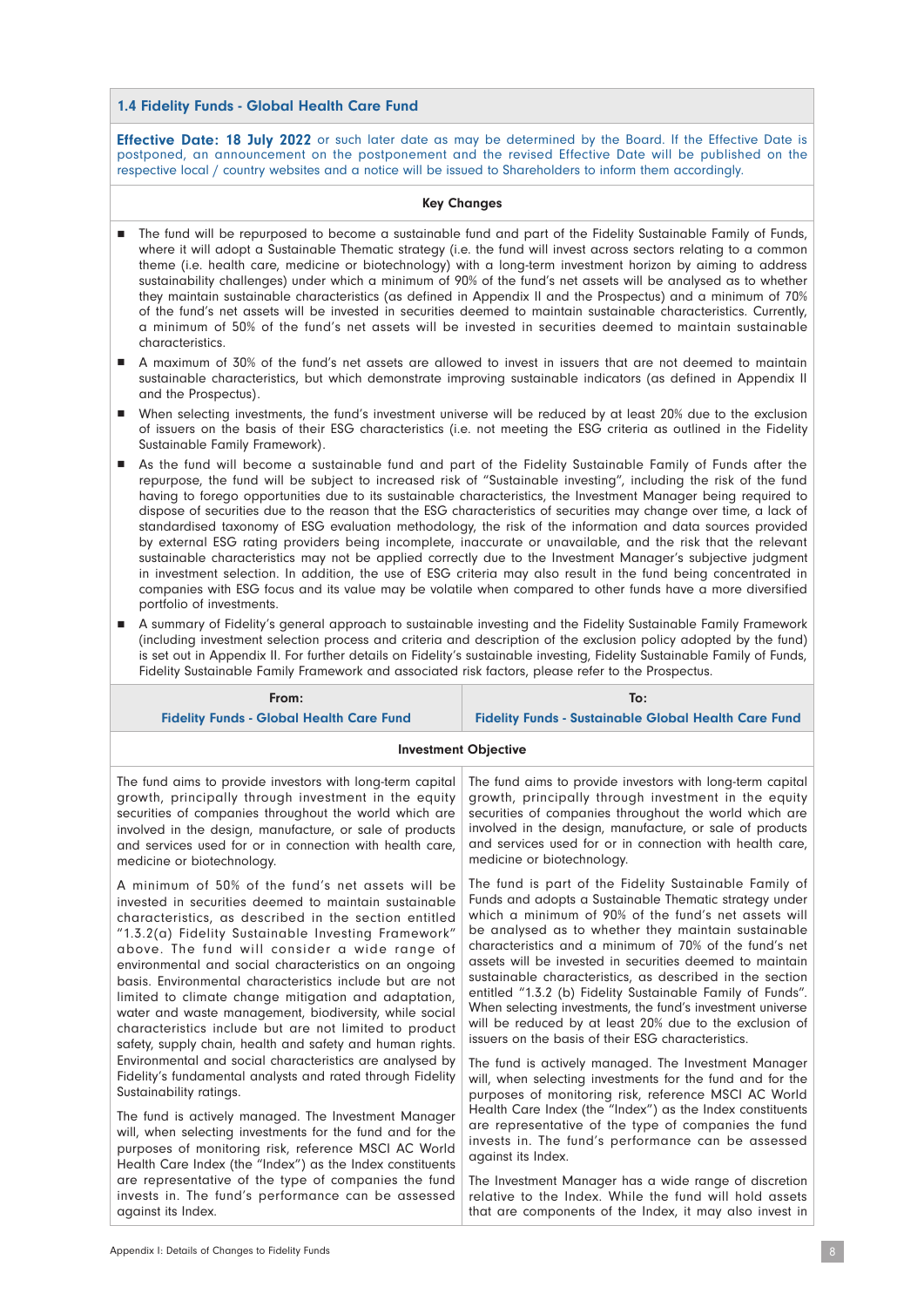| The Investment Manager has a wide range of discretion<br>relative to the Index. While the fund will hold assets<br>that are components of the Index, it may also invest in<br>companies, countries or sectors that are not included<br>in, and that have different weightings from, the Index<br>in order to take advantage of investment opportunities.<br>It is expected that over long time periods, the fund's<br>performance will differ from the Index. However, over<br>short time periods, the fund's performance may be close<br>to the Index, depending on market conditions.<br>Shareholders' attention is drawn to the fact that the Index<br>is not an index which integrates environmental and social<br>considerations. Instead, the fund promotes environmental<br>and social characteristics by adhering to the Fidelity<br>Sustainable Investing Framework, as described above. | companies, countries or sectors that are not included<br>in, and that have different weightings from, the Index<br>in order to take advantage of investment opportunities.<br>It is expected that over long time periods, the fund's<br>performance will differ from the Index. However, over<br>short time periods, the fund's performance may be close<br>to the Index, depending on market conditions.<br>Shareholders' attention is drawn to the fact that the Index<br>is not an index which integrates environmental and social<br>considerations. Instead, the fund promotes environmental<br>and social characteristics by adhering to the Fidelity<br>Sustainable Family Framework, as described above. |  |  |
|---------------------------------------------------------------------------------------------------------------------------------------------------------------------------------------------------------------------------------------------------------------------------------------------------------------------------------------------------------------------------------------------------------------------------------------------------------------------------------------------------------------------------------------------------------------------------------------------------------------------------------------------------------------------------------------------------------------------------------------------------------------------------------------------------------------------------------------------------------------------------------------------------|------------------------------------------------------------------------------------------------------------------------------------------------------------------------------------------------------------------------------------------------------------------------------------------------------------------------------------------------------------------------------------------------------------------------------------------------------------------------------------------------------------------------------------------------------------------------------------------------------------------------------------------------------------------------------------------------------------------|--|--|
| Investment Objective (notes)                                                                                                                                                                                                                                                                                                                                                                                                                                                                                                                                                                                                                                                                                                                                                                                                                                                                      |                                                                                                                                                                                                                                                                                                                                                                                                                                                                                                                                                                                                                                                                                                                  |  |  |
| <b>Reference Ccy: EUR</b>                                                                                                                                                                                                                                                                                                                                                                                                                                                                                                                                                                                                                                                                                                                                                                                                                                                                         | <b>Reference Ccy: EUR</b>                                                                                                                                                                                                                                                                                                                                                                                                                                                                                                                                                                                                                                                                                        |  |  |
| The fund is subject to the disclosure requirements of<br>article 8 of the SFDR.                                                                                                                                                                                                                                                                                                                                                                                                                                                                                                                                                                                                                                                                                                                                                                                                                   | The fund is subject to the disclosure requirements of<br>article 8 of the SFDR.                                                                                                                                                                                                                                                                                                                                                                                                                                                                                                                                                                                                                                  |  |  |
| <b>Risk Factors</b>                                                                                                                                                                                                                                                                                                                                                                                                                                                                                                                                                                                                                                                                                                                                                                                                                                                                               |                                                                                                                                                                                                                                                                                                                                                                                                                                                                                                                                                                                                                                                                                                                  |  |  |
| Equities; Stock/Issuer Concentration; Sector Concentration;<br>Derivatives/Counterparty General Risk; Short Positions;<br>Active Currency; Specific Derivative Instruments;<br>Sustainable Investing; Securities Lending; Sustainability<br>risks associated with investments in diversified developed<br>markets.                                                                                                                                                                                                                                                                                                                                                                                                                                                                                                                                                                                | Equities; Stock/Issuer Concentration; Sector Concentration;<br>Derivatives/Counterparty General Risk; Short Positions;<br>Active Currency; Specific Derivative Instruments;<br>Sustainable Investing; Securities Lending; Sustainability<br>risks associated with investments in diversified developed<br>markets.                                                                                                                                                                                                                                                                                                                                                                                               |  |  |
|                                                                                                                                                                                                                                                                                                                                                                                                                                                                                                                                                                                                                                                                                                                                                                                                                                                                                                   | Note: As a result of the change in the fund's investment objective,<br>the increased risks highlighted in <b>bold</b> above will apply.                                                                                                                                                                                                                                                                                                                                                                                                                                                                                                                                                                          |  |  |
| <b>Share Class Changes</b>                                                                                                                                                                                                                                                                                                                                                                                                                                                                                                                                                                                                                                                                                                                                                                                                                                                                        |                                                                                                                                                                                                                                                                                                                                                                                                                                                                                                                                                                                                                                                                                                                  |  |  |
| N/A                                                                                                                                                                                                                                                                                                                                                                                                                                                                                                                                                                                                                                                                                                                                                                                                                                                                                               |                                                                                                                                                                                                                                                                                                                                                                                                                                                                                                                                                                                                                                                                                                                  |  |  |

# 2. OTHER SUB-FUND AMENDMENTS SUBJECT TO A NOTICE PERIOD

Details of proposed changes to certain Sub-Funds, including the dates on when these changes will be effective, your options and associated dealing timelines, are set out below.

#### Shareholder Choices

For each of the amendments described below in this section, there are three options available to you as Shareholder of the relevant Sub-Fund:

1. If you do not agree with the changes, you may –

- switch your Shares to another SFC-authorised sub-fund<sup>3</sup> available to you within the Fund, free of switch fees; or
- redeem your Shares, free of redemption fees.
- 2. If you agree with the changes, you may take no action, in which case your investment in the relevant Sub-Fund will continue after the Effective Date.

If you wish to switch or redeem your Shares in the relevant Sub-Fund, you should contact your Financial Adviser or your usual contact at Fidelity.

You may switch or redeem your Shares on any Valuation Date until the date referred to under the section entitled "Effective Date & Dealing Deadline" for each amendment. The redemption proceeds will normally be issued to you by electronic bank transfer. Fidelity will not charge any redemption fee or levy any switching fee if the instruction is received in accordance with the conditions set forth above.

Please note that the redemption or switching of your holding may be deemed as a disposal for tax purposes. If you have any concerns about your tax position, we recommend that you seek independent tax advice.

<sup>&</sup>lt;sup>3</sup> SFC authorisation is not a recommendation or endorsement of a fund nor does it guarantee the commercial merits of the fund or its performance. It does not mean the fund is suitable for all investors nor is it an endorsement of its suitability for any particular investor or class of investors.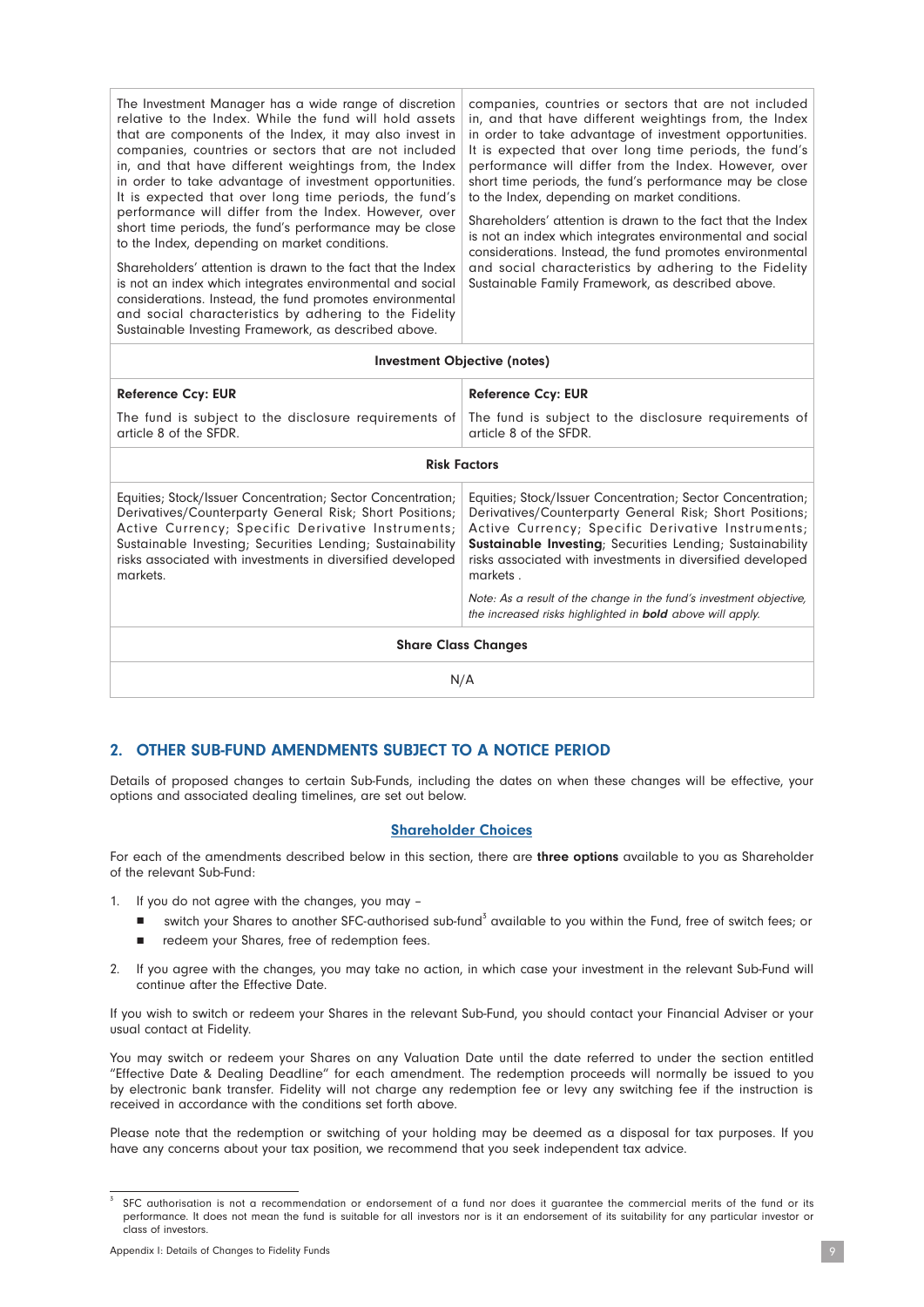#### I. Reclassification of two Sub-Funds from Article 6 to Article 8 of the Sustainable Finance Disclosure Regulation ("SFDR")

#### a. Details of the Amendments

After a thorough analysis of the investment policy and investment process of the Sub-Funds described under this section, the Sub-Funds will be classified as an Article 8 product within the meaning of the SFDR and in accordance with Fidelity's Sustainable Investing Framework, details of which can be found in the Prospectus ("Re-classification"). With effect from 16 August 2022, the English name, the investment objective and the notes section to the investment objective of the Sub-Funds will be enhanced with further sustainability related disclosures regarding the promotion of environmental and social characteristics pursuant to Article 8 of the SFDR, as set out below.

For the avoidance of doubt, the enhanced disclosures do not represent a material change to the investment strategies of the Sub-Funds or their investment policies. There will also be no change to the Chinese name of the Sub-Funds and the Chinese equivalent of "Sustainable" will not be added to the Chinese name of the Sub-Fund notwithstanding the Re-classification.

| <b>Fidelity Funds - Euro Cash Fund</b>                                                                                                                                                                                                                                                                  |                                                                                                                                                                                                                                                                                                                                                   |  |  |
|---------------------------------------------------------------------------------------------------------------------------------------------------------------------------------------------------------------------------------------------------------------------------------------------------------|---------------------------------------------------------------------------------------------------------------------------------------------------------------------------------------------------------------------------------------------------------------------------------------------------------------------------------------------------|--|--|
| From:                                                                                                                                                                                                                                                                                                   | To:                                                                                                                                                                                                                                                                                                                                               |  |  |
| <b>Fidelity Funds - Euro Cash Fund</b>                                                                                                                                                                                                                                                                  | <b>Fidelity Funds - Sustainable Euro Cash Fund</b><br>(This is not classified as an ESG fund in Hong Kong*)                                                                                                                                                                                                                                       |  |  |
|                                                                                                                                                                                                                                                                                                         | * The fund is not classified as an ESG fund in Hong Kong<br>pursuant to the SFC's Circular to management companies of<br>SFC-authorised unit trusts and mutual funds - ESG funds dated<br>29 June 2021, as may be revised from time to time.                                                                                                      |  |  |
|                                                                                                                                                                                                                                                                                                         | <b>Investment Objective</b>                                                                                                                                                                                                                                                                                                                       |  |  |
| The fund invests principally in Euro denominated<br>Money Market Instruments, reverse repurchase<br>agreements and deposits.                                                                                                                                                                            | The fund invests principally in Euro denominated Money<br>Market Instruments, reverse repurchase agreements<br>and deposits.                                                                                                                                                                                                                      |  |  |
| The fund is actively managed without reference to an<br>index.                                                                                                                                                                                                                                          | The fund is part of the Fidelity Sustainable Family of<br>Funds and adopts a Sustainable Focused strategy<br>under which a minimum of 70% of the fund's net assets<br>will be invested in securities deemed to maintain<br>sustainable characteristics, as described in the section<br>entitled "1.3.2 (b) Fidelity Sustainable Family of Funds". |  |  |
|                                                                                                                                                                                                                                                                                                         | The fund is actively managed without reference to an<br>index.                                                                                                                                                                                                                                                                                    |  |  |
| <b>Investment Objective (notes)</b>                                                                                                                                                                                                                                                                     |                                                                                                                                                                                                                                                                                                                                                   |  |  |
| <b>Reference Ccy: Euro</b>                                                                                                                                                                                                                                                                              | <b>Reference Ccy: Euro</b>                                                                                                                                                                                                                                                                                                                        |  |  |
| No sales, switching or redemption charges are applied<br>to this fund.                                                                                                                                                                                                                                  | No sales, switching or redemption charges are applied<br>to this fund.                                                                                                                                                                                                                                                                            |  |  |
|                                                                                                                                                                                                                                                                                                         | The fund is subject to the disclosure requirements of<br>article 8 of the SFDR.                                                                                                                                                                                                                                                                   |  |  |
| <b>Risk Factors</b>                                                                                                                                                                                                                                                                                     |                                                                                                                                                                                                                                                                                                                                                   |  |  |
| Bond and other Debt Instruments; Stock/Issuer<br>Concentration; Eurozone Risk; Collateralised and/or<br>Securitised Debt Instruments; Derivatives/Counterparty<br>General Risk; Specific Derivative Instruments; Cash<br>Funds; Sustainable Investing; Repurchase and Reverse<br>Repurchase Agreements. | Bond and other Debt Instruments; Stock/Issuer<br>Concentration; Eurozone Risk; Collateralised and/or<br>Securitised Debt Instruments; Derivatives/Counterparty<br>General Risk; Specific Derivative Instruments; Cash<br>Funds; Sustainable Investing; Repurchase and Reverse<br>Repurchase Agreements.                                           |  |  |
| <b>Share Class Changes</b>                                                                                                                                                                                                                                                                              |                                                                                                                                                                                                                                                                                                                                                   |  |  |
| N/A                                                                                                                                                                                                                                                                                                     |                                                                                                                                                                                                                                                                                                                                                   |  |  |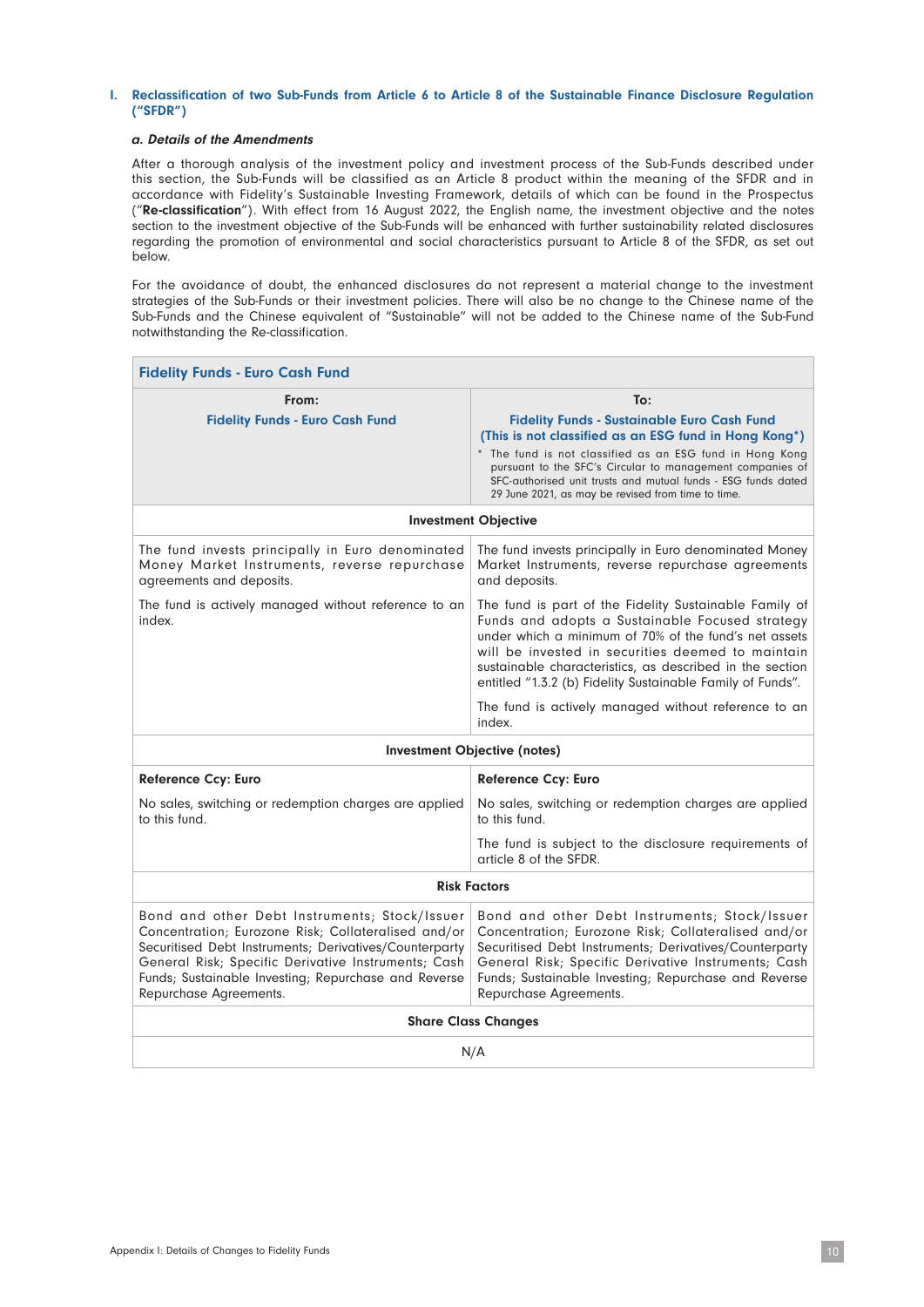| <b>Fidelity Funds - US Dollar Cash Fund</b>                                                                                                                                                                                                                                              |                                                                                                                                                                                                                                                                                                                                                                         |  |  |
|------------------------------------------------------------------------------------------------------------------------------------------------------------------------------------------------------------------------------------------------------------------------------------------|-------------------------------------------------------------------------------------------------------------------------------------------------------------------------------------------------------------------------------------------------------------------------------------------------------------------------------------------------------------------------|--|--|
| From:<br><b>Fidelity Funds - US Dollar Cash Fund</b>                                                                                                                                                                                                                                     | To:<br><b>Fidelity Funds - Sustainable US Dollar Cash Fund</b><br>(This is not classified as an ESG fund in Hong Kong*)<br>* The fund is not classified as an ESG fund in Hong Kong<br>pursuant to the SFC's Circular to management companies of<br>SFC-authorised unit trusts and mutual funds - ESG funds dated<br>29 June 2021, as may be revised from time to time. |  |  |
|                                                                                                                                                                                                                                                                                          | <b>Investment Objective</b>                                                                                                                                                                                                                                                                                                                                             |  |  |
| The fund invests principally in US Dollar denominated<br>Money Market Instruments, reverse repurchase<br>agreements and deposits.                                                                                                                                                        | The fund invests principally in US Dollar denominated<br>Money Market Instruments, reverse repurchase<br>agreements and deposits.                                                                                                                                                                                                                                       |  |  |
| The fund is actively managed without reference to an<br>index.                                                                                                                                                                                                                           | The fund is part of the Fidelity Sustainable Family of<br>Funds and adopts a Sustainable Focused strategy<br>under which a minimum of 70% of the fund's net assets<br>will be invested in securities deemed to maintain<br>sustainable characteristics, as described in the section<br>entitled "1.3.2 (b) Fidelity Sustainable Family of Funds".                       |  |  |
|                                                                                                                                                                                                                                                                                          | The fund is actively managed without reference to an<br>index.                                                                                                                                                                                                                                                                                                          |  |  |
| Investment Objective (notes)                                                                                                                                                                                                                                                             |                                                                                                                                                                                                                                                                                                                                                                         |  |  |
| <b>Reference Ccy: USD</b>                                                                                                                                                                                                                                                                | <b>Reference Ccy: USD</b>                                                                                                                                                                                                                                                                                                                                               |  |  |
| No sales, switching or redemption charges are applied<br>to this fund.                                                                                                                                                                                                                   | No sales, switching or redemption charges are applied<br>to this fund.                                                                                                                                                                                                                                                                                                  |  |  |
|                                                                                                                                                                                                                                                                                          | The fund is subject to the disclosure requirements of<br>article 8 of the SFDR.                                                                                                                                                                                                                                                                                         |  |  |
| <b>Risk Factors</b>                                                                                                                                                                                                                                                                      |                                                                                                                                                                                                                                                                                                                                                                         |  |  |
| Bonds and Other Debt Instruments; Stock/Issuer<br>Concentration; Collateralised and/or Securitised<br>Debt Instruments; Derivative/Counterparty General<br>Risk; Specific Derivative Instruments; Cash Funds;<br>Sustainable Investing; Repurchase and Reverse<br>Repurchase Agreements. | Bonds and Other Debt Instruments; Stock/Issuer<br>Concentration; Collateralised and/or Securitised Debt<br>Instruments; Derivative/Counterparty General Risk;<br>Specific Derivative Instruments; Cash Funds; Sustainable<br>Investing; Repurchase and Reverse Repurchase<br>Agreements.                                                                                |  |  |
| <b>Share Class Changes</b>                                                                                                                                                                                                                                                               |                                                                                                                                                                                                                                                                                                                                                                         |  |  |
| N/A                                                                                                                                                                                                                                                                                      |                                                                                                                                                                                                                                                                                                                                                                         |  |  |

#### b. Effective Date & Dealing Deadlines

The changes described above will be effective on 16 August 2022, or such later date as may be determined by the Board.

You may redeem or switch your Shares free of charge on any Valuation Date from the date of this Notice until your usual dealing cut-off time OR 5:00 pm Hong Kong time<sup>4</sup> on 15 August 2022 (the "Dealing Request Deadline") and the next calculated Net Asset Value per Share will apply. This period of free redemption or switch prior to the effective date above will be at least one month after the date of this Notice. For the avoidance of doubt, you may still redeem or switch your Shares at any time after the Dealing Request Deadline in accordance with the redemption or switching procedures, as the case may be, as set out in the Prospectus.

Different procedures and/or cut-off times may apply if dealing in Shares is made through distributors. Please note that some distributors or other intermediaries may charge additional fees (such as switching or transaction fees) or expenses at their own discretion. For further information on these, please contact your financial adviser or your usual contact at the distributor / intermediary whom you transact with.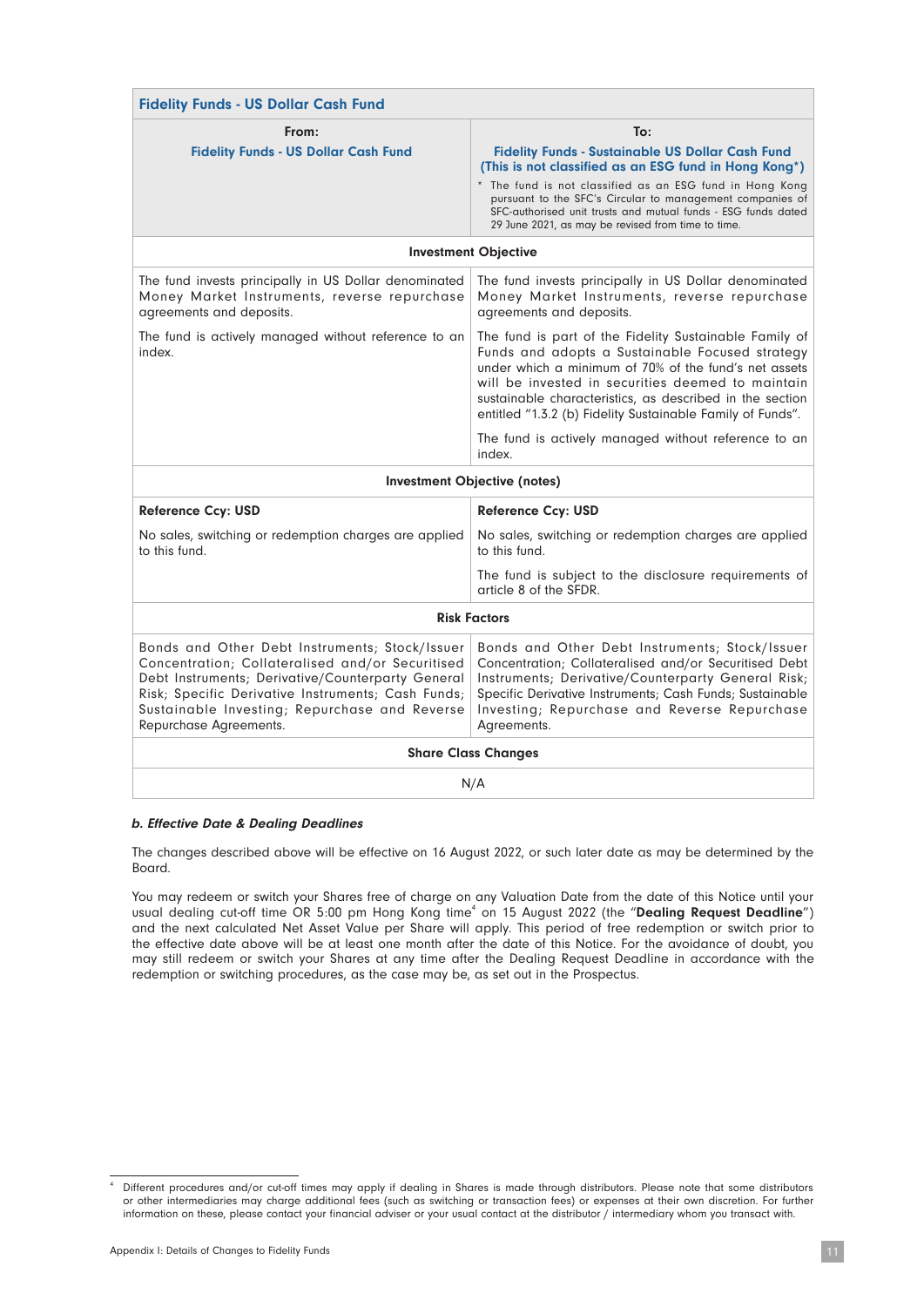#### II. Amendments to the investment objectives and investment limits to certain Sub-Funds investing in China

#### a. Details of the Amendments

The investment objective of each of the following Sub-Funds will be updated so that these Sub-Funds are entitled to invest less than 30% of their total net assets directly and/or indirectly in China A and B Shares or onshore China fixed income securities. New disclosures will be added for the relevant Sub-Funds, as follows:

| <b>Fund</b>                                                    | <b>Investment Objective</b>                                                                                                                                                                                                                                                                                                                                                                                                                                                                                                          | <b>Notes</b>                                                                                                                                                                                                                                                                                                                                                                                                                                                       |
|----------------------------------------------------------------|--------------------------------------------------------------------------------------------------------------------------------------------------------------------------------------------------------------------------------------------------------------------------------------------------------------------------------------------------------------------------------------------------------------------------------------------------------------------------------------------------------------------------------------|--------------------------------------------------------------------------------------------------------------------------------------------------------------------------------------------------------------------------------------------------------------------------------------------------------------------------------------------------------------------------------------------------------------------------------------------------------------------|
| <b>Fidelity Funds - Asia Pacific</b><br>Dividend Fund          | The fund may invest its net assets<br>directly in China A and B Shares.                                                                                                                                                                                                                                                                                                                                                                                                                                                              | The fund can directly invest in China<br>A Shares through the QFI status of<br>FIL Investment Management (Hong<br>Kong) Limited and/or through any<br>permissible means available to<br>the fund under prevailing laws and<br>regulations (including through the<br>Stock Connect or any other eligible<br>means). The fund will invest less than<br>30% of its net assets directly and/or<br>indirectly in onshore China A and B<br>Shares on an aggregated basis |
| <b>Fidelity Funds - Asian Smaller</b><br><b>Companies Fund</b> | The fund may invest its net assets<br>directly in China A and B Shares.                                                                                                                                                                                                                                                                                                                                                                                                                                                              | The fund can directly invest in China<br>A Shares through the QFI status of<br>FIL Investment Management (Hong<br>Kong) Limited and/or through any<br>permissible means available to<br>the fund under prevailing laws and<br>regulations (including through the<br>Stock Connect or any other eligible<br>means). The fund will invest less than<br>30% of its net assets directly and/or<br>indirectly in onshore China A and B<br>Shares on an aggregated basis |
| Fidelity Funds - Flexible Bond<br>Fund                         | The fund may invest its net assets<br>directly in onshore China fixed income<br>securities listed or traded on any Eligible<br>Market in China. Portfolio Information:<br>Onshore Ching fixed income securities<br>are listed or traded on any Eligible<br>Market in China, and are issued by a<br>variety of issuers such as government,<br>quasi-government, banks, financial<br>institutions or other corporate entities<br>established or incorporated in China<br>or corporate entities with commercial<br>activities in China. | The fund can directly invest in onshore<br>China fixed income securities listed<br>or traded on any Eligible Market<br>in China through the QFI status of<br>FIL Investment Management (Hong<br>Kong) Limited. The fund will invest<br>less than 30% of its net assets directly<br>and/or indirectly in onshore China<br>fixed income securities on an<br>aggregated basis.                                                                                        |

The abovementioned update aims at enhancing the way the Sub-Funds are being managed, in light of latest investment opportunities considered appropriate by the Investment Manager.

Indeed, the opening of the onshore China capital market has been strongly pushed by the Chinese Government. With Bond Connect, Stock Connect, CIBM, and other available investment instruments, the onshore China market has become more accessible by international investors, and a necessary building block in global asset allocation. Chinese equities and bonds are being gradually included in a number of indices by global index providers such as MSCI and Bloomberg. Given the growing importance of Chinese assets for global portfolios, it is intended to raise the current limits in a number of the Fidelity strategies.

While the overall risk profile of the relevant Sub-Funds will not change as a result of the change in the investment objective described above, investors should also note the risks associated with investment in China A and B Shares or onshore China fixed income securities as detailed in the Prospectus.

#### b. Effective Date & Dealing Deadlines

The changes described above will be effective on 14 July 2022.

You may redeem or switch out your Shares free of charge on any Valuation Date from the date of this Notice until your usual dealing cut-off time OR 5:00 pm Hong Kong time<sup>5</sup> on 13 July 2022 (the "**Dealing Request Deadline**")

<sup>5</sup> Different procedures and/or cut-off times may apply if dealing in Shares is made through distributors. Please note that some distributors or other intermediaries may charge additional fees (such as switching or transaction fees) or expenses at their own discretion. For further information on these, please contact your financial adviser or your usual contact at the distributor / intermediary whom you transact with.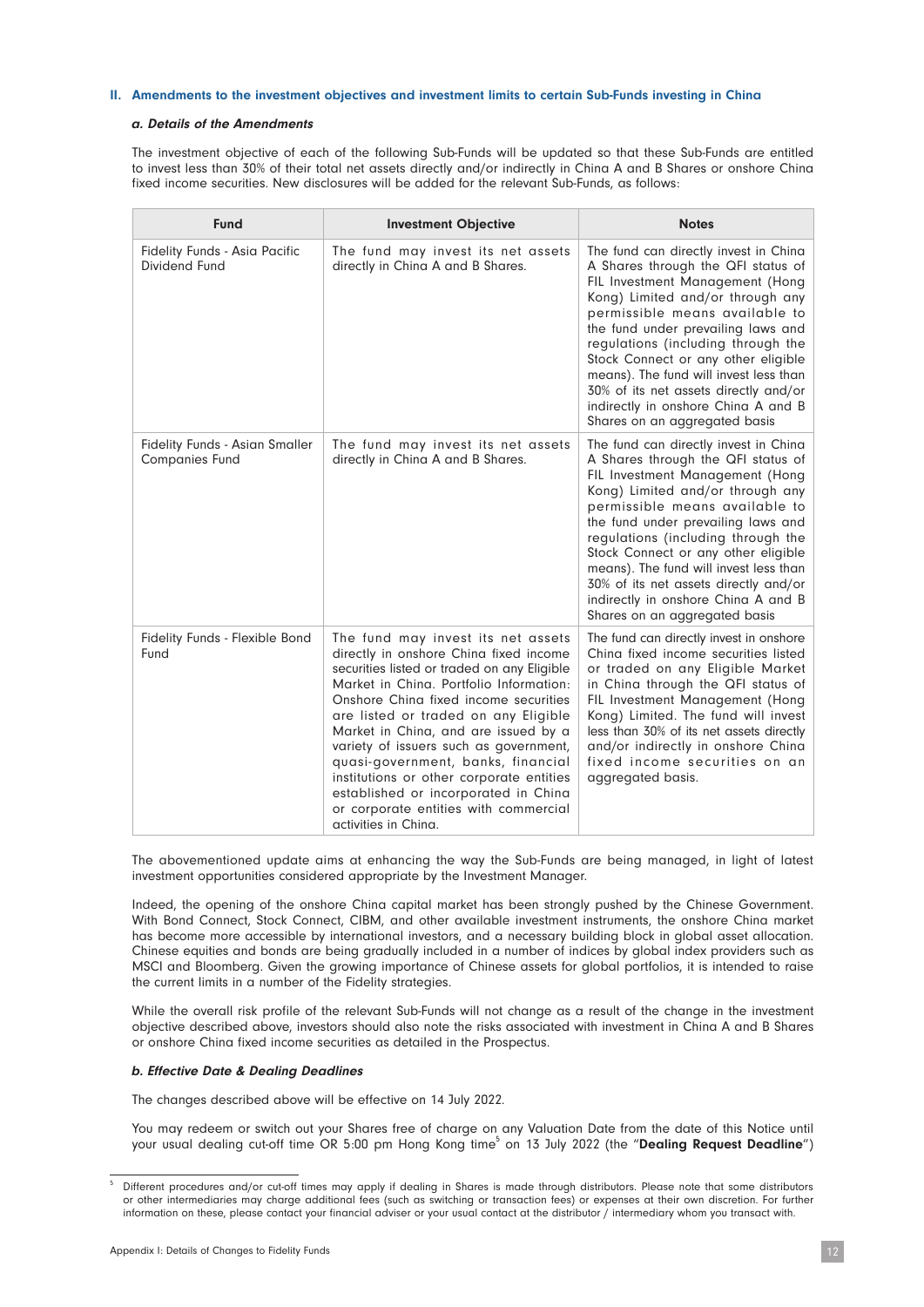and the next calculated Net Asset Value per Share will apply. This period of free redemption or switch out prior to the effective date above will be at least one month after the date of this Notice. For the avoidance of doubt, you may still redeem or switch out your Shares at any time after the Dealing Request Deadline in accordance with the redemption or switching procedures, as the case may be, as set out in the Prospectus.

#### III. Increase of investments limits for certain Multi Asset Sub-Funds

#### a. Details of the Amendments

The investment objective of those Sub-Funds set out below will be updated as indicated to reflect amended restrictions applicable to certain investments in order to meet changing client needs and aim to provide clients with superior outcomes.

| Onshore Chinese Securities (China A and B Shares and Fixed Income) |                           |                                                     |
|--------------------------------------------------------------------|---------------------------|-----------------------------------------------------|
| <b>Fund name</b>                                                   | Current maximum exposure* | New maximum exposure<br>directly and/or indirectly* |
| Fidelity Funds - European Multi Asset<br>Income Fund               | N/A                       | Less than 10%                                       |
| Fidelity Funds - Global Multi Asset Income<br>Fund                 | N/A                       | Less than 20%                                       |
| Fidelity Funds - Greater China Multi Asset<br>Growth & Income Fund | Up to $60\%$              | Up to $75%$                                         |

\* of the Sub-Fund's net assets.

| <b>Other Assets</b>                                                                                  |                           |                       |  |
|------------------------------------------------------------------------------------------------------|---------------------------|-----------------------|--|
| <b>Types of assets</b><br><b>Fidelity Funds - Greater China Multi Asset Growth &amp; Income Fund</b> |                           |                       |  |
|                                                                                                      | Current maximum exposure* | New maximum exposure* |  |
| High Yield Bonds                                                                                     | Up to $50%$               | Up to $75%$           |  |
| Investment Grade Bonds                                                                               | Up to $40%$               | Up to $75%$           |  |
| Commodities                                                                                          | Up to $10%$               | Up to $30%$           |  |
| Real Estate                                                                                          | Up to $15%$               | Up to $30%$           |  |
| Equities                                                                                             | Up to $80%$               | Up to $80%$           |  |

\* of the Sub-Fund's net assets.

The notes to the investment objective of certain of the abovementioned Sub-Funds will be updated to reflect the amended restrictions applicable to investment in China onshore securities.

As a result of the increase in the limit of investment in high yield bonds, commodities and real estate, Fidelity Funds - Greater China Multi Asset Growth & Income Fund will be subject to increased risks in relation to "Below Investment Grade / Unrated Securities and High Yielding Debt Instruments", "Commodities" and "Real Estate Related" (including "Real Estate Investment Trusts ("REITs")") risks. Debt securities rated below investment grade or unrated securities are generally subject to lower liquidity, higher volatility, heightened risk of default and loss of principal and interest than higher-rated / lower yielding debt securities. In respect of "Commodities", exposure to commodities involves additional risks than those resulting from more standard asset classes such as equities and may subject the fund to greater volatility than such investments. "Real Estate Related" risks including risks of investment in REITs which are generally less liquid and limited liquidity may affect the ability of a REIT to vary its investment portfolio or liquidate part of its assets in certain conditions. For further details on these risk factors, please refer to the Prospectus.

Save and except the changes disclosed in this Notice, there will be no other change in the operation and/or manner in which those Sub-Funds are being managed in practice.

Further, there will be no change in the fee level in managing those Sub-Funds following the implementation of the changes.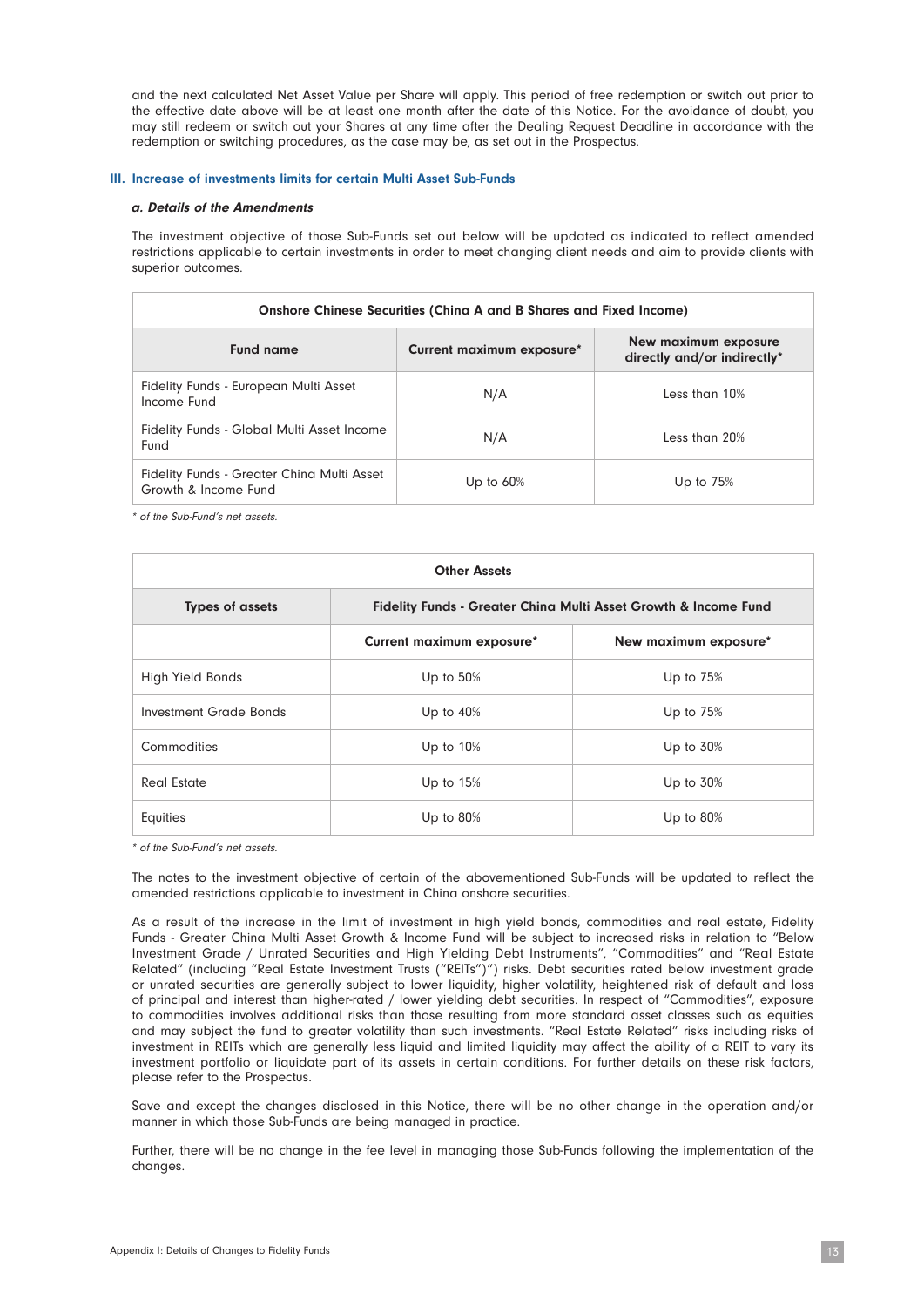#### b. Effective Date & Dealing Deadlines

The changes described above will be effective on 14 July 2022.

You may redeem or switch out your Shares free of charge on any Valuation Date from the date of this Notice until your usual dealing cut-off time OR 5:00 pm Hong Kong time<sup>6</sup> on 13 July 2022 (the "**Dealing Request Deadline**") and the next calculated Net Asset Value per Share will apply. This period of free redemption or switch out prior to the effective date above will be at least one month after the date of this Notice. For the avoidance of doubt, you may still redeem or switch out your Shares at any time after the Dealing Request Deadline in accordance with the redemption or switching procedures, as the case may be, as set out in the Prospectus.

#### IV. Change to Fidelity Funds - China RMB Bond Fund

#### a. Details of the Amendments

With effect from 14 November 2022, the investment objective of Fidelity Funds - China RMB Bond Fund will be updated to reflect that the Sub-Fund aims to maximise total return over the long term by investing in RMB denominated debt, money market securities and cash and/or cash equivalents (including, amongst other things, time deposits). For the avoidance of doubt, such change is only an enhancement of description of investment objective, and do not represent a material change to the existing investment objective and strategy or risk profile of this Sub-Fund.

In light of the currency exposure of this Sub-Fund, its Reference Currency will be modified from USD to CNH. It is considered more appropriate for the base currency of this Sub-Fund to be changed from USD to CNH, given the Sub-Fund's exposure to RMB denominated investments in accordance with its investment objective and strategy.

The overall risk profile of the Sub-fund will not change as a result of the change of reference currency of the Sub-Fund.

Save and except for the changes disclosed in this Notice, there will be no other change in the operation and/or manner in which this Sub-Fund are being managed in practice.

Further, there will be no change in the fee level of this Sub-Fund following the implementation of these changes.

#### b. Effective Date & Dealing Deadlines

The changes described above will be effective on 14 November 2022.

For operational purposes, and to ensure a smooth implementation of the change of Reference Currency of this Sub-Fund, subscriptions and switches in this Sub-Fund will not be accepted or processed on the Business Day preceding the effective date as disclosed above (the "Period for Temporary Closure of Subscription and Switch in"). Any subscription and switch in request for this Sub-Fund received during the Period for Temporary Closure of Subscription and Switch in will be automatically rejected.

You may redeem or switch out your Shares free of charge on any Valuation Date from the date of this Notice until your usual dealing cut-off time OR 5:00 pm Hong Kong time<sup>6</sup> on 11 November 2022 (the "Dealing Request Deadline") and the next calculated Net Asset Value per Share will apply. This period of free redemption or switch out prior to the effective date above will be at least one month after the date of this Notice. For the avoidance of doubt, you may still redeem or switch out your Shares at any time after the Dealing Request Deadline in accordance with the redemption or switching procedures, as the case may be, as set out in the Prospectus.

#### 3. OTHER SUB-FUND AMENDMENTS NOT SUBJECT TO A NOTICE PERIOD

#### I. Change of name of certain Sub-Funds

With effect from 14 July 2022, for consistency purposes, the Sub-Funds listed below will be renamed to better reflect the way they are currently being managed.

| <b>Current Name</b>                    | <b>New Name</b>                    |
|----------------------------------------|------------------------------------|
| Fidelity Funds - Japan Advantage Fund  | Fidelity Funds - Japan Value Fund  |
| Fidelity Funds - Japan Aggressive Fund | Fidelity Funds - Japan Growth Fund |

For the avoidance of doubt, the change of name above does not represent a material change to the investment strategy of these Sub-Funds or their investment policy.

Different procedures and/or cut-off times may apply if dealing in Shares is made through distributors. Please note that some distributors or other intermediaries may charge additional fees (such as switching or transaction fees) or expenses at their own discretion. For further information on these, please contact your financial adviser or your usual contact at the distributor / intermediary whom you transact with.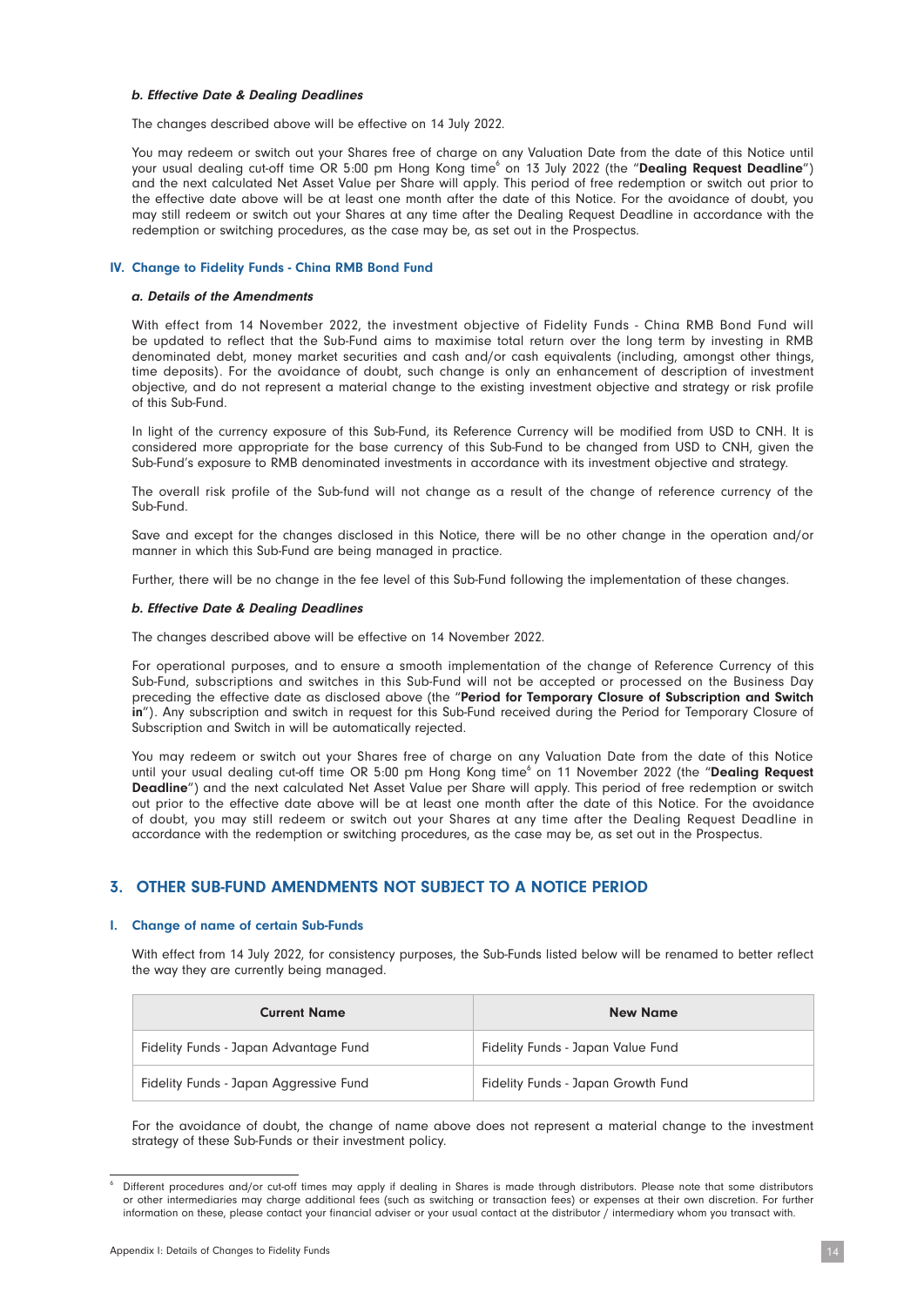#### II. Replacement / change of name of reference index in certain Sub-Funds

With effect from 14 July 2022, the following Sub-Funds will change their reference index to better reflect the market within which the respective Sub-Funds operate.

| <b>Fund</b>                                   | <b>From</b>                                                                                   | To                                                     |
|-----------------------------------------------|-----------------------------------------------------------------------------------------------|--------------------------------------------------------|
| <b>Fidelity Funds - Thailand Fund</b>         | <b>Bangkok SET Capped Index</b>                                                               | Solactive GBS Thailand Investable<br>Universe Index    |
| <b>Fidelity Funds - Asian High Yield Fund</b> | ICE BofA Asian Dollar High Yield<br>Corporate Index (Level 4 20% Lvl4<br>Cap, 3% Constrained) | J.P. Morgan Asia Credit Non-<br>Investment Grade Index |
| <b>Fidelity Funds - Emerging Asia Fund</b>    | <b>MSCI Emerging Asia Composite</b><br>Index                                                  | MSCI Emerging Markets Asia<br>Index                    |

For the avoidance of doubt, the abovementioned updates do not represent a material change to the investment strategy of the Sub-Funds or their investment policy.

Concerning Fidelity Funds - Thailand Fund, the update only aims at better reflecting the way the Sub-Fund is being managed. Indeed, the Solactive index follows a more similar index construction approach to e.g. MSCI and FTSE than the local stock exchange's index does. It is part of a global family of indices following the same methodology and hence is better for investors in this sense.

Concerning Fidelity Funds - Asian High Yield Fund, the update aims at better reflecting the income objective of the Sub-Fund or its allocation by ratings, sectors or countries. The current index is also not reflective of the current market given it excludes non-rated and sovereign bonds.

Concerning Fidelity Funds - Emerging Asia Fund, after having reconsidered the differences between the two indices, it has been determined that the standard index MSCI Emerging Markets Asia Index instead of the composite one MSCI Emerging Asia Composite Index should be disclosed as "reference index" of the Sub-Fund as it better reflects the market in which such Sub-Fund operates.

Separately, the name of the index for Fidelity Funds - Global Inflation-linked Bond Fund has changed from "Bloomberg Barclays World Government Inflation-Linked 1 to 10 Year Index" to "Bloomberg World Government Inflation-Linked 1 to 10 Year Index", and the name of the index for Fidelity Funds - Global Bond Fund and one of the composite indices for Fidelity Funds - Global Multi Asset Dynamic Fund has changed from "Bloomberg Barclays Global Aggregate Index" to "Bloomberg Global Aggregate Index", due to rebranding of the relevant index.

#### III. Update related to investments in Distressed Securities

#### a. Details of the Amendments

With effect from 14 July 2022, the Prospectus will be amended to reflect that the Sub-Funds listed below may have exposure to securities qualifying as "Distressed Securities", either up to a limit of 10% of assets or at a level not expected to be material.

| The Sub-Fund's exposure to Distressed Securities is<br>not expected to be material | The Sub-Fund's exposure to Distressed Securities is<br>limited to 10% of its assets |
|------------------------------------------------------------------------------------|-------------------------------------------------------------------------------------|
| Fidelity Funds - Euro Bond Fund                                                    | Fidelity Funds - Asia Pacific Strategic Income Fund                                 |
| Fidelity Funds - Euro Corporate Bond Fund                                          | Fidelity Funds - Asian Bond Fund                                                    |
| Fidelity Funds - Euro Short Term Bond Fund                                         | Fidelity Funds - Asian High Yield Fund                                              |
| Fidelity Funds - Global Bond Fund                                                  | Fidelity Funds - China High Yield Fund                                              |
| Fidelity Funds - Global Inflation-linked Bond Fund                                 | Fidelity Funds - China RMB Bond Fund                                                |
| Fidelity Funds - Global Short Duration Income Fund                                 | Fidelity Funds - Emerging Market Corporate Debt Fund                                |
| Fidelity Funds - Fidelity Target™ 2025 (Euro) Fund                                 | Fidelity Funds - Emerging Market Debt Fund                                          |
| Fidelity Funds - Fidelity Target™ 2030 (Euro) Fund                                 | Fidelity Funds - European High Yield Fund                                           |
| Fidelity Funds - US Dollar Bond Fund                                               | Fidelity Funds - European Multi Asset Income Fund                                   |
|                                                                                    | Fidelity Funds - Flexible Bond Fund                                                 |
|                                                                                    | Fidelity Funds - Global Income Fund                                                 |
|                                                                                    | Fidelity Funds - Global Multi Asset Dynamic Fund                                    |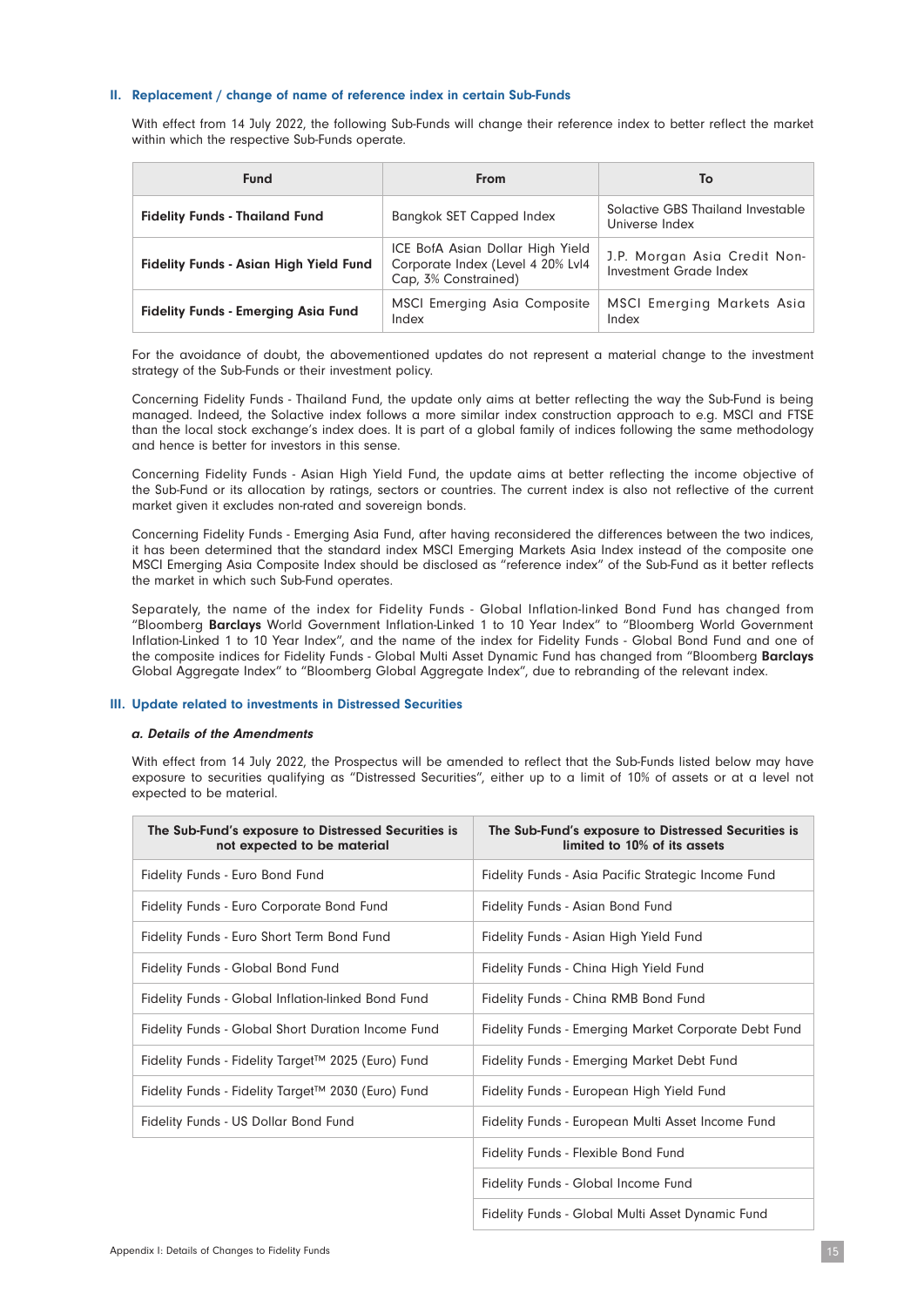| The Sub-Fund's exposure to Distressed Securities is<br>not expected to be material | The Sub-Fund's exposure to Distressed Securities is<br>limited to 10% of its assets |
|------------------------------------------------------------------------------------|-------------------------------------------------------------------------------------|
|                                                                                    | Fidelity Funds - Global Multi Asset Income Fund                                     |
|                                                                                    | Fidelity Funds - Greater China Multi Asset Growth &<br>Income Fund                  |
|                                                                                    | Fidelity Funds - Sustainable Multi Asset Income Fund                                |
|                                                                                    | Fidelity Funds - Sustainable Strategic Bond Fund                                    |
|                                                                                    | Fidelity Funds - US High Yield Fund                                                 |

In this context, the Prospectus will be updated to include a definition of "Distressed Securities" and it will describe the risks which may be incurred by the Sub-Funds when investing in this type of asset class.

For the full details related to Distressed Securities, please consult the Prospectus.

For the avoidance of doubt, the enhanced disclosures related to Distressed Securities do not represent a material change to the investment strategies of the Sub-Funds or their respective investment policy.

#### IV. Amendments to the investment objective of Fidelity Funds - Emerging Asia Fund

The investment objective of Fidelity Funds - Emerging Asia Fund will be amended by deleting reference to "MSCI Emerging Markets Asia Index" in defining the countries considered as emerging markets, in compliance with the ESMA regulation to include reference to one benchmark only in the Sub-Fund's investment objective.

For the avoidance of doubt, such change does not represent a material change to the investment objective of the Sub-Fund or its investment policy and will not have any material impact on the portfolio of the Sub-Fund.

#### V. Changes in the maximum and expected use of CFDs

The maximum and expected percentages of total net assets ("TNA") which can be used for CFDs will be amended for the following Sub-Funds as set out in the table below:

| <b>Fund name</b>                                                | Current<br>maximum level<br>(in $%$ of TNA) | <b>Current</b><br>expected level<br>(in $%$ of TNA) | <b>New</b><br>maximum level<br>(in $%$ of TNA) | <b>New</b><br>expected level<br>(in $%$ of TNA) |
|-----------------------------------------------------------------|---------------------------------------------|-----------------------------------------------------|------------------------------------------------|-------------------------------------------------|
| Fidelity Funds - America Fund                                   | 50                                          | 10                                                  | 5                                              | 0                                               |
| <b>Fidelity Funds - Asian Special</b><br><b>Situations Fund</b> | 50                                          | 10                                                  | 5                                              | 0                                               |
| <b>Fidelity Funds - China Focus</b><br>Fund                     | 50                                          | 10                                                  | 5                                              | 0                                               |
| <b>Fidelity Funds - Global Dividend</b><br>Fund                 | 50                                          | 10                                                  | 5                                              | 0                                               |
| Fidelity Funds - Greater China<br>Fund                          | 50                                          | 10                                                  | 5                                              | 0                                               |

#### VI. Update of arrangement in respect of an Investment Advisor

With effect from 1 September 2022, FILUX, an existing Investment Advisor of Fidelity Funds will update its arrangement for the management of the Sub-Funds whereby it will also carry out portfolio management activities through the Dublin Branch, in addition to its branches located in Italy and Germany.

The management of the Sub-Funds is currently carried out by the investment management delegation arrangement, whereby the investment management functions are delegated by the Management Company to the Investment Manager, and further sub-delegated to one or more entities in the pool of Investment Advisors. For more information on this arrangement and the list of Investment Advisor entities, please refer to Part IV of the Prospectus under the sub-section "The Investment Manager".

Details of all entities having managed all or part of the assets of each fund over the last six or twelve months will be published in the annual and semi-annual financial reports.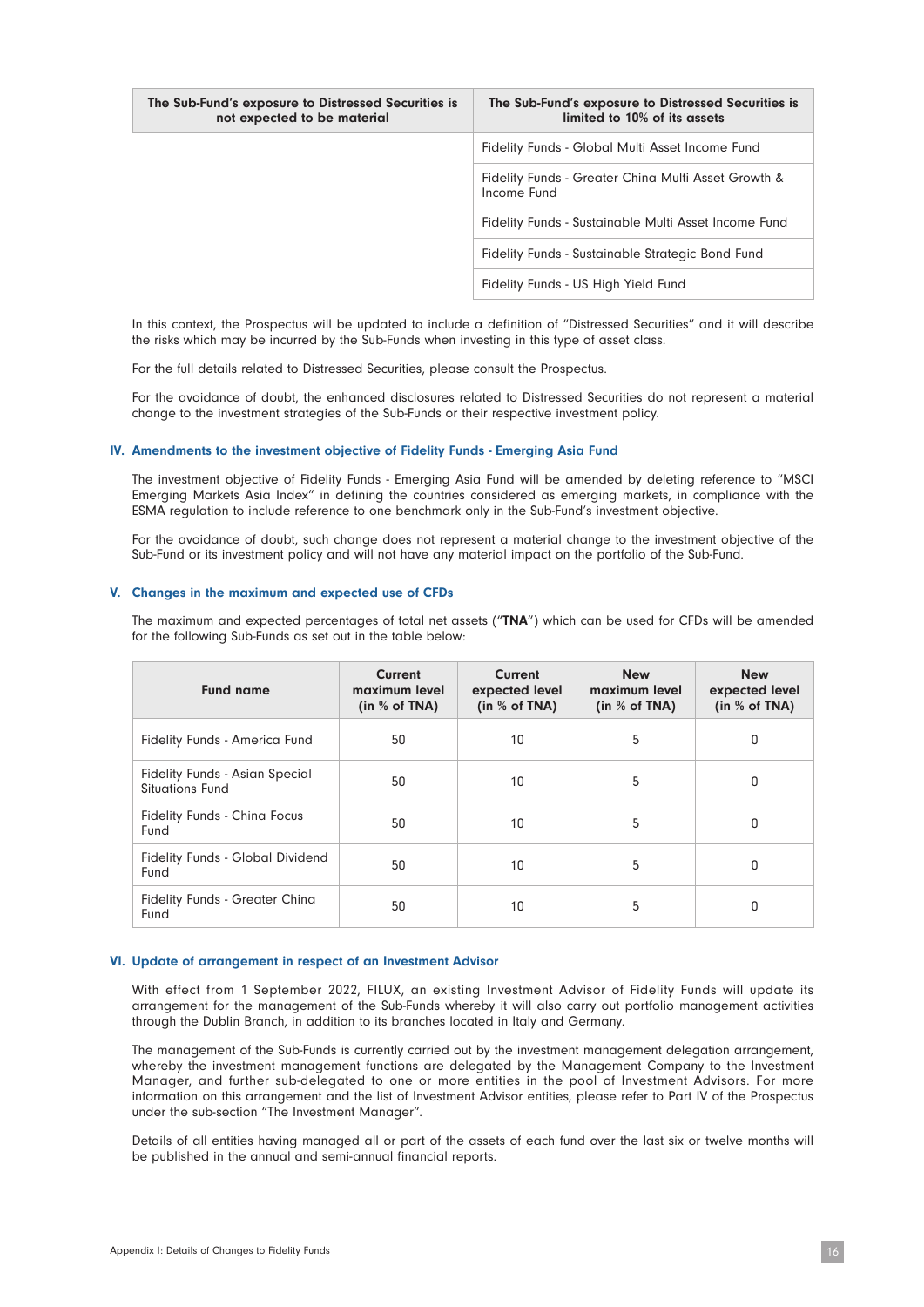#### VII. Miscellaneous updates / amendments

The following changes will also be made:

- (a) addition of the definitions of "emerging markets" and "material exposure";
- (b) enhancements to section 1.3 "Sustainable Investing" of the Prospectus, including
	- (i) under 1.3.2 (a) "Fidelity Sustainable Investing Framework", adding disclosure on the environmental and social characteristics that each fund will consider on an ongoing basis, and that such characteristics are analysed by Fidelity's fundamental analysts and rated through Fidelity Sustainability Ratings;
	- (ii) under 1.3.2 (b) "Fidelity Sustainable Family of Funds", adding reference to website which will set out a list of additional negative screens that are applied to each fund, adding disclosure on the environmental and social characteristics that each fund will consider on an ongoing basis, that controversies involving such characteristics are regularly monitored and such characteristics are analysed by Fidelity's fundamental analysts and rated through Fidelity Sustainability Ratings, and that these funds seek to promote such characteristics by adhering to the Fidelity Sustainable Family Framework.

Correspondingly, sustainable investment disclosures for relevant funds in their respective investment objectives are simplified by making references to the 1.3.2 (a) or 1.3.2 (b) above;

- (c) updates of references to "QFI" status and removal of references to the "SME board" of SZSE;
- (d) updates to various risk disclosures, including amongst others, "Chinese Renminbi Currency and Conversion Risks", "Mainland China Tax Risk" and "Risks associated with CIBM";
- (e) slight update to the following disclosure on selecting investments for the Fidelity Funds Sustainable Consumer Brands Fund and Fidelity Funds – Sustainable Water & Waste Fund to remove the words "as represented by the Index (for the purpose of this calculation)" as their respective index is not used for the purpose of calculating each Fund's investment universe which will be reduced due to the exclusion of issuers on the basis of their ESG characteristics:

"When selecting investments, the fund's investment universe, as represented by the Index (for the purpose of this calculation), will be reduced by at least 20% due to the exclusion of issuers on the basis of their ESG characteristics.";

- (f) updates to "Currencies" and "General Information on Charges and Expenses" on foreign exchange transactions;
- (g) update to the board of directors of Mauritian Subsidiary;
- (h) updates to the selling restrictions in particular jurisdictions as set out in Appendix I to the Prospectus;
- (i) updates to the list of share classes as set out in Appendix II to the Prospectus; and
- (j) other consequential amendments and miscellaneous updates, drafting and editorial amendments.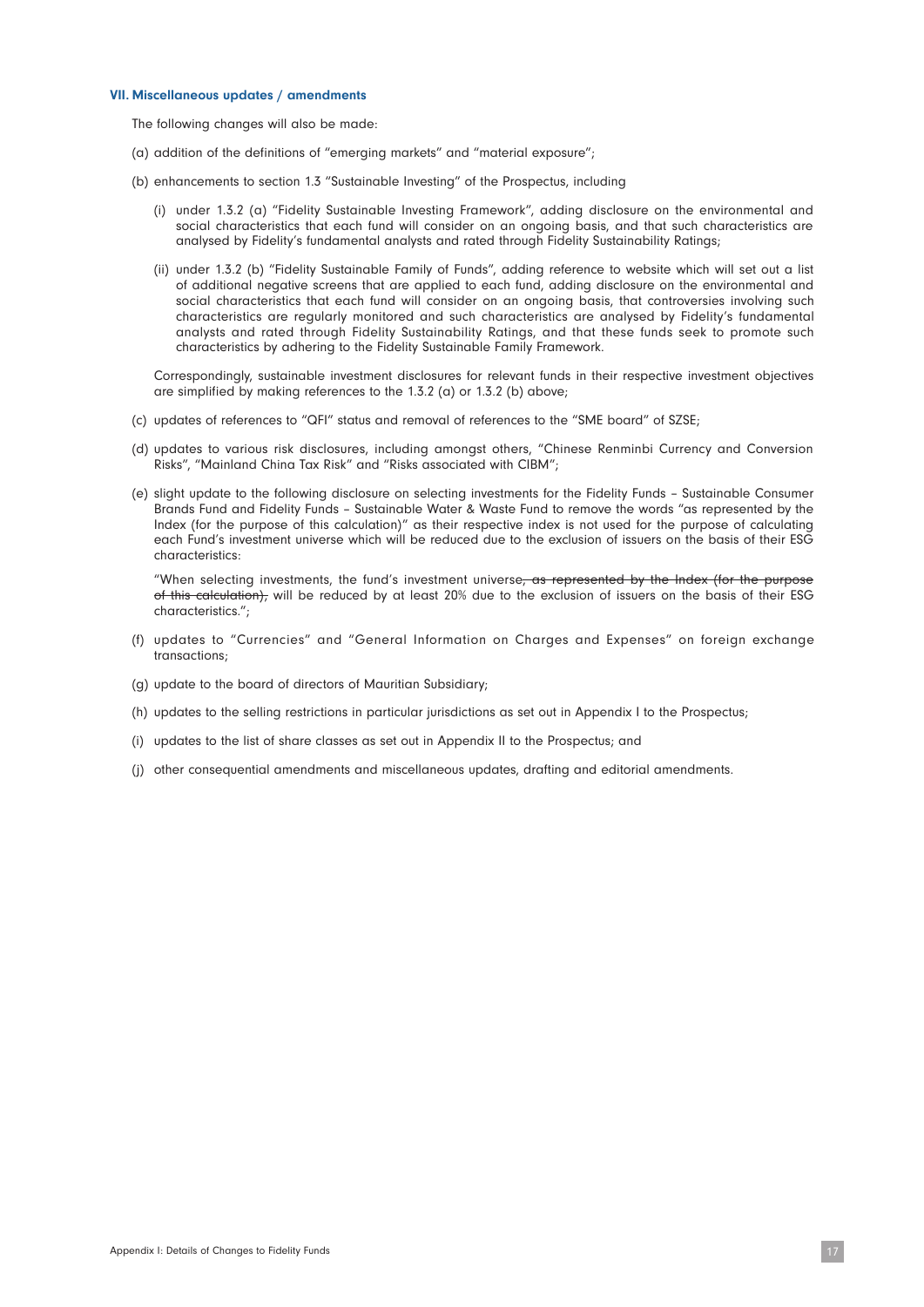Appendix II: Summary on Fidelity's Sustainable Investing and Fidelity Sustainable Family Framework related to the notice to Shareholders issued on 13 June 2022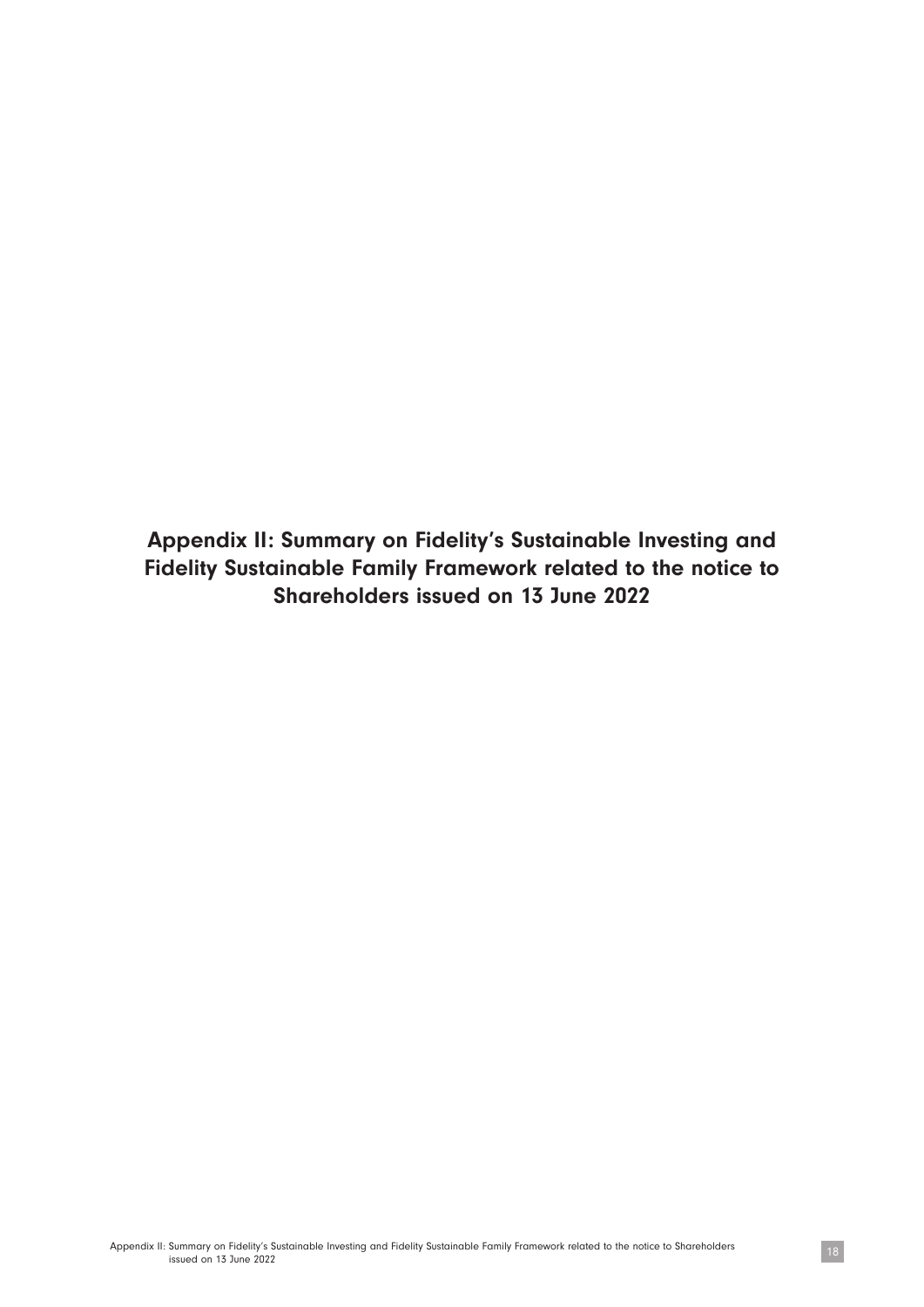This Appendix II sets out a summary of Fidelity's general approach to sustainable investing and the Fidelity Sustainable Family Framework adopted by each of the following funds (each a "Repurposed Sub-Fund") after their respective repurpose:

- n Fidelity Funds Emerging Markets Focus Fund (to be renamed as Fidelity Funds Sustainable Emerging Markets Equity Fund)
- n Fidelity Funds Global Demographics Fund (to be renamed as Fidelity Funds Sustainable Demographics Fund)
- n Fidelity Funds Global Dividend Plus Fund (to be renamed as Fidelity Funds Sustainable Global Dividend Plus Fund)
- n Fidelity Funds Global Health Care Fund (to be renamed as Fidelity Funds Sustainable Global Health Care Fund)

For details of repurposes of each of the Sub-Funds, please refer to Appendix I.

Each of the Repurposed Sub-Funds is part of the Fidelity Sustainable Family of Funds and complies with the Fidelity Sustainable Family Framework.

#### General approach to sustainable investing

The investment manager of the Repurposed Sub-Fund ("Investment Manager") supplements the study of financial results of potential investments with additional qualitative and quantitative non-financial (or non-fundamental) analysis including ESG risks and will factor them into investment decision making and risk monitoring to the extent they represent potential or actual material risks and/or opportunities to maximise long-term risk-adjusted returns. "ESG" means collectively environmental, social or governance.

"Qualitative assessments" will be by reference, but not limited, to case studies, environmental, social and governance impacts associated with issuers, product safety documents, customer reviews, company visits or data from proprietary models and local intelligence.

"Quantitative assessments" will be by reference to ESG ratings which may be from external providers including but not limited to MSCI, or an internal rating assigned by the Investment Manager primarily using Fidelity Sustainability Ratings, relevant data in third-party certificates or labels, assessment reports on carbon footprints, or percentage of revenue or profits of issuers generated from ESG-relevant activities. Fidelity Sustainability Ratings is a proprietary rating system developed by Fidelity's research analysts to assess individual issuers. Those ratings score issuers on an A-E scale on sector-specific factors and a trajectory forecast based on an assessment of expected change of an issuer's sustainability characteristics over time. Such ratings are based on fundamental bottom-up research and materiality assessment using criteria specific to the industry of each issuer relevant to material ESG issues.

ESG ratings and associated ESG data are maintained on a centralised research platform operated by the Investment Manager. The provision and sourcing of ESG data is reviewed on a regular basis to ensure its continuing suitability, adequacy and effectiveness for the ongoing assessment of sustainability risks.

#### Fidelity Sustainable Family Framework

A minimum of 70% of the Repurposed Sub-Fund's net assets are invested in securities deemed to maintain sustainable characteristics. Sustainable characteristics are defined by reference to a combination of different measurements such as ESG ratings provided by external agencies or Fidelity Sustainability Ratings.

A maximum of 30% of the Repurposed Sub-Fund's net assets are allowed to invest in issuers that are not deemed to maintain sustainable characteristics, but which demonstrate improving sustainable indicators. Improving sustainable indicators are issuers classified as such through the trajectory outlook of Fidelity Sustainability Ratings or issuers which demonstrate the potential for improvement through the implementation and execution of a formal engagement plan. The criteria used to determine this reference rating may change over time and will be updated.

The Repurposed Sub-Fund adheres to an enhanced principle-based exclusion policy incorporating both norms-based screening and negative screening of certain sectors, companies or practices based on specific ESG criteria to be determined by the Investment Manager from time to time. The norms-based screening includes issuers which the Investment Manager considers have failed to conduct their business in accordance with accepted international norms, including as set out in the United Nations Global Compact.

The negative screening includes issuers which have exposure, or ties, to: (i) controversial weapons (biological, chemical, incendiary weapons, depleted uranium, non-detectable fragment, blinding lasers, cluster munitions, landmines and nuclear weapons); (ii) production of conventional weapons (a weapon of warfare which is not nuclear, chemical or biological in nature); (iii) production of semi-automatic firearms intended for sale to civilians or sale of semi-automatic firearms to civilians; (iv) tobacco production retailing, distribution and licensing; and (v) thermal coal extraction and power generation provided that such will be permitted issuers where the revenue share from renewable energy activities exceeds the revenue share from thermal coal activities or where the issuer has made an effective commitment to a Paris Agreement aligned objective based on approved Science Based Targets or alignment with a Transition Pathway Initiative scenario or a reasonably equivalent public commitment. The Investment Manager may apply revenue thresholds for more refined screens. A list of additional negative screens that are applied to each Repurposed Sub-Fund will be set out at the website disclosed in the revised Prospectus and may be updated from time to time. Through the investment management process, the Investment Manager aims to ensure that investee companies follow good governance practices.

Each Repurposed Sub-Fund will consider a wide range of environmental and social characteristics on an ongoing basis. Environmental characteristics include carbon intensity, carbon emissions, energy efficiency, water and waste management and biodiversity, while social characteristics include, product safety, supply chain, health and safety and human rights. Controversies involving environmental and social characteristics are regularly monitored. Environmental and social characteristics are analysed by Fidelity's fundamental analysts and rated through Fidelity Sustainability Ratings. The Repurposed Sub-Funds seek to promote these characteristics by adhering to the Fidelity Sustainable Family Framework.

The Investment Manager has discretion to implement additional sustainable requirements and exclusions having regard to the investment process from time to time.

For further details on Fidelity's sustainable investing, Fidelity Sustainable Family of Funds, Fidelity Sustainable Family Framework and risk factors, please refer to the Prospectus.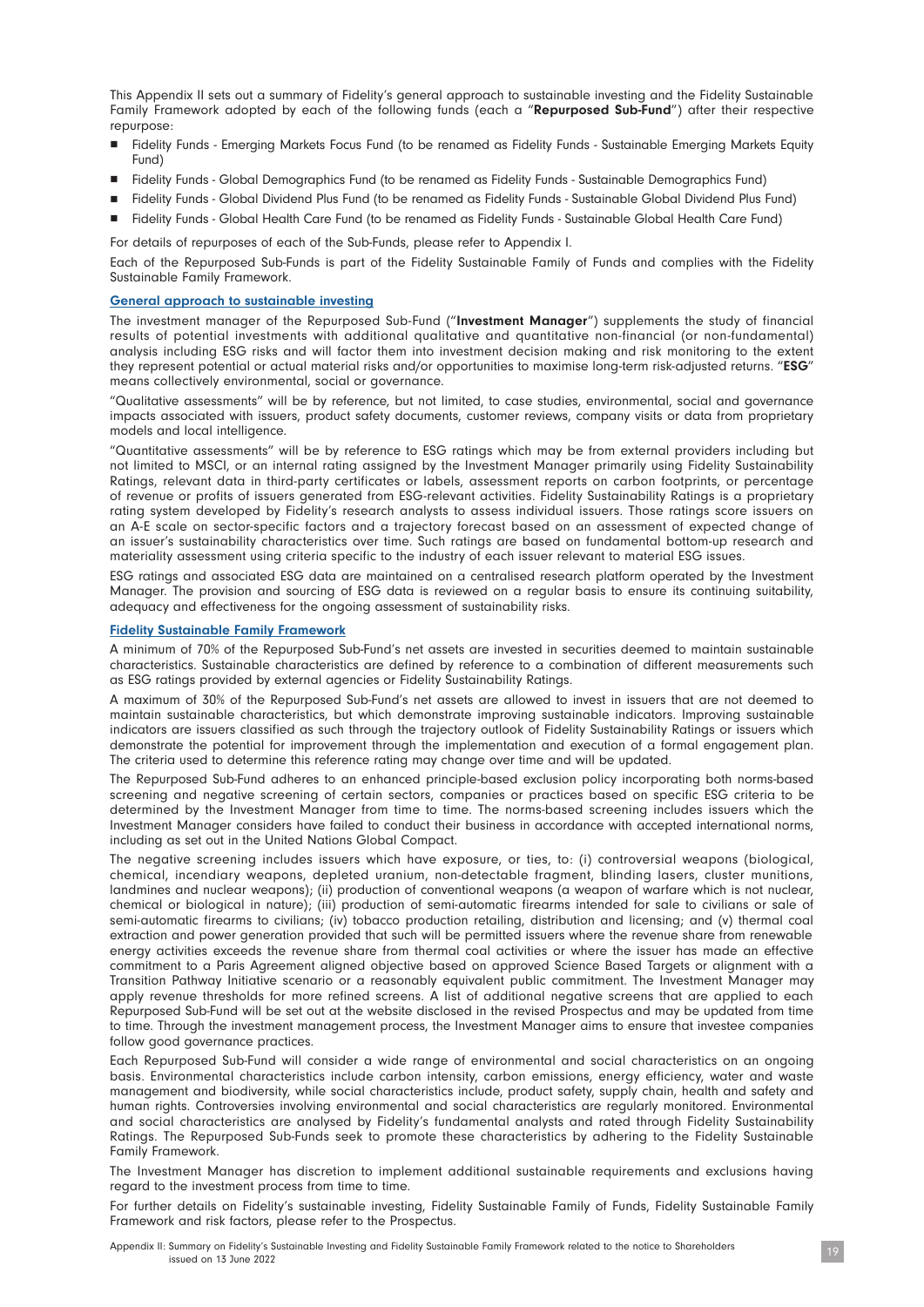

**富達基金** Société d'Investissement à Capital Variable 2a rue Albert Borschette, L-1246 B.P. 2174, L-1021 Luxembourg R.C.S. Luxembourg B 34036

電話:+352 250 404 1 傳真:+352 26 38 39 38

# **附錄** I**:**2022**年**6**月**13**日與更新富達基金認購章程的致股東信函相關之 富達基金的變動詳情**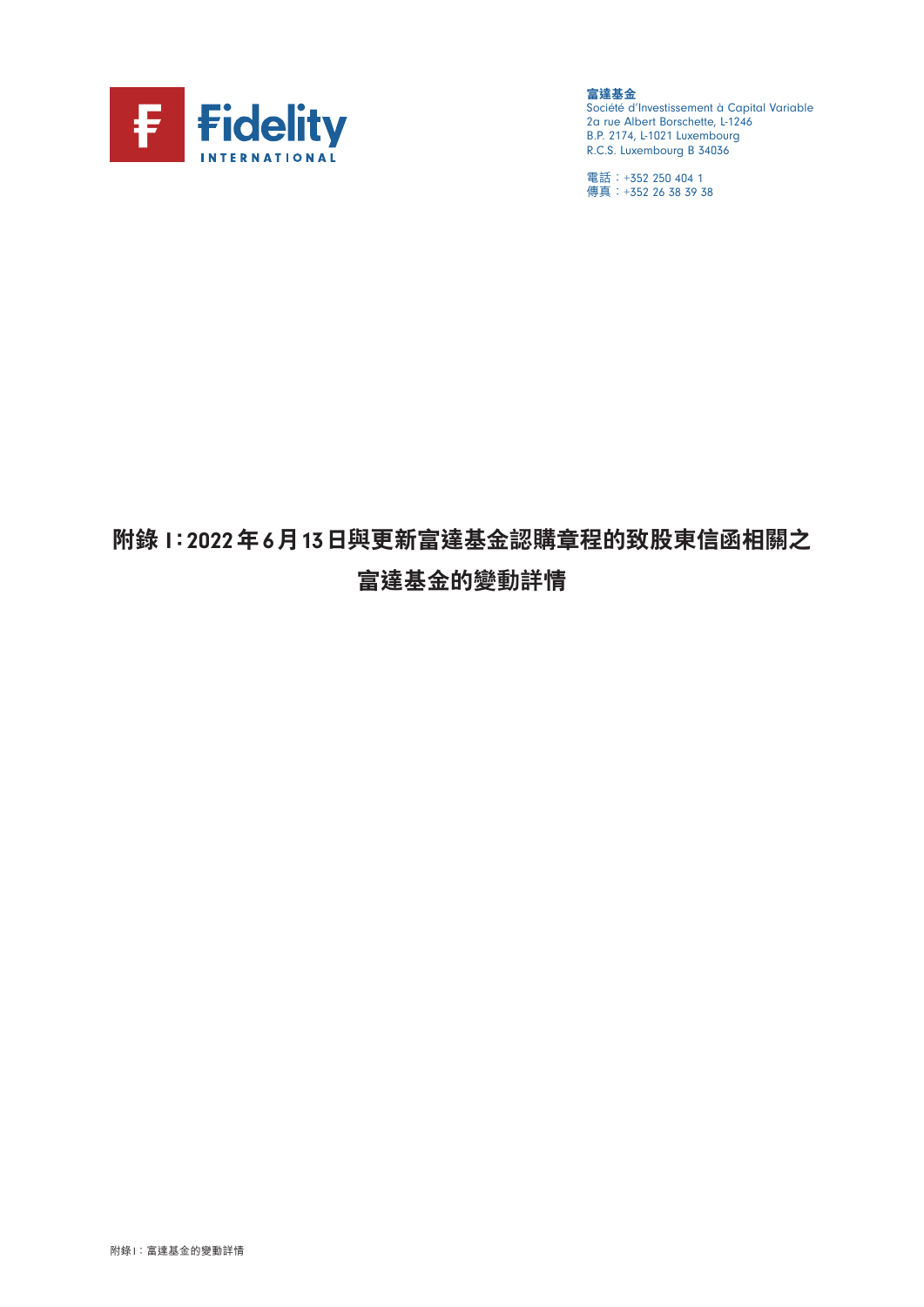作為以下各頁所述至少一項子基金的股東,閣下將會收到一封信函,而本附錄正是函件中所提及的附錄。 本附錄所述每項變動的生效日期詳列如下。

# **目 錄**

| 1. 重訂目標             |   |
|---------------------|---|
| 表1-每項子基金重訂目標的時間表    |   |
| 1.1 富達基金 - 新興市場焦點基金 |   |
| 1.2 富達基金 - 環球人口趨勢基金 | 3 |
| 1.3 富達基金 - 環球股息優勢基金 | 5 |
| 1.4 富達基金 - 環球健康護理基金 | 6 |
|                     |   |
|                     |   |

# 2. **其他子基金修訂(附有通知期)** 8

| $\overline{1}$ . | 兩項子基金在可持續發展金融披露規例 ( [ SFDR ] ) 下的所屬類別由第6條產品重新<br>分類為第8條產品 | 8  |
|------------------|-----------------------------------------------------------|----|
| $\mathbf{II}$ .  | 修訂若干子基金的投資目標及其投資於中國的投資限額                                  | 10 |
|                  | a. 修訂詳情                                                   | 10 |
|                  | b. 生效日期及交易截止時間                                            | 10 |
| III.             | 調高若干多元資產子基金的投資限額                                          | 11 |
|                  | a. 修訂詳情                                                   | 11 |
|                  | b. 生效日期及交易截止時間                                            | 11 |
| IV.              | 富達基金 - 中國人民幣債券基金的變動                                       | 12 |
|                  | a. 修訂詳情                                                   | 12 |
|                  | b. 生效日期及交易截止時間                                            | 12 |

|      | 3.其他子基金修訂(不附通知期)     | 12 |
|------|----------------------|----|
|      | 若干子基金更改名稱            | 12 |
| Ш.   | 若干子基金更換參考指數/參考指數更改名稱 | 12 |
| III. | 有關投資於受壓證券的更新         | 13 |
| IV.  | 修訂富達基金 - 新興亞洲基金的投資目標 | 13 |
| V.   | 使用CFD的最高及預期水平變動      | 14 |
| VI   | 更新有關投資顧問的安排          | 14 |
| VII. | 雜項更新/修訂              | 14 |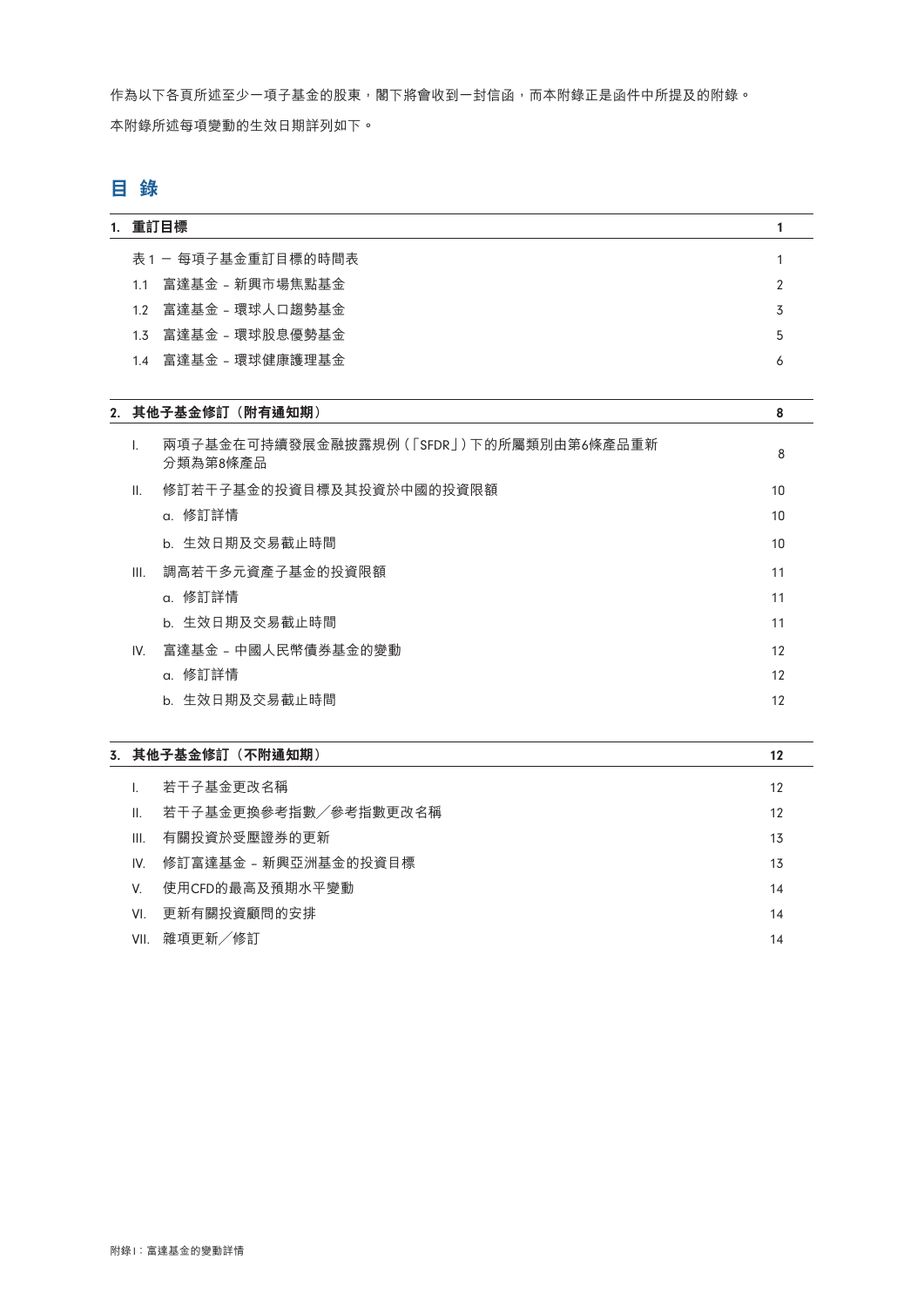以下各頁顯示富達基金所作變動的完整資料、可供閣下作出的選擇,以及相關交易時間表。

# 1. **重訂目標**

如信函所述,下列子基金(「**重訂目標子基金**」)的主要特徵將於下述日期或富達基金董事會可能決定的較後日期作 出改變(「**生效日期**」)。

# **表**1 **- 每項子基金重訂目標的時間表**

| 由               | 改為                       | 交易要求截止時間   | 生效日期       |
|-----------------|--------------------------|------------|------------|
| 富達基金 - 新興市場焦點基金 | 富達基金 - 可持續發展新興市場<br>股票基金 | 2022年7月15日 | 2022年7月18日 |
| 富達基金 - 環球人口趨勢基金 | 富達基金 - 可持續發展人口趨勢<br>基金   | 2022年7月15日 | 2022年7月18日 |
| 富達基金 - 環球股息優勢基金 | 富達基金 - 可持續發展環球股息<br>優勢基金 | 2022年7月15日 | 2022年7月18日 |
| 富達基金 - 環球健康護理基金 | 富達基金 - 可持續發展環球健康<br>護理基金 | 2022年7月15日 | 2022年7月18日 |

#### **閣下需要作出的決定**

作為重訂目標子基金的股東,閣下就此節所述各項重訂目標而言,有以下**三個選擇**:

- 1. 若閣下不同意該等變動,閣下可:
	- 把閣下的股份轉換至本基金的任何可提供給閣下的另一項證監會認可子基金<sup>1,</sup>轉換費全免;或
	- 贖回閣下的股份,贖回費全免。
- 2. 若閣下同意該等變動,閣下毋須採取任何行動。在此情況下,閣下在生效日期後將會繼續投資於相關重訂目標 子基金。

#### **贖回或轉換閣下的股份:**

若閣下有意轉換或贖回在相關重訂目標子基金的股份,請聯絡閣下的財務顧問或富達慣常的聯絡方。

由本通告日期起,閣下可於任何估值日轉換或贖回閣下的股份,贖回費或轉換費全免,直至上表所述每項重訂目標 子基金的日期 (見標題為「**交易要求截止時間**」一欄) 於閣下慣常的交易截止時間或香港時間下午5時<sup>2</sup> 為止。贖回所 得收益通常將會以電子銀行轉帳方式向閣下發放。

# **稅務**

請注意,就税務目的而言,贖回或轉換持倉可能被視作出售投資。如閣下對税務狀況有任何疑問,建議尋求獨立的 稅務意見。

<sup>1</sup> 證監會給予認可,並不表示對該基金作出推薦或贊許,亦非對該基金的商業價值或表現提供保證,更不意指該基金適合所有投資者,或 贊許該基金適合任何特定投資者或任何類別投資者。

 $^2$  若透過分銷商買賣股份,交易程序及/或截止時間可能有所不同。請注意,部份分銷商或其他中介商可能會酌情收取額外的費用(例如 者還是分勤問案受股份, 《汤·住疗》《《啟在·特問·特問·科科》中, "的生態, 出伤分勤問或公問 1,715-3<br>轉換或交易費)或開支。詳情請向閣下的財務顧問查詢,或與閣下慣常進行交易的分銷商/中介商聯絡。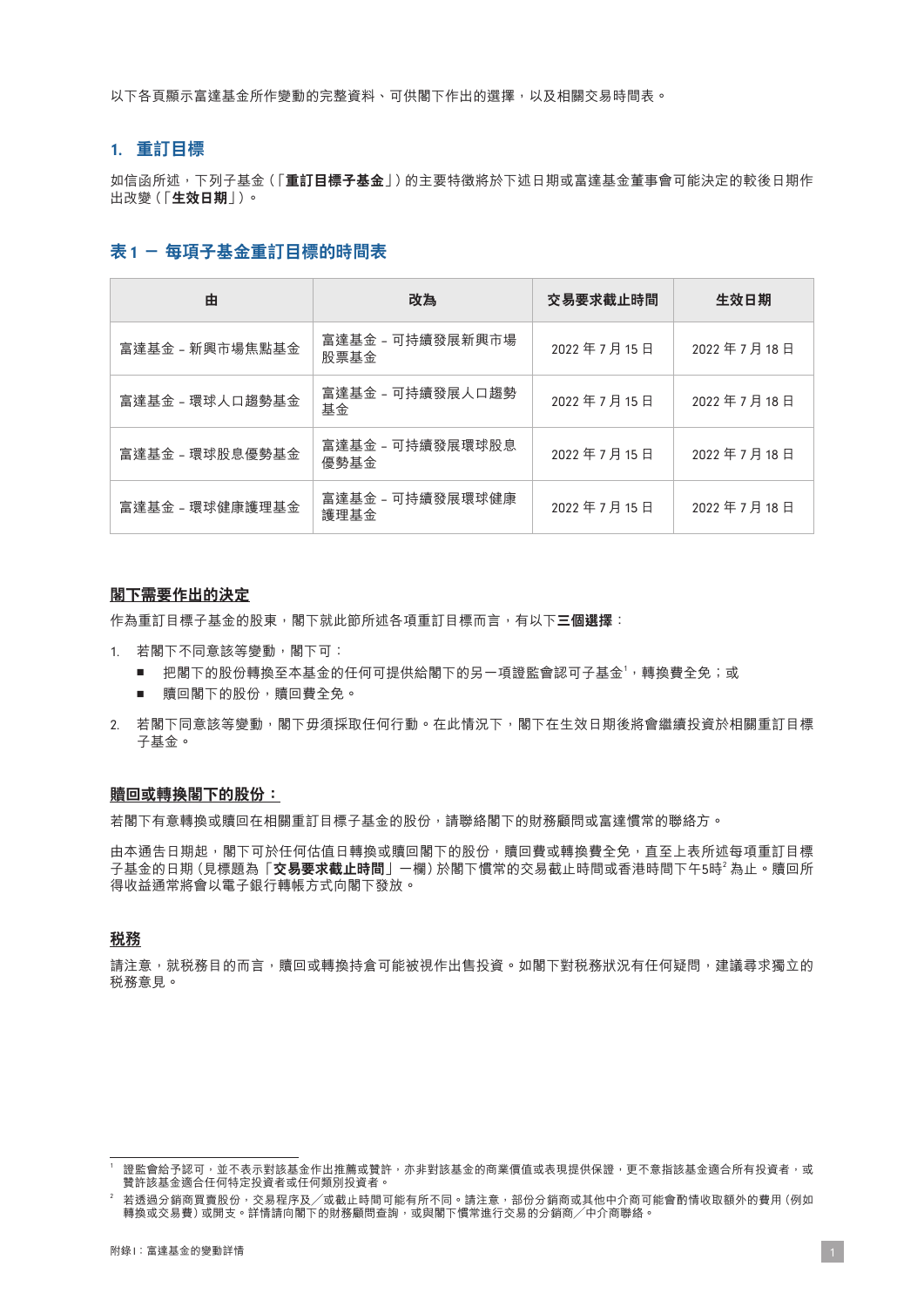以下各頁顯示現有子基金與重訂目標子基金之間的主要變動。

有關重訂目標子基金的完整特點,請參閱認購章程及產品資料概要。

#### 1.1 **富達基金** – **新興市場焦點基金**

**生效日期:**2022**年**7**月**18**日**或董事會可能決定的較後日期。如須延遲生效日期,有關延期公佈連同經修訂的生 效日期將於富達的各個地區/國家網頁上刊載,並會另函向股東發出相關通知。

#### **主要變動**

- 基金將重訂目標為一項可持續發展基金,並為富達可持續發展基金家族的成員,採取可持續發展焦點策略 (即 基金將參考 MSCI ESG 評級及富達可持續發展評級,積極物色評級高於同業公司/發行機構的公司),基金最 少 90% 的淨資產將會用作分析其能否維持可持續發展特徵(定義見附錄 II 及認購章程);而基金最少 70% 的淨 資產將投資於被視作維持可持續發展特徵的證券。目前,基金最少 50% 的淨資產將投資於被視作維持可持續 發展特徵的證券。
- 基金最高 30% 的淨資產獲准投資於不被視作維持可持續發展特徵,但展現其可持續發展指標持續轉佳的發行 機構(定義見附錄 II 及認購章程)。
- 基金的平均 ESG 評級將高於在剔除 ESG 評級最低的 20% 資產後,以該指數為代表的基金投資範圍內 (就有關 計算目的而言)的平均 ESG 評級。
- 由於基金在重訂目標後將成為一項可持續發展基金,並為富達可持續發展基金家族的成員,基金將須承受增 加的「可持續發展投資」風險,包括基於其可持續發展特徵,可能導致基金錯失投資良機的風險;證券的可 持續發展特徵可能會隨著時間推移而改變,迫使投資經理須出售證券;ESG 評估方法缺乏標準化的分類法; 外部 ESG 評分供應商提供的資料及數據來源可能不完整、不準確或未能提供的風險;以及投資選擇涉及投資 經理的主觀判斷,因此存在可能無法正確應用相關的可持續發展特徵的風險。此外,使用 ESG 準則亦可能導 致基金集中投資於專注 ESG 的公司,而其價值可能會比其他具有更多元化投資組合的基金價值波動。
- 關於富達可持續發展投資的一般方針及富達可持續發展基金家族框架(包括投資選擇程序和準則,以及基金所 採用的剔除政策說明)的摘要載列於附錄 II。有關富達的可持續發展投資、富達可持續發展基金家族、富達可 持續發展基金家族框架及相關風險因素的詳情,請參閱認購章程。
- 根據基金的投資目標現時所披露,基金旨在透過主要投資於發展中市場 (包括但不限於拉丁美洲、東南亞、非 洲、東歐(包括俄羅斯)和中東等國家)的公司的股票證券及其相關投資工具,以取得資本增長。在作出更新後, 有關東南亞的提述將改為亞洲。

| 由:                             | 改為:                              |
|--------------------------------|----------------------------------|
| 富達基金 - 新興市場焦點基金                | 富達基金 - 可持續發展新興市場股票基金             |
|                                | 投資目標                             |
| 基金旨在诱過主要投資於在發展中市場 (包括但不限於      | 基金旨在诱過主要投資於在發展中市場 (包括但不限於        |
| 拉丁美洲、東南亞、非洲、東歐 (包括俄羅斯) 和中東     | 拉丁美洲、亞洲、非洲、東歐 (包括俄羅斯) 和中東等       |
| 等國家) 設有總公司、上市或經營主要業務的公司的股      | 國家)設有總公司、上市或經營主要業務的公司的股票         |
| 票證券及其相關投資工具,以取得資本增長。基金可把       | 證券及其相關投資工具,以取得資本增長。基金可把其         |
| 其淨資產直接投資於中國A股及B股。              | 淨資產直接投資於中國A股及B股。                 |
| 正如上文標題為「1.3.2(a) 富達可持續發展投資框架」  | 基金是富達可持續發展基金家族的成員,並採取可持續         |
| 一節所述,基金最少 50% 的資產淨值將投資於被視作維    | 發展焦點策略, 正如標題為 「1.3.2(b) 富達可持續發展  |
| 持可持續發展特徵的證券。基金將持續考慮一系列廣泛       | 基金家族丨一節所述,基金最少 90% 的淨資產將會用作      |
| 的環境和社會特徵。環境特徵包括但不限於緩解和適應       | 分析其能否維持可持續發展特徵;而基金最少70%的淨        |
| 氣候變化、水資源及廢物管理、生物多樣性;而社會特       | 資產將投資於被視作維持可持續發展特徵的證券。基金         |
| 徵包括但不限於產品安全、供應鏈、健康和安全與人權。      | 的平均 ESG 評級將高於在剔除 ESG 評級最低的 20% 資 |
| 富達的基本因素分析師負責分析各項環境和社會特徵,       | 產後,以該指數為代表的基金投資範圍內 (就有關計算        |
| 並诱渦富達可持續發展評級推行評級。              | 目的而言) 的平均 FSG 評級。                |
| 基金採取積極管理。投資經理將參考 MSCI Emerging | 基金採取積極管理。投資經理將參考 MSCI Emerging   |
| Markets 指數(「該指數」),並致力表現優於該指數,  | Markets 指數(「該指數」), 並致力表現優於該指數,   |
| 因為該指數的成份股是基金所投資的公司所屬類別的代       | 因為該指數的成份股是基金所投資的公司所屬類別的代         |
| 表。基金的表現應對比該指數的表現以進行評估。         | 表。基金的表現應對比該指數的表現以進行評估。           |
| 投資經理具有相對該指數廣泛的酌情權。儘管基金所持       | 投資經理具有相對該指數廣泛的酌情權。儘管基金所持         |
| 有的資產將包括該指數的成份股,但預期基金亦會投資       | 有的資產將包括該指數的成份股,但預期基金亦會投資         |
| 於比重與該指數不同,並可能未有納入該指數的發行機       | 於比重與該指數不同,並可能未有納入該指數的發行機         |
| 構、行業、國家及證券類別,以把握投資機會。長期而       | 構、行業、國家及證券類別,以把握投資機會。長期而         |
| 言,預期基金的表現將有別於該指數;但短期而言,基       | 言,預期基金的表現將有別於該指數;但短期而言,基         |
| 金的表現可能貼近該指數,視乎市場狀況而定。          | 金的表現可能貼近該指數,視平市場狀況而定。            |
| 股東務請注意,該指數並不是一項整合環境和社會考慮       | 股東務請注意,該指數並不是一項整合環境和社會考慮         |
| 因素的指數。事實上,基金是奉行上文所述的富達可持       | 因素的指數。事實上,基金是奉行上文所述的富達可持         |
| 續發展投資框架,以推動環境和社會特徵。            | 續發展基金家族框架,以推動環境和社會特徵。            |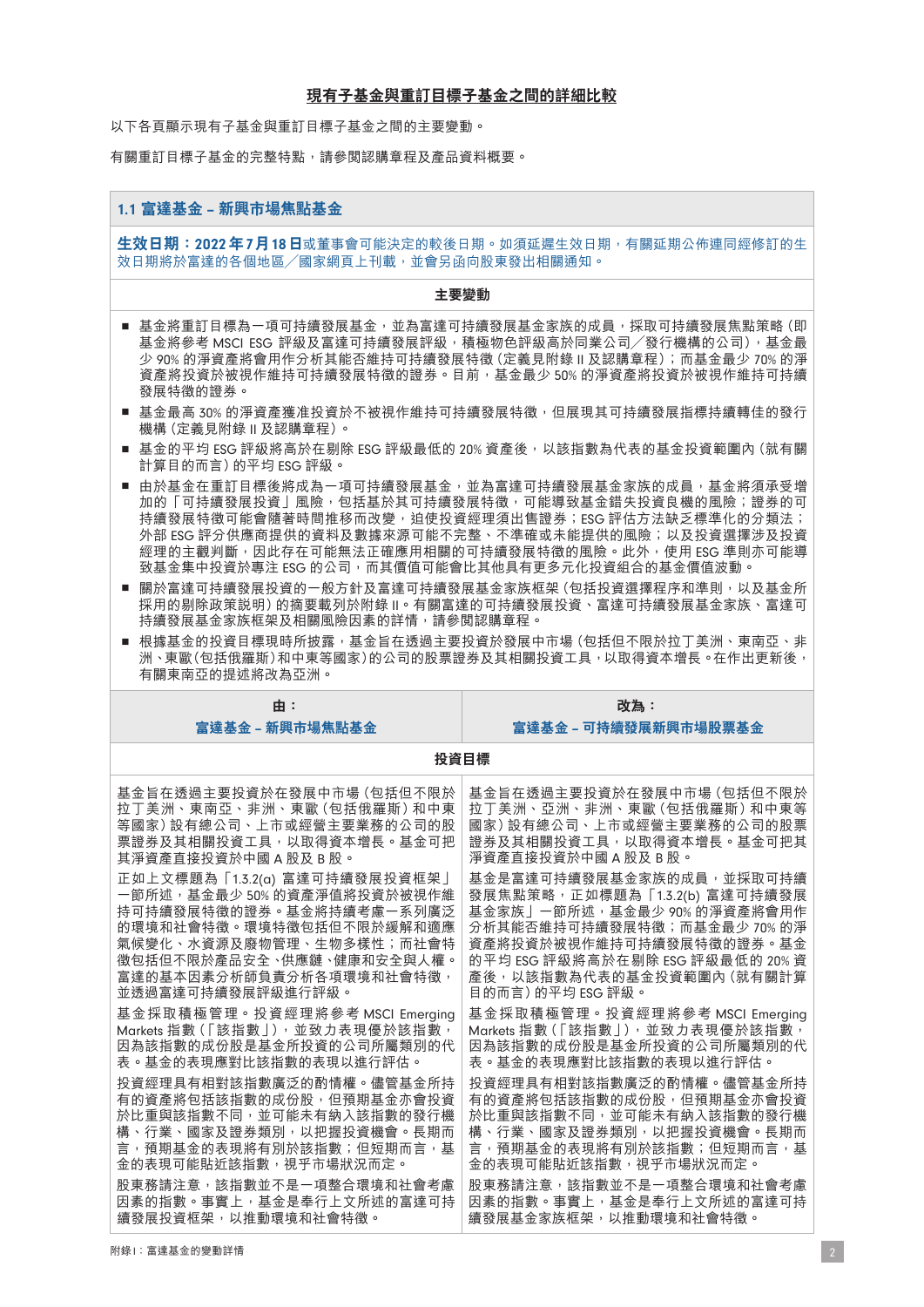| 投資目標(附註)                                                                                                                                                                                                                                                                                                                                                                                           |                                                                                                                                                                                                                                                                                                                                                                                                 |  |
|----------------------------------------------------------------------------------------------------------------------------------------------------------------------------------------------------------------------------------------------------------------------------------------------------------------------------------------------------------------------------------------------------|-------------------------------------------------------------------------------------------------------------------------------------------------------------------------------------------------------------------------------------------------------------------------------------------------------------------------------------------------------------------------------------------------|--|
| 報價貨幣:美元<br>基金投資於拉丁美洲、亞洲、非洲、東歐 (包括俄羅斯)<br>和中東等地區,並可能投資於區內不同的國家。基金在<br>區內任何國家的投資金額不受限制。根據現行盧森堡規<br>例,基金可投資不超過 10% 資產淨值於並非在受監管市<br>場交易的非上市證券。若干俄羅斯證券投資可能屬於有<br>關限制範圍。<br>基金可透過富達基金 (香港) 有限公司的 QFI 地位, 及<br>/或透過按照現行法例及法規令基金可獲得的任何准<br>許投資方法 (包括透過滬深港通或任何其他合資格的投<br>資方法),直接投資於中國 A 股。基金將可把合共少於<br>30%的淨資產直接及/或間接投資於中國境內 A 股及<br>B股。<br>基金投資於數目有限的證券 (在正常市況下一般介乎 20<br>至80項)。<br>基金須符合 SFDR 第 8 條的披露規定。 | 報價貨幣:美元<br>基金投資於拉丁美洲、亞洲、非洲、東歐(包括俄羅斯)<br>和中東等地區,並可能投資於區內不同的國家。基金在<br>區內任何國家的投資金額不受限制。根據現行盧森堡規<br>例,基金可投資不超過 10% 淨資產於並非在受監管市場<br>交易的非上市證券。若干俄羅斯證券投資可能屬於有關<br>限制範圍。<br>基金可透過富達基金 (香港) 有限公司的 QFI 地位,及<br>/或透過按照現行法例及法規令基金可獲得的任何准<br>許投資方法 (包括透過滬深港通或任何其他合資格的投<br>資方法),直接投資於中國 A 股。基金將可把合共少於<br>30%的淨資產直接及/或間接投資於中國境內 A 股及<br>B股。<br>基金投資於數目有限的證券 (在正常市況下一般介乎 20<br>至80項)。<br>基金須符合 SFDR 第 8 條的披露規定。 |  |
| 風險因素                                                                                                                                                                                                                                                                                                                                                                                               |                                                                                                                                                                                                                                                                                                                                                                                                 |  |
| 股票;集中股票/發行機構投資;新興市場;俄羅斯;<br>中國相關風險;衍生工具/交易對手的一般風險;短倉<br>配置;積極貨幣配置;特定衍生工具;可持續發展投資;<br>證券借貸。                                                                                                                                                                                                                                                                                                         | 股票;集中股票/發行機構投資;新興市場;俄羅斯;<br>中國相關風險;衍生工具/交易對手的一般風險;短倉<br>配置;積極貨幣配置;特定衍生工具; <b>可持續發展投資</b> ;<br>證券借貸。<br><u> 註:鑑於基金的投資目標有所變動,增加的風險因素將以<b>粗體</b></u><br>顯示。                                                                                                                                                                                                                                        |  |
| 股份類別變動                                                                                                                                                                                                                                                                                                                                                                                             |                                                                                                                                                                                                                                                                                                                                                                                                 |  |
| 不適用                                                                                                                                                                                                                                                                                                                                                                                                |                                                                                                                                                                                                                                                                                                                                                                                                 |  |

| 生效日期:2022年7月18日或董事會可能決定的較後日期。如須延遲生效日期,有關延期公佈連同經修訂的生效<br>日期將於富達的各個地區/國家網頁上刊載,並會另函向股東發出相關通知。<br>主要變動<br>基金將重訂目標為一項可持續發展基金,並為富達可持續發展基金家族的成員,採取可持續發展主題策略(即<br>ш<br>基金將投資於不同的行業,狺些行業均具旨在應對可持續發展挑戰的共同主題(即人口結構變動),而且投資<br>期較長),基金最少 90% 的淨資產將會用作分析其能否維持可持續發展特徵 (定義見附錄Ⅱ及認購章程);而基<br>金最少 70% 的淨資產將投資於被視作維持可持續發展特徵的證券。目前,基金最少 50% 的淨資產將投資於被<br>視作維持可持續發展特徵的證券。<br>基金最高 30% 的淨資產獲准投資於不被視作維持可持續發展特徵,但展現其可持續發展指標持續轉佳的發行<br>ш<br>機構 (定義見附錄Ⅱ及認購章程) 。<br>在挑選投資時,由於基金會根據發行機構的 ESG 特徵谁行剔除 (即不符合富達可持續發展基金家族框架所述的<br>п<br>ESG 準則), 基金的投資範圍將會縮減最少 20%。<br>由於基金在重訂目標後將成為一項可持續發展基金,並為富達可持續發展基金家族的成員,基金將須承受新<br>$\blacksquare$<br>增的「可持續發展投資」風險,包括基於其可持續發展特徵,可能導致基金錯失投資良機的風險;證券的可<br>持續發展特徵可能會隨著時間推移而改變,迫使投資經理須出售證券;ESG 評估方法缺乏標準化的分類法;<br>外部 ESG 評分供應商提供的資料及數據來源可能不完整、不準確或未能提供的風險;以及投資選擇涉及投資<br>經理的主觀判斷,因此存在可能無法正確應用相關的可持續發展特徵的風險。此外,使用 ESG 準則亦可能導<br>致基金集中投資於專注 ESG 的公司,而其價值可能會比其他具有更多元化投資組合的基金價值波動。 |
|-------------------------------------------------------------------------------------------------------------------------------------------------------------------------------------------------------------------------------------------------------------------------------------------------------------------------------------------------------------------------------------------------------------------------------------------------------------------------------------------------------------------------------------------------------------------------------------------------------------------------------------------------------------------------------------------------------------------------------------------------------------------------------------------------------------------------------------------------------------------------------|
|                                                                                                                                                                                                                                                                                                                                                                                                                                                                                                                                                                                                                                                                                                                                                                                                                                                                               |
|                                                                                                                                                                                                                                                                                                                                                                                                                                                                                                                                                                                                                                                                                                                                                                                                                                                                               |
|                                                                                                                                                                                                                                                                                                                                                                                                                                                                                                                                                                                                                                                                                                                                                                                                                                                                               |
|                                                                                                                                                                                                                                                                                                                                                                                                                                                                                                                                                                                                                                                                                                                                                                                                                                                                               |
|                                                                                                                                                                                                                                                                                                                                                                                                                                                                                                                                                                                                                                                                                                                                                                                                                                                                               |
|                                                                                                                                                                                                                                                                                                                                                                                                                                                                                                                                                                                                                                                                                                                                                                                                                                                                               |
| 關於富達可持續發展投資的一般方針及富達可持續發展基金家族框架 (包括投資選擇程序和準則,以及基金所<br>ш<br>採用的剔除政策説明〕的摘要載列於附錄Ⅱ。有關富達的可持續發展投資、富達可持續發展基金家族、富達可<br>持續發展基金家族框架及相關風險因素的詳情,請參閲認購章程。                                                                                                                                                                                                                                                                                                                                                                                                                                                                                                                                                                                                                                                                                                                                   |
| 根據基金的投資目標現時所披露,基金的投資將包括但不限於健康護理及消費行業的公司,狺些公司料將受<br>ш<br>惠於人口老化及平均壽命延長,以及新興市場累積財富增長。在作出更新後,基金可投資的投資項目將包括<br>投資於健康護理及消費行業的公司,狺些公司料將受惠於人均壽命延長、中產階層攜大及人口增長。                                                                                                                                                                                                                                                                                                                                                                                                                                                                                                                                                                                                                                                                                                                       |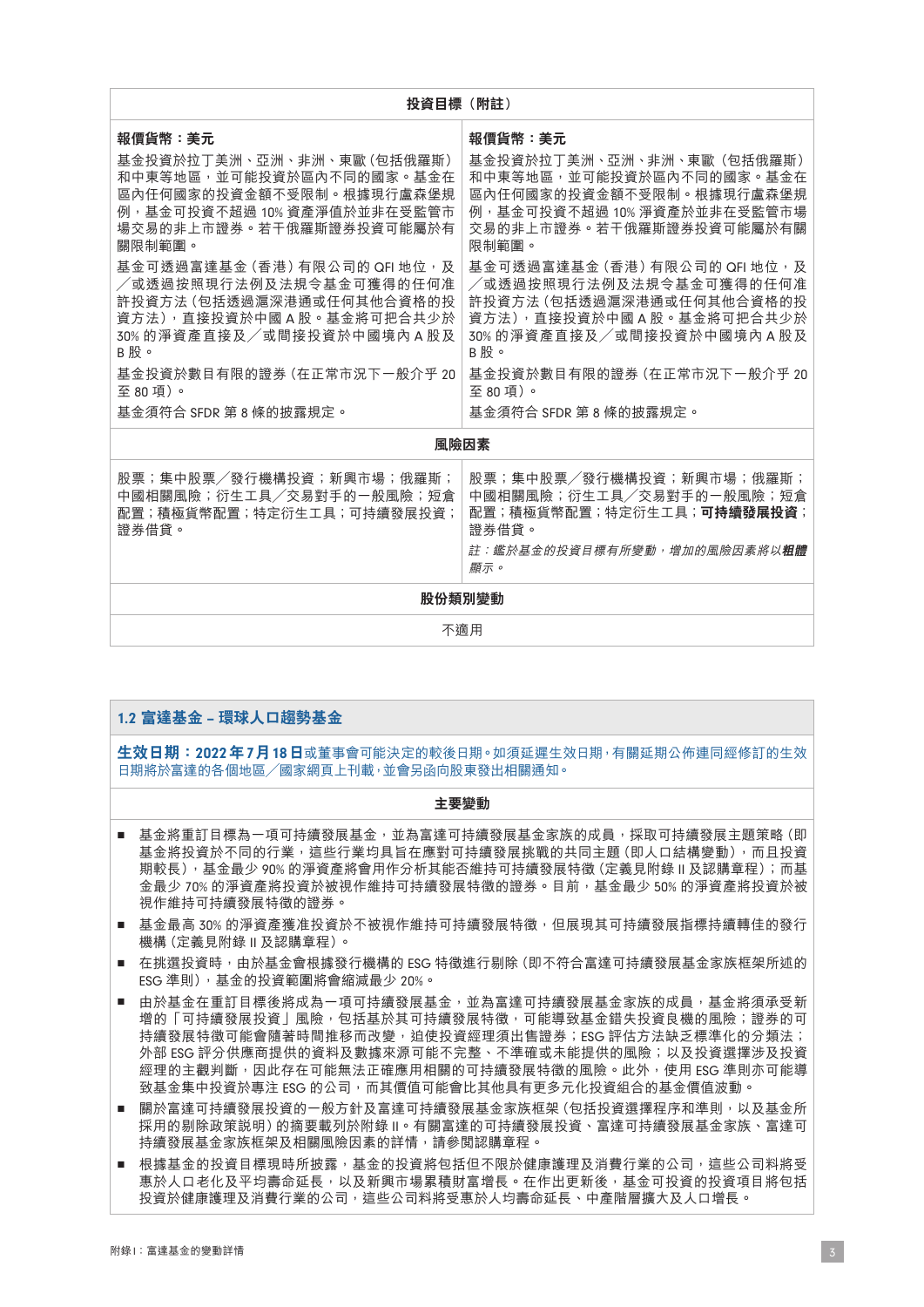| 由:<br>富達基金 - 環球人口趨勢基金                                                                                                                                                                                                                                                                                                                                                                                                                                                                                                                                                                                                                                                                                                                                                                                                             | 改為:<br>富達基金 - 可持續發展人口趨勢基金                                                                                                                                                                                                                                                                                                                                                                                                                                                                                                                                                                                                                                                                                                                                                                                   |  |
|-----------------------------------------------------------------------------------------------------------------------------------------------------------------------------------------------------------------------------------------------------------------------------------------------------------------------------------------------------------------------------------------------------------------------------------------------------------------------------------------------------------------------------------------------------------------------------------------------------------------------------------------------------------------------------------------------------------------------------------------------------------------------------------------------------------------------------------|-------------------------------------------------------------------------------------------------------------------------------------------------------------------------------------------------------------------------------------------------------------------------------------------------------------------------------------------------------------------------------------------------------------------------------------------------------------------------------------------------------------------------------------------------------------------------------------------------------------------------------------------------------------------------------------------------------------------------------------------------------------------------------------------------------------|--|
| 投資目標                                                                                                                                                                                                                                                                                                                                                                                                                                                                                                                                                                                                                                                                                                                                                                                                                              |                                                                                                                                                                                                                                                                                                                                                                                                                                                                                                                                                                                                                                                                                                                                                                                                             |  |
| 基金旨在透過投資組合,主要投資於世界各地可望受惠<br>於人口結構變動的公司的股票證券,實現長線資本增<br>長。投資可包括但不限於健康護理及消費行業的公司,<br>這些公司料將受惠於人口老化及平均壽命延長,以及新<br>興市場累積財富增長。基金可把少於 30% 的資產投資於<br>新興市場。在不抵觸上述規定下,投資經理可自由選擇<br>投資於不同規模、行業或地區的公司,亦會專注投資於<br>數目有限的公司,故基金的投資組合比較集中。<br>正如上文標題為「1.3.2(a)富達可持續發展投資框架」<br>一節所述,基金最少50%的資產淨值將投資於被視作維<br>持可持續發展特徵的證券。基金將持續考慮一系列廣泛<br>的環境和社會特徵。環境特徵包括但不限於緩解和適應<br>氣候變化、水資源及廢物管理、生物多樣性;而社會特<br>徵包括但不限於產品安全、供應鏈、健康和安全與人權。<br>富達的基本因素分析師負責分析各項環境和社會特徵,<br>並透過富達可持續發展評級進行評級。<br>基金採取積極管理。投資經理為基金挑選投資時,以及<br>就監控風險目的而言,將參考 MSCI ACWI 指數(「該指<br>數」),因為該指數的成份股是基金所投資的公司所屬<br>類別的代表。基金的表現可對比該指數的表現以進行評<br>估。投資經理具有相對該指數廣泛的酌情權。儘管基金<br>所持有的資產將包括該指數的成份股, 但基金亦可投資<br>於未有納入該指數的公司、國家或行業,及所持投資比<br>重與該指數不同,以把握投資機會。長期而言,預期基<br>金的表現將有別於該指數;但短期而言,基金的表現可<br>能貼近該指數,視乎市場狀況而定。<br>股東務請注意,該指數並不是一項整合環境和社會考慮<br>因素的指數。事實上, 基金是奉行上文所述的富達可持<br>續發展投資框架,以推動環境和社會特徵。 | 基金旨在透過投資組合,主要投資於世界各地可望受惠<br>於人口結構變動的公司的股票證券,實現長線資本增<br>長。投資可包括但不限於健康護理及消費行業的公司,<br>這些公司料將受惠於人均壽命延長、中產階層擴大及人<br>口增長。基金可把少於30%的資產投資於新興市場。在<br>不抵觸上述規定下,投資經理可自由選擇投資於不同規<br>模、行業或地區的公司,亦會專注投資於數目有限的公<br>司,故基金的投資組合比較集中。<br>基金是富達可持續發展基金家族的成員,並採取可持續<br>發展主題策略, 正如標題為 「1.3.2(b) 富達可持續發展<br>基金家族」一節所述,基金最少 90% 的淨資產將會用作<br>分析其能否維持可持續發展特徵;而基金最少70%的淨<br>資產將投資於被視作維持可持續發展特徵的證券。在挑<br>選投資時,由於基金會根據發行機構的 ESG 特徵進行剔<br>除,基金的投資範圍將會縮減最少 20%。<br>基金採取積極管理。投資經理為基金挑選投資時,以及<br>就監控風險目的而言, 將參考 MSCI ACWI 指數(「該指<br>數」),因為該指數的成份股是基金所投資的公司所屬<br>類別的代表。基金的表現可對比該指數的表現以進行評<br>估。投資經理具有相對該指數廣泛的酌情權。儘管基金<br>所持有的資產將包括該指數的成份股,但基金亦可投資<br>於未有納入該指數的公司、國家或行業,及所持投資比<br>重與該指數不同, 以把握投資機會。長期而言, 預期基<br>金的表現將有別於該指數;但短期而言,基金的表現可<br>能貼近該指數,視乎市場狀況而定。<br>股東務請注意,該指數並不是一項整合環境和社會考慮<br>因素的指數。事實上,基金是奉行上文所述的富達可持<br>續發展基金家族框架,以推動環境和社會特徵。 |  |
| 投資目標(附註)                                                                                                                                                                                                                                                                                                                                                                                                                                                                                                                                                                                                                                                                                                                                                                                                                          |                                                                                                                                                                                                                                                                                                                                                                                                                                                                                                                                                                                                                                                                                                                                                                                                             |  |
| 報價貨幣:美元<br>由於基金可於全球作投資,故可能投資於不同的國家<br>和地區。基金在任何單一國家或地區的投資金額不受<br>限制。<br>基金須符合 SFDR 第8條的披露規定。                                                                                                                                                                                                                                                                                                                                                                                                                                                                                                                                                                                                                                                                                                                                      | 報價貨幣:美元<br>由於基金可於全球作投資,故可能投資於不同的國家<br>和地區。基金在任何單一國家或地區的投資金額不受<br>限制。<br>基金須符合 SFDR 第8條的披露規定。                                                                                                                                                                                                                                                                                                                                                                                                                                                                                                                                                                                                                                                                                                                |  |
| 風險因素                                                                                                                                                                                                                                                                                                                                                                                                                                                                                                                                                                                                                                                                                                                                                                                                                              |                                                                                                                                                                                                                                                                                                                                                                                                                                                                                                                                                                                                                                                                                                                                                                                                             |  |
| 股票;集中股票/發行機構投資;集中行業投資/焦點<br>主題;新興市場;歐元區風險;衍生工具/交易對手的<br>一般風險;短倉配置;積極貨幣配置;特定衍生工具;<br>可持續發展投資;證券借貸;投資於多元化已發展市場<br>的相關可持續發展風險;投資於環球人口趨勢公司的相<br>關可持續發展風險。                                                                                                                                                                                                                                                                                                                                                                                                                                                                                                                                                                                                                                                                             | 股票;集中股票/發行機構投資;集中行業投資/焦點<br>主題;新興市場;歐元區風險;衍生工具/交易對手的<br>一般風險;短倉配置;積極貨幣配置;特定衍生工具;<br>可持續發展投資;證券借貸;投資於多元化已發展市場<br>的相關可持續發展風險;投資於環球人口趨勢公司的相<br>關可持續發展風險。<br>註:鑑於基金的投資目標有所變動,增加的風險因素將以粗體<br>顯示。                                                                                                                                                                                                                                                                                                                                                                                                                                                                                                                                                                                                                 |  |
| 股份類別變動                                                                                                                                                                                                                                                                                                                                                                                                                                                                                                                                                                                                                                                                                                                                                                                                                            |                                                                                                                                                                                                                                                                                                                                                                                                                                                                                                                                                                                                                                                                                                                                                                                                             |  |
| 不適用                                                                                                                                                                                                                                                                                                                                                                                                                                                                                                                                                                                                                                                                                                                                                                                                                               |                                                                                                                                                                                                                                                                                                                                                                                                                                                                                                                                                                                                                                                                                                                                                                                                             |  |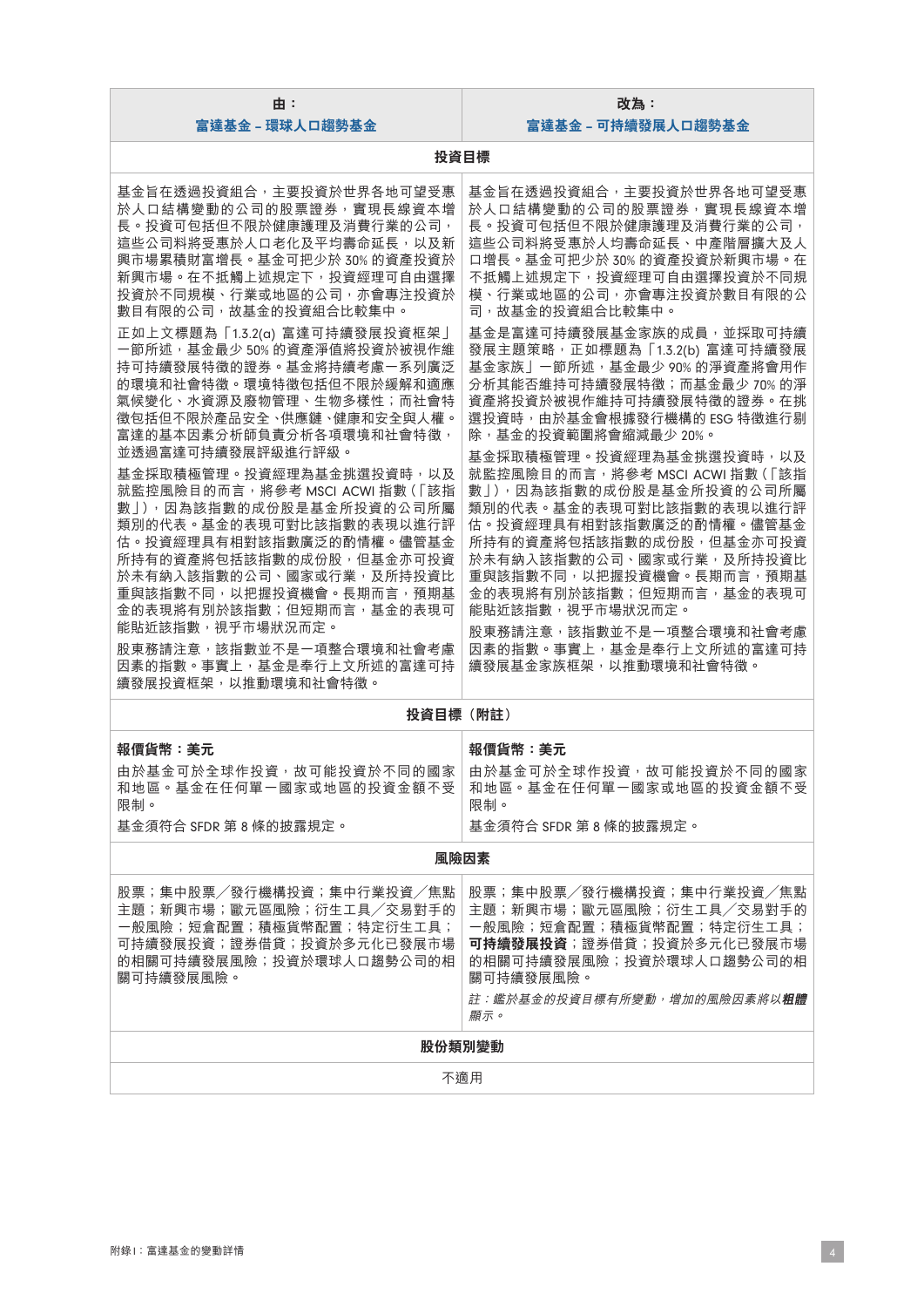#### 1.3 **富達基金** – **環球股息優勢基金**

**生效日期:**2022**年**7**月**18**日**或董事會可能決定的較後日期。如須延遲生效日期,有關延期公佈連同經修訂的生效 日期將於富達的各個地區/國家網頁上刊載,並會另函向股東發出相關通知。

- 基金將重訂目標為一項可持續發展基金,並為富達可持續發展基金家族的成員,採取可持續發展焦點策略 (即 基金將參考 MSCI ESG 評級及富達可持續發展評級,積極物色評級高於同業公司/發行機構的公司),基金最 少 90% 的淨資產將會用作分析其能否維持可持續發展特徵(定義見附錄 II 及認購章程);而基金最少 70% 的淨 資產將投資於被視作維持可持續發展特徵的證券。
- 基金最高 30% 的淨資產獲准投資於不被視作維持可持續發展特徵,但展現其可持續發展指標持續轉佳的發行 機構(定義見附錄 II 及認購章程)。
- 基金的平均 ESG 評級將高於在剔除 ESG 評級最低的 20% 資產後,基金投資範圍內的平均 ESG 評級。
- 由於基金在重訂目標後將成為一項可持續發展基金,並為富達可持續發展基金家族的成員,基金將須承受增 加的「可持續發展投資」風險,包括基於其可持續發展特徵,可能導致基金錯失投資良機的風險;證券的可 持續發展特徵可能會隨著時間推移而改變,迫使投資經理須出售證券;ESG 評估方法缺乏標準化的分類法; 外部 ESG 評分供應商提供的資料及數據來源可能不完整、不準確或未能提供的風險;以及投資選擇涉及投資 經理的主觀判斷,因此存在可能無法正確應用相關的可持續發展特徵的風險。此外,使用 ESG 準則亦可能導 致基金集中投資於專注 ESG 的公司,而其價值可能會比其他具有更多元化投資組合的基金價值波動。
- 關於富達可持續發展投資的一般方針及富達可持續發展基金家族框架(包括投資選擇程序和準則,以及基金所 採用的剔除政策說明)的摘要載列於附錄 II。有關富達的可持續發展投資、富達可持續發展基金家族、富達可 持續發展基金家族框架及相關風險因素的詳情,請參閱認購章程。

**投資目標**

# **由: 富達基金** – **環球股息優勢基金**

**改為: 富達基金** – **可持續發展環球股息優勢基金**

| 基金把最少 70% 的淨資產直接投資於全球公司的股票                         | 基金把最少 70% 的淨資產直接投資於全球公司的股票證      |  |
|----------------------------------------------------|----------------------------------|--|
| 證券,旨在締造收益及若干資本增值潛力。投資經理的                           | 券,旨在締造收益及若干資本增值潛力。投資經理的目         |  |
| 目標是其認為股息收益吸引,並具升值能力的投資。                            | 標是其認為股息收益吸引,並具升值能力的投資。           |  |
| 由於狺項基金可於全球作投資,因此可能涉及投資於被                           | 由於狺項基金可於全球作投資,因此可能涉及投資於被         |  |
| 視為新興市場的國家。                                         | 視為新興市場的國家。                       |  |
| 除了直接投資於股票證券外,基金亦可透過使用衍生工                           | 除了直接投資於股票證券外,基金亦可透過使用衍生工         |  |
| 具進行間接投資。基金為增強收益,可能會使用衍生                            | 具進行間接投資。基金為增強收益,可能會使用衍生          |  |
| 工具以產生額外的收益,例如,賣出基金所持證券的備                           | 工具以產生額外的收益,例如,賣出基金所持證券的備         |  |
| 兑認購期權,以換取在指定出售期間高於資本增長潛力                           | 兑認購期權,以換取在指定出售期間高於資本增長潛力         |  |
| 的協定行使價,從而產生額外收益。產生額外收益可能                           | 的協定行使價,從而產生額外收益。產生額外收益可能         |  |
| 會影響基金的資本增長潛力,尤其是在市場迅速上揚期                           | 會影響基金的資本增長潛力,尤其是在市場迅速上揚期         |  |
| 間,所取得的資本收益可能會低於無備兑的相當投資                            | 間,所取得的資本收益可能會低於無備兑的相當投資          |  |
| 組合。                                                | 組合。                              |  |
| 正如上文標題為「1.3.2(a)富達可持續發展投資框架」                       | 基金是富達可持續發展基金家族的成員,並採取可持續         |  |
| 一節所述,基金最少50%的資產淨值將投資於被視作維                          | 發展焦點策略, 正如標題為 「1.3.2(b) 富達可持續發展  |  |
| 持可持續發展特徵的證券。基金將持續考慮一系列廣泛                           | 基金家族」一節所述,基金最少 90% 的淨資產將會用作      |  |
| 的環境和社會特徵。環境特徵包括但不限於緩解和適應                           | 分析其能否維持可持續發展特徵;而基金最少 70% 的淨      |  |
| 氣候變化、水資源及廢物管理、生物多樣性;而社會特                           | 資產將投資於被視作維持可持續發展特徵的證券。基金         |  |
| 徵包括但不限於產品安全、供應鏈、健康和安全與人權。                          | 的平均 ESG 評級將高於在剔除 ESG 評級最低的 20% 資 |  |
| 富達的基本因素分析師負責分析各項環境和社會特徵,                           | 產後,基金投資範圍內的平均 FSG 評級。            |  |
| 並透過富達可持續發展評級進行評級。                                  | 基金採取積極管理,旨在提供收益及若干資本增值潛          |  |
| 基 金 採 取 積 極 管 理 , 旨 在 提 供 收 益 及 若 干 資 本 增 值 潛      | 力。收益一般將超過 MSCI ACWI 指數 (「該指數」)。該 |  |
| 力。收益一般將超過 MSCI ACWI 指數 (「該指數丨)。該                   | 指數的成份股是基金所投資的公司所屬類別的代表。基         |  |
| 指數的成份股是基金所投資的公司所屬類別的代表。基                           | 金的表現可對比該指數的表現以進行評估。              |  |
| 金的表現可對比該指數的表現以進行評估。                                | 投資經理具有相對該指數廣泛的酌情權。儘管基金所持         |  |
| 投資經理具有相對該指數廣泛的酌情權。儘管基金所持                           | 有的資產將包括該指數的成份股,但預期基金亦會投資         |  |
| 有的資產將包括該指數的成份股,但預期基金亦會投資                           | 於比重與該指數不同,並可能未有納入該指數的發行機         |  |
| 於比重與該指數不同,並可能未有納入該指數的發行機                           | 構、行業、國家及證券類別,以把握投資機會。長期而         |  |
| 構、行業、國家及證券類別,以把握投資機會。長期而                           | 言,預期基金的表現將有別於該指數;但短期而言,基         |  |
| 言,預期基金的表現將有別於該指數;但短期而言,基                           | 金的表現可能貼近該指數,視平市場狀況而定。            |  |
| 金的表現可能貼近該指數,視平市場狀況而定。<br>基金可把其淨資產直接投資於中國 A 股及 B 股。 | 基金可把其淨資產直接投資於中國 A 股及 B 股。        |  |
|                                                    |                                  |  |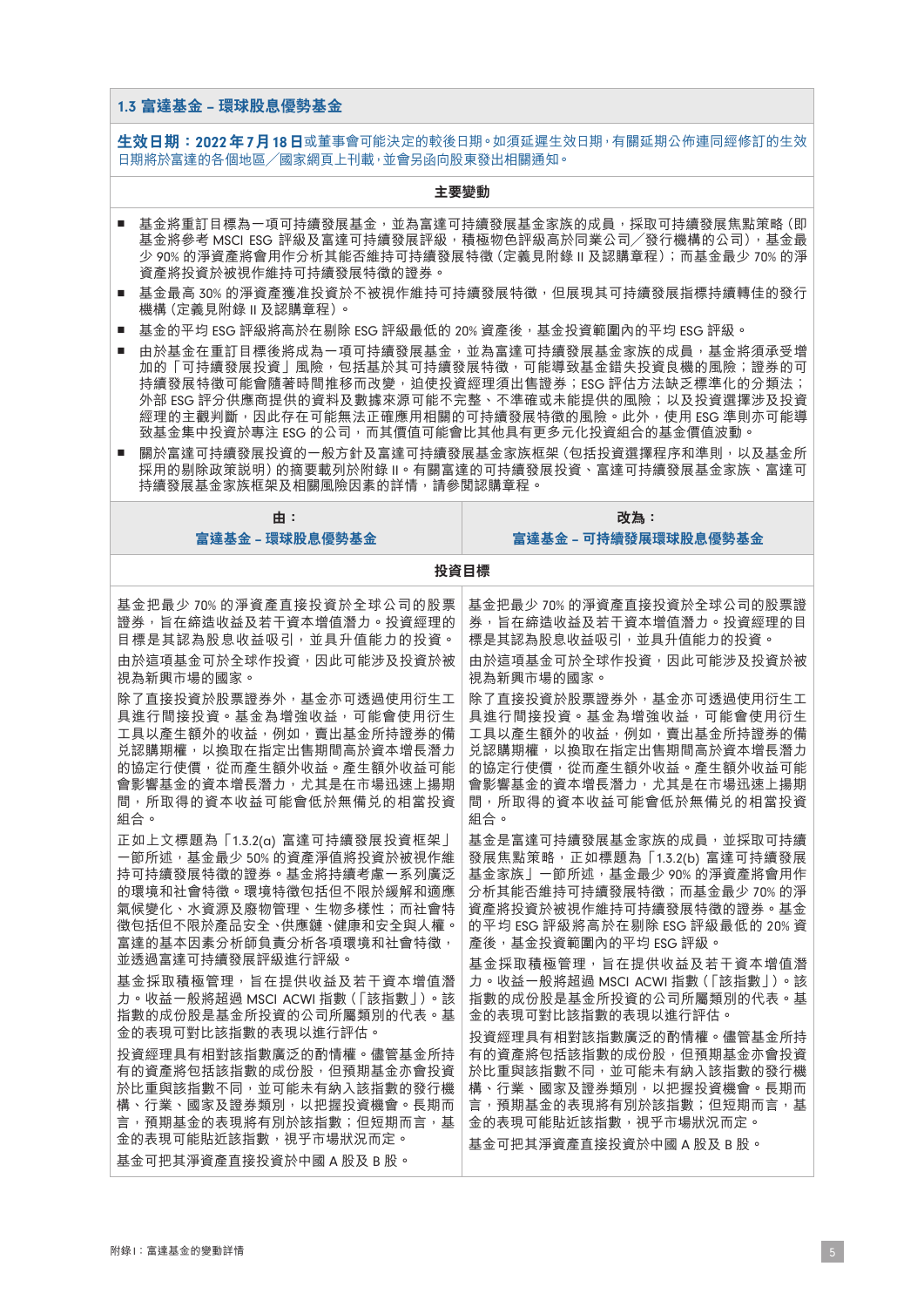| 投資經理可自由選擇任何公司的股票證券,並且不受限<br>制地可酌情決定向任何特定地區、行業板塊或特定市值<br>的公司作出策略性配置,只要投資經理認為有關配置相<br>對於其他股票,可提供更高的收益及資本增長潛力。<br>股東務請注意,該指數並不是一項整合環境和社會考慮<br>因素的指數。事實上,基金是奉行上文所述的富達可持<br>續發展投資框架,以推動環境和社會特徵。 | 投資經理可自由選擇任何公司的股票證券,並日不受限<br>制地可酌情決定向任何特定地區、行業板塊或特定市值<br>的公司作出策略性配置,只要投資經理認為有關配置相<br>對於其他股票,可提供更高的收益及資本增長潛力。<br>股東務請注意,該指數並不是一項整合環境和社會考慮<br>因素的指數。事實上,基金是奉行上文所述的富達可持<br>續發展基金家族框架,以推動環境和社會特徵。 |  |
|--------------------------------------------------------------------------------------------------------------------------------------------------------------------------------------------|----------------------------------------------------------------------------------------------------------------------------------------------------------------------------------------------|--|
| 投資目標(附註)                                                                                                                                                                                   |                                                                                                                                                                                              |  |
| 報價貨幣:美元                                                                                                                                                                                    | 報價貨幣:美元                                                                                                                                                                                      |  |
| 由於基金可於全球作投資,故可能投資於不同的國家<br>和地區。基金在任何單一國家或地區的投資金額不受<br>限制。                                                                                                                                  | 由於基金可於全球作投資,故可能投資於不同的國家<br>和地區。基金在任何單一國家或地區的投資金額不受<br>限制。                                                                                                                                    |  |
| 基金可透過富達基金 (香港) 有限公司的 QFI 地位, 及<br>/或诱過按照現行法例及法規今基金可獲得的任何准許<br>投資方法 (包括透過滬深港通或任何其他合資格的投資<br>方法),直接投資於中國A股。                                                                                  | 基金可透過富達基金 (香港) 有限公司的 QFI 地位,及<br>/或透過按照現行法例及法規令基金可獲得的任何准許<br>投資方法 (包括透過滬深港通或任何其他合資格的投資<br>方法), 直接投資於中國 A 股。                                                                                  |  |
| 基金將可把合共少於 30% 的淨資產直接及/或間接投資<br>於中國境內 A 股及 B 股。                                                                                                                                             | 基金將可把合共少於 30% 的淨資產直接及/或間接投資<br>於中國境內 A 股及 B 股。                                                                                                                                               |  |
| 基金須符合 SFDR 第 8 條的披露規定。                                                                                                                                                                     | 基金須符合 SFDR 第 8 條的披露規定。                                                                                                                                                                       |  |
| 風險因素                                                                                                                                                                                       |                                                                                                                                                                                              |  |
| 股票;新興市場;歐元區風險;中國相關風險;衍生工<br>具/交易對手的一般風險;短倉配置;積極貨幣配置;<br>特定衍生工具;可持續發展投資;收益性證券;證券借貸;<br>投資於多元化已發展市場的相關可持續發展風險。                                                                               | 股票;新興市場;歐元區風險;中國相關風險;衍生工<br>具/交易對手的一般風險;短倉配置;積極貨幣配置;<br>特定衍生工具;可持續發展投資;收益性證券;證券借貸;<br>投資於多元化已發展市場的相關可持續發展風險。<br>註:鑑於基金的投資目標有所變動,增加的風險因素將以 <b>粗體</b><br>顯示。                                   |  |
| 股份類別變動                                                                                                                                                                                     |                                                                                                                                                                                              |  |
| 不適用                                                                                                                                                                                        |                                                                                                                                                                                              |  |

# 1.4 **富達基金** – **環球健康護理基金**

**生效日期:**2022**年**7**月**18**日**或董事會可能決定的較後日期。如須延遲生效日期,有關延期公佈連同經修訂的生效 日期將於富達的各個地區/國家網頁上刊載,並會另函向股東發出相關通知。

#### **主要變動**

- 基金將重訂目標為一項可持續發展基金,並為富達可持續發展基金家族的成員,採取可持續發展主題策略 (即 基金將投資於不同的行業,這些行業均具旨在應對可持續發展挑戰的共同主題(即健康護理、醫藥或生物科 技),而且投資期較長),基金最少 90% 的淨資產將會用作分析其能否維持可持續發展特徵(定義見附錄 II 及認 購章程);而基金最少 70% 的淨資產將投資於被視作維持可持續發展特徵的證券。目前,基金最少 50% 的淨資 產將投資於被視作維持可持續發展特徵的證券。
- 基金最高 30% 的淨資產獲准投資於不被視作維持可持續發展特徵,但展現其可持續發展指標持續轉佳的發行 機構(定義見附錄 II 及認購章程)。
- 在挑選投資時,由於基金會根據發行機構的 ESG 特徵進行剔除 (即不符合富達可持續發展基金家族框架所述的 ESG 準則),基金的投資範圍將會縮減最少 20%。
- 由於基金在重訂目標後將成為一項可持續發展基金,並為富達可持續發展基金家族的成員,基金將須承受增 加的「可持續發展投資」風險,包括基於其可持續發展特徵,可能導致基金錯失投資良機的風險;證券的可 持續發展特徵可能會隨著時間推移而改變,迫使投資經理須出售證券;ESG 評估方法缺乏標準化的分類法; 外部 ESG 評分供應商提供的資料及數據來源可能不完整、不準確或未能提供的風險;以及投資選擇涉及投資 經理的主觀判斷,因此存在可能無法正確應用相關的可持續發展特徵的風險。此外,使用 ESG 準則亦可能導 致基金集中投資於專注 ESG 的公司,而其價值可能會比其他具有更多元化投資組合的基金價值波動。.
- 關於富達可持續發展投資的一般方針及富達可持續發展基金家族框架 (包括投資選擇程序和準則,以及基金所 採用的剔除政策說明)的摘要載列於附錄 II。有關富達的可持續發展投資、富達可持續發展基金家族、富達可 持續發展基金家族框架及相關風險因素的詳情,請參閱認購章程。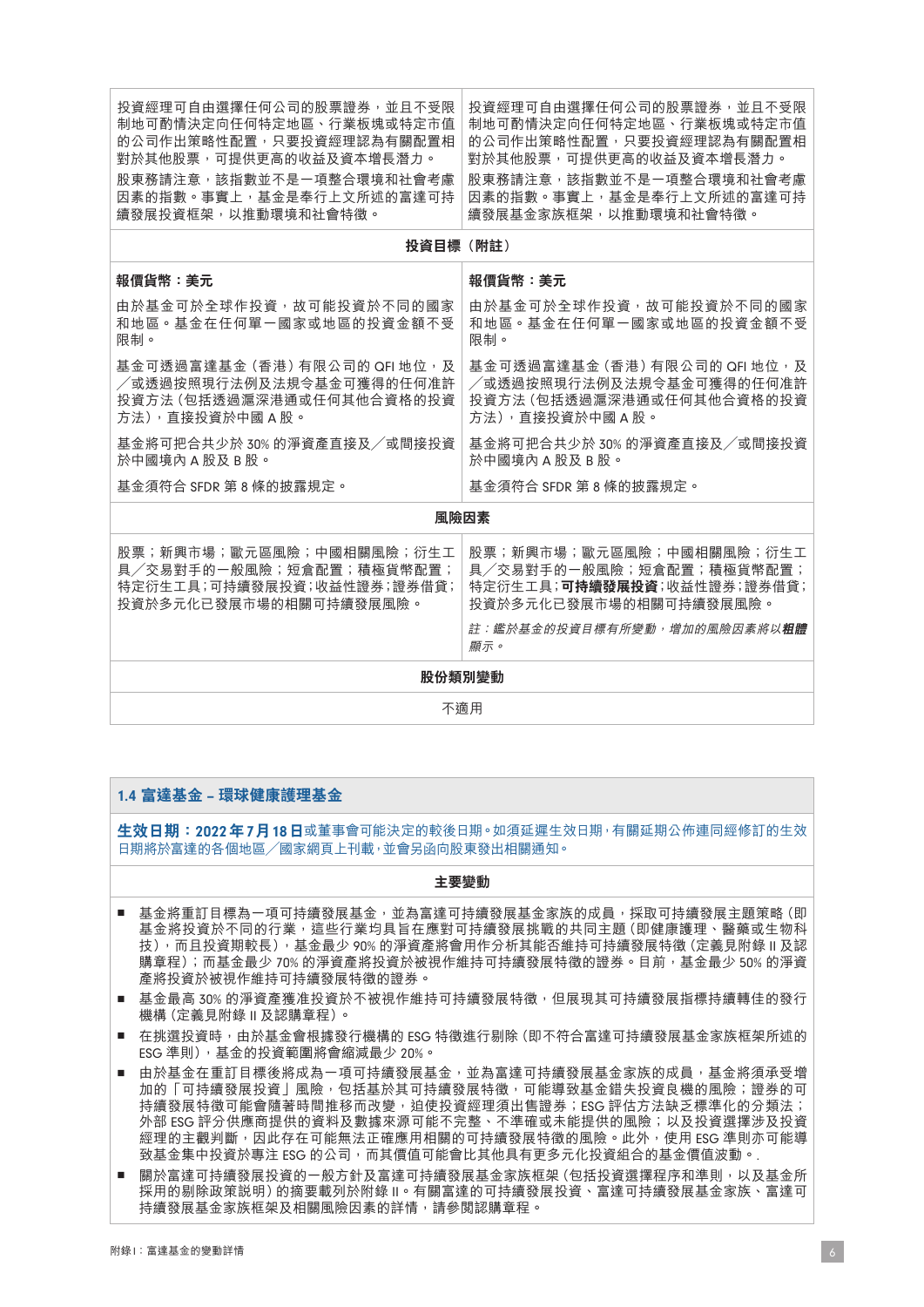| 由:                                                                                                                                                                                                                                                                                                                                                                                                                                                                                                                                                                                              | 改為:                                                                                                                                                                                                                                                                                                                                                                                                                                                                                                                                                                                                  |  |
|-------------------------------------------------------------------------------------------------------------------------------------------------------------------------------------------------------------------------------------------------------------------------------------------------------------------------------------------------------------------------------------------------------------------------------------------------------------------------------------------------------------------------------------------------------------------------------------------------|------------------------------------------------------------------------------------------------------------------------------------------------------------------------------------------------------------------------------------------------------------------------------------------------------------------------------------------------------------------------------------------------------------------------------------------------------------------------------------------------------------------------------------------------------------------------------------------------------|--|
| 富達基金 – 環球健康護理基金                                                                                                                                                                                                                                                                                                                                                                                                                                                                                                                                                                                 | 富達基金 - 可持續發展環球健康護理基金                                                                                                                                                                                                                                                                                                                                                                                                                                                                                                                                                                                 |  |
|                                                                                                                                                                                                                                                                                                                                                                                                                                                                                                                                                                                                 | 投資目標                                                                                                                                                                                                                                                                                                                                                                                                                                                                                                                                                                                                 |  |
| 基金旨在透過首要投資於世界各地從事設計、製造或銷<br>售健康護理、醫藥或生物科技產品和服務的公司的股票<br>證券,為投資者提供長線資本增長。                                                                                                                                                                                                                                                                                                                                                                                                                                                                                                                        | 基金旨在透過首要投資於世界各地從事設計、製造或銷<br>售健康護理、醫藥或生物科技產品和服務的公司的股票<br>證券,為投資者提供長線資本增長。                                                                                                                                                                                                                                                                                                                                                                                                                                                                                                                             |  |
| 正如上文標題為「1.3.2(a) 富達可持續發展投資框架」<br>一節所述,基金最少50%的資產淨值將投資於被視作維<br>持可持續發展特徵的證券。基金將持續考慮一系列廣泛<br>的環境和社會特徵。環境特徵包括但不限於緩解和適應<br>氣候變化、水資源及廢物管理、生物多樣性;而社會特<br>徵包括但不限於產品安全、供應鏈、健康和安全與人權。<br>富達的基本因素分析師負責分析各項環境和社會特徵,<br>並透過富達可持續發展評級進行評級。<br>基金採取積極管理。投資經理為基金挑選投資時,以<br>及就監控風險目的而言,將參考 MSCI AC World Health<br>Care 指數(「該指數」), 因為該指數的成份股是基金所<br>投資的公司所屬類別的代表。基金的表現可對比該指數<br>的表現以進行評估。<br>投資經理具有相對該指數廣泛的酌情權。儘管基金所持<br>有的資產將包括該指數的成份股,但基金亦可投資於未<br>有納入該指數的公司、國家或行業,及所持投資比重與<br>該指數不同,以把握投資機會。長期而言,預期基金的<br>表現將有別於該指數;但短期而言,基金的表現可能貼<br>近該指數,視乎市場狀況而定。<br>股東務請注意,該指數並不是一項整合環境和社會考慮<br>因素的指數。事實上, 基金是奉行上文所述的富達可持 | 基金是富達可持續發展基金家族的成員,並採取可持續<br>發展主題策略, 正如標題為 「1.3.2(b) 富達可持續發展<br>基金家族」一節所述,基金最少90%的淨資產將會用作<br>分析其能否維持可持續發展特徵;而基金最少70%的淨<br>資產將投資於被視作維持可持續發展特徵的證券。在挑<br>選投資時,由於基金會根據發行機構的 ESG 特徵進行剔<br>除,基金的投資範圍將會縮減最少 20%。<br>基金採取積極管理。投資經理為基金挑選投資時,以<br>及就監控風險目的而言, 將參考 MSCI AC World Health<br>Care 指數(「該指數」), 因為該指數的成份股是基金所<br>投資的公司所屬類別的代表。基金的表現可對比該指數<br>的表現以進行評估。<br>投資經理具有相對該指數廣泛的酌情權。儘管基金所持<br>有的資產將包括該指數的成份股,但基金亦可投資於未<br>有納入該指數的公司、國家或行業,及所持投資比重與<br>該指數不同,以把握投資機會。長期而言,預期基金的<br>表現將有別於該指數;但短期而言,基金的表現可能貼<br>近該指數,視乎市場狀況而定。<br>股東務請注意,該指數並不是一項整合環境和社會考慮<br>因素的指數。事實上,基金是奉行上文所述的富達可持<br>續發展基金家族框架,以推動環境和社會特徵。 |  |
| 續發展投資框架,以推動環境和社會特徵。                                                                                                                                                                                                                                                                                                                                                                                                                                                                                                                                                                             |                                                                                                                                                                                                                                                                                                                                                                                                                                                                                                                                                                                                      |  |
| 投資目標(附註)                                                                                                                                                                                                                                                                                                                                                                                                                                                                                                                                                                                        |                                                                                                                                                                                                                                                                                                                                                                                                                                                                                                                                                                                                      |  |
| 報價貨幣:歐元                                                                                                                                                                                                                                                                                                                                                                                                                                                                                                                                                                                         | 報價貨幣:歐元                                                                                                                                                                                                                                                                                                                                                                                                                                                                                                                                                                                              |  |
| 基金須符合 SFDR 第8條的披露規定。                                                                                                                                                                                                                                                                                                                                                                                                                                                                                                                                                                            | 基金須符合 SFDR 第8條的披露規定。                                                                                                                                                                                                                                                                                                                                                                                                                                                                                                                                                                                 |  |
| 風險因素                                                                                                                                                                                                                                                                                                                                                                                                                                                                                                                                                                                            |                                                                                                                                                                                                                                                                                                                                                                                                                                                                                                                                                                                                      |  |
| 工具/交易對手的一般風險;短倉配置;積極貨幣配置;<br>特定衍生工具;可持續發展投資;證券借貸;投資於多<br>元化已發展市場的相關可持續發展風險。                                                                                                                                                                                                                                                                                                                                                                                                                                                                                                                     | 股票;集中股票/發行機構投資;集中行業投資;衍生 股票;集中股票/發行機構投資;集中行業投資;衍生<br>工具/交易對手的一般風險;短倉配置;積極貨幣配置;<br>特定衍生工具;可持續發展投資;證券借貸;投資於多<br>元化已發展市場的相關可持續發展風險。<br>註:鑑於基金的投資目標有所變動,增加的風險因素將以 <b>粗體</b><br>顯示。                                                                                                                                                                                                                                                                                                                                                                                                                       |  |
|                                                                                                                                                                                                                                                                                                                                                                                                                                                                                                                                                                                                 | 股份類別變動                                                                                                                                                                                                                                                                                                                                                                                                                                                                                                                                                                                               |  |
| 不適用                                                                                                                                                                                                                                                                                                                                                                                                                                                                                                                                                                                             |                                                                                                                                                                                                                                                                                                                                                                                                                                                                                                                                                                                                      |  |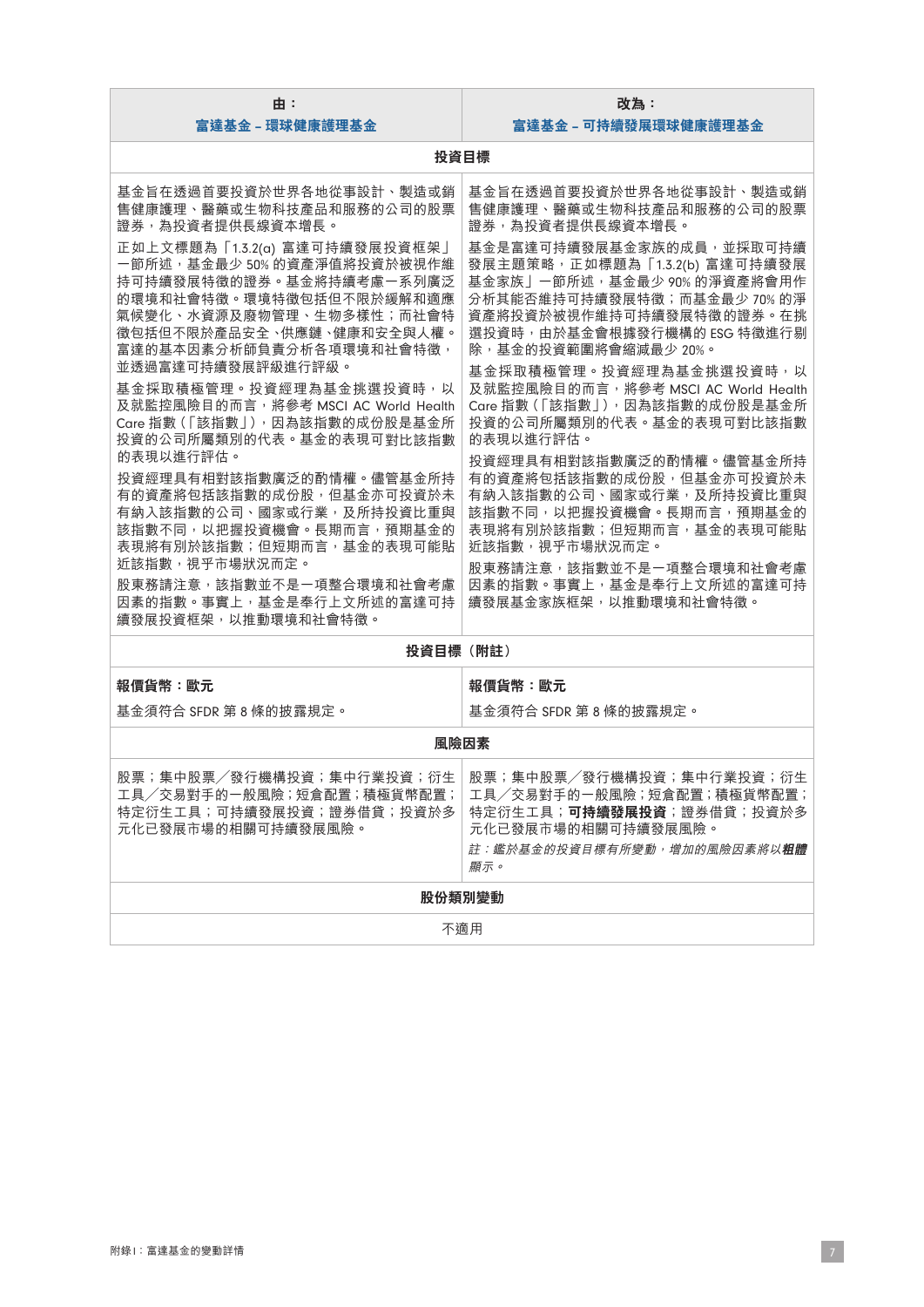# 2. **其他子基金修訂(附有通知期)**

以下為若干子基金的建議變動詳情,包括變動的生效日期、可供閣下作出的選擇,以及相關交易時間表。

#### **股東選擇**

作為相關子基金的股東,閣下就此節所述各項修訂而言,有以下**三個選擇**:

- 1. 若閣下不同意該等變動,閣下可:
	- 把閣下的股份轉換至本基金的任何可提供給閣下的另一項證監會認可子基金<sup>3,</sup>轉換費全免;或
	- 贖回閣下的股份,贖回費全免。

2. 若閣下同意該等變動,閣下毋須採取任何行動。在此情況下,閣下在生效日期後將會繼續投資於相關子基金。

若閣下有意轉換或贖回在相關子基金的股份,請聯絡閣下的財務顧問或FIL慣常的聯絡方。

閣下可於任何估值日轉換或贖回股份,直至各項修訂標題為「生效日期及交易截止時間」一節所述的日期為止。贖 回所得收益通常將會以電子銀行轉帳方式向閣下發放。若有關指示是在符合上述條件的情況下接獲,FIL將不會收取 任何贖回費或徵收任何轉換費。

請注意,就税務目的而言,贖回或轉換持倉可能被視作出售投資。如閣下對税務狀況有任何疑問,建議尋求獨立的 稅務意見。

#### I. **兩項子基金在可持續發展金融披露規例(「**SFDR**」)下的所屬類別由第**6**條產品重新分類為第**8**條產品**

#### a. **修訂詳情**

根據富達可持續發展投資框架,在全面分析此節所述子基金的投資政策及投資程序後,確定該等子基金將獲分 類為SFDR所指的第8條產品(詳情載於認購章程)(「**重新分類**」)。由2022年8月16日起,該等子基金的的英文名 稱、投資目標及其投資目標的附註部份將根據SFDR第8條規定,加強披露有關推動環境及社會特徵的進一步可持 續發展相關資料(如下文所述)。

為免生疑問,加強資料披露並不代表該等子基金的投資策略或其投資政策出現重大變動。該等子基金的中文名 稱將不會改變,即使重新分類,該等子基金的中文名稱亦不會加入「可持續發展」的中文詞彙。

| 富達基金 – 歐元現金基金                      |                                                                                                                    |  |
|------------------------------------|--------------------------------------------------------------------------------------------------------------------|--|
| 由:                                 | 改為:                                                                                                                |  |
| 富達基金 - 歐元現金基金                      | 富達基金 – 歐元現金基金<br>(此基金在香港並非獲分類為 ESG 基金*)                                                                            |  |
|                                    | * 根據證監會日期為 2021 年 6 月 29 日的《致證監會認可單位信託<br>及互惠基金的管理公司的通函-環境、社會及管治基金》(可不<br>時作出修訂),此基金在香港並非獲分類為環境、社會及管治<br>(ESG) 基金。 |  |
| 投資目標                               |                                                                                                                    |  |
| 基金首要投資於以歐元結算的貨幣市場工具、反向回<br>購協議及存款。 | 基金首要投資於以歐元結算的貨幣市場工具、反向回<br>購協議及存款。                                                                                 |  |
| 基金採取積極管理,並無參考指數。                   | 基金是富達可持續發展基金家族的成員,並採取可持<br>續發展焦點策略, 正如標題為「1.3.2(b) 富達可持續發<br>展基金家族」一節所述,基金最少 70% 的淨資產將投<br>資於被視作維持可持續發展特徵的證券。      |  |
|                                    | 基金採取積極管理,並無參考指數。                                                                                                   |  |
| 投資目標(附註)                           |                                                                                                                    |  |
| 報價貨幣:歐元<br>這項基金毋須支付銷售費、轉換費或贖回費。    | 報價貨幣:歐元<br>這項基金毋須支付銷售費、轉換費或贖回費。<br>基金須符合 SFDR 第 8 條的披露規定。                                                          |  |

 $^3$  證監會給予認可,並不表示對該基金作出推薦或贊許,亦非對該基金的商業價值或表現提供保證,更不意指該基金適合所有投資者,或 贊許該基金適合任何特定投資者或任何類別投資者。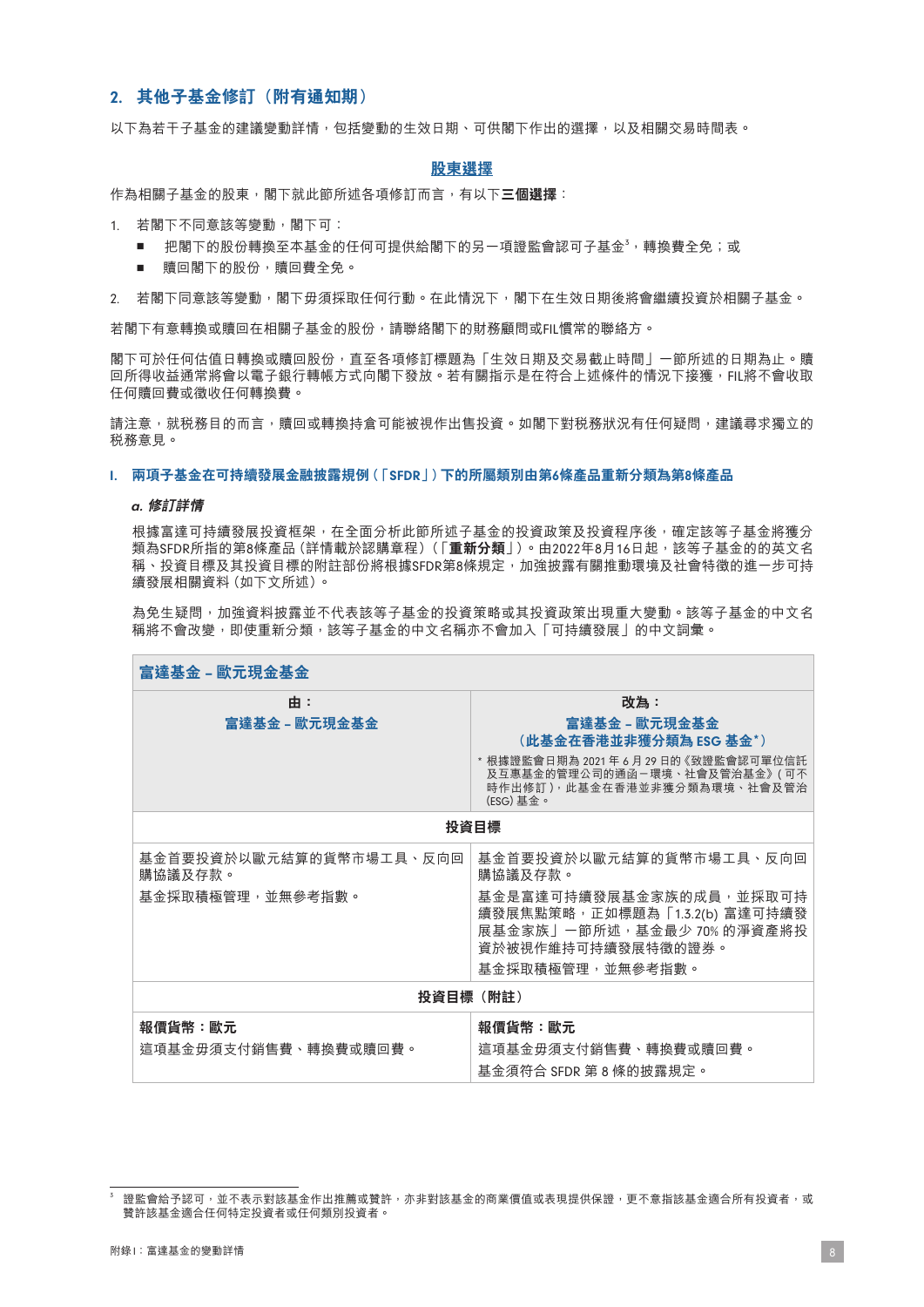#### **風險因素**

債券及其他債務工具;集中股票/發行機構投資;歐 元區風險;有抵押及/或證券化債務工具;衍生工具 /交易對手的一般風險;特定衍生工具;現金基金; 可持續發展投資;回購和反向回購協議。

債券及其他債務工具;集中股票/發行機構投資;歐 元區風險;有抵押及/或證券化債務工具;衍生工具 /交易對手的一般風險;特定衍生工具;現金基金; 可持續發展投資;回購和反向回購協議。

# **股份類別變動**

不適用

| 富達基金 - 美元現金基金                                                                                |                                                                                                                                                                      |  |
|----------------------------------------------------------------------------------------------|----------------------------------------------------------------------------------------------------------------------------------------------------------------------|--|
| 由:<br>富達基金 – 美元現金基金                                                                          | 改為:<br>富達基金 - 美元現金基金<br>(此基金在香港並非獲分類為 ESG 基金*)<br>* 根據證監會日期為 2021年6月 29日的《致證監會認可單位信託<br>及互惠基金的管理公司的通函-環境、社會及管治基金》(可不<br>時作出修訂),此基金在香港並非獲分類為環境、社會及管治<br>(ESG) 基金。     |  |
|                                                                                              | 投資目標                                                                                                                                                                 |  |
| 基金首要投資於以美元結算的貨幣市場工具、反向回<br>購協議及存款。<br>基金採取積極管理,並無參考指數。                                       | 基金首要投資於以美元結算的貨幣市場工具、反向回<br>購協議及存款。<br>基金是富達可持續發展基金家族的成員,並採取可持<br>續發展焦點策略,正如標題為「1.3.2(b) 富達可持續發<br>展基金家族」一節所述,基金最少70%的淨資產將投<br>資於被視作維持可持續發展特徵的證券。<br>基金採取積極管理,並無參考指數。 |  |
| 投資目標 (附註)                                                                                    |                                                                                                                                                                      |  |
| <b>報價貨幣:美元</b><br>這項基金毋須支付銷售費、轉換費或贖回費。                                                       | <b>報價貨幣:美元</b><br>這項基金毋須支付銷售費、轉換費或贖回費。<br>基金須符合 SFDR 第8條的披露規定。                                                                                                       |  |
| 風險因素                                                                                         |                                                                                                                                                                      |  |
| 債券及其他債務工具;集中股票/發行機構投資;有<br>抵押及/或證券化債務工具;衍生工具/交易對手一<br>般風險;特定衍生工具;現金基金;可持續發展投資;<br>回購和反向回購協議。 | 債券及其他債務工具;集中股票/發行機構投資;有<br>抵押及/或證券化債務工具;衍生工具/交易對手一<br>般風險;特定衍生工具;現金基金;可持續發展投資;<br>回購和反向回購協議。                                                                         |  |
| 股份類別變動                                                                                       |                                                                                                                                                                      |  |
| 不滴用                                                                                          |                                                                                                                                                                      |  |

#### b. **生效日期及交易截止時間**

上述變動將於2022年8月16日或董事會可能決定的較後日期生效。

由本通告日期起,閣下可於任何估值日免費贖回或轉換閣下的股份,直至2022年8月15日閣下慣常的交易截止時 間或香港時間下午5時<sup>4</sup>(「**交易要求截止時間**」)為止,而有關交易將按下一次計算的每股資產淨值處理。這段在 上述生效日期之前免費贖回或轉換股份的期間,由本通告日期起計至少須有一個月。為免生疑問,閣下在交易 要求截止時間後,仍可按照認購章程所載列的贖回或轉換程序(視乎情況而定)隨時贖回或轉換閣下的股份。

<sup>4</sup> 若透過分銷商買賣股份,交易程序及/或截止時間可能有所不同。請注意,部份分銷商或其他中介商可能會酌情收取額外的費用(例如 者是是分别的交叉版協 (大汤出力数/或做正称同:1,8,17,7,11, 1,7,2,6、作份分别的数(10-7,11。)<br>轉換或交易費)或開支。詳情請向閣下的財務顧問查詢,或與閣下慣常進行交易的分銷商/中介商聯絡。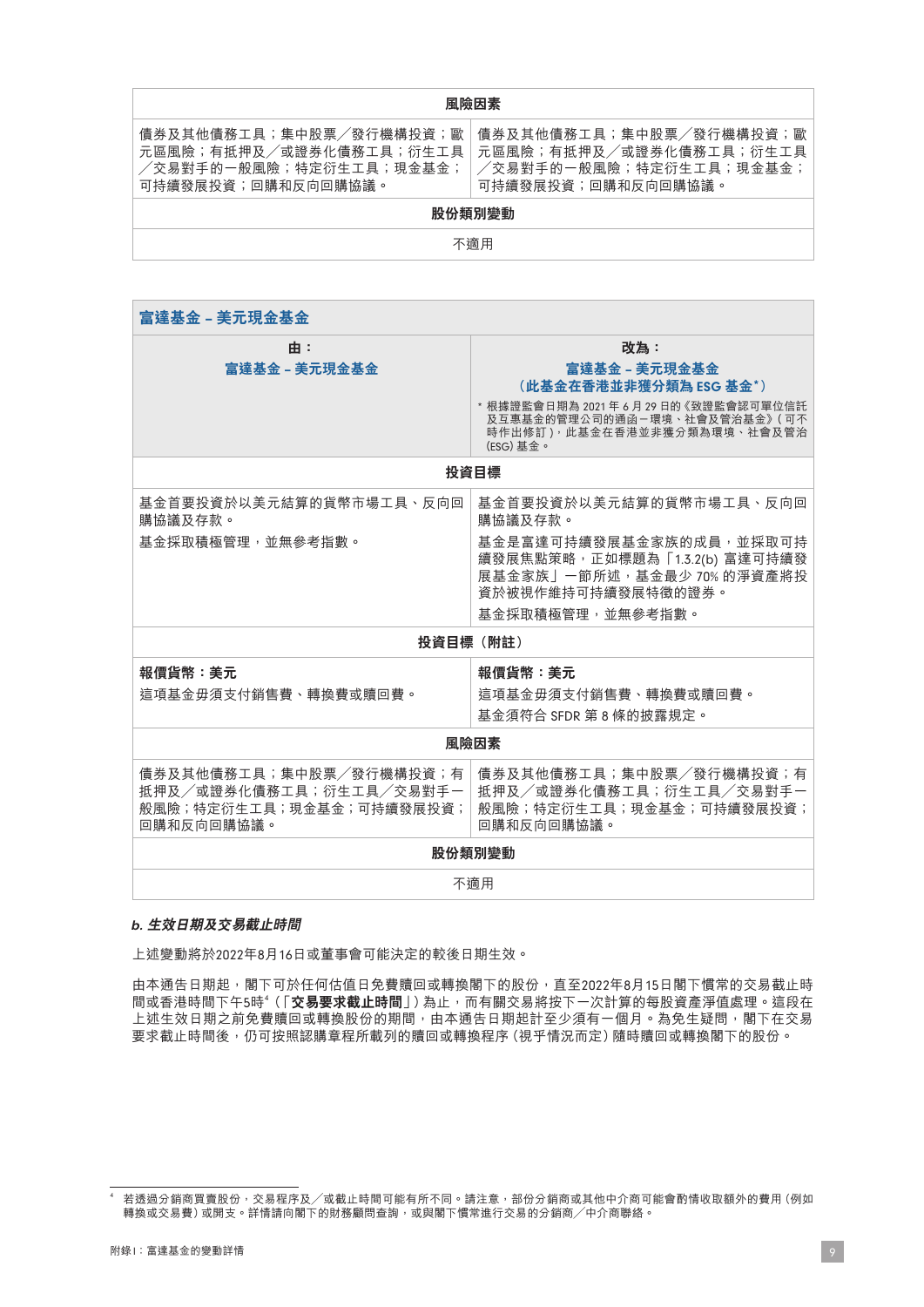#### II. **修訂若干子基金的投資目標及其投資於中國的投資限額**

#### a. **修訂詳情**

下列各項子基金的投資目標將作出更新,以反映該等子基金有權把少於30%的總資產淨值直接及/或間接投資於 中國A股及B股或中國境內定息證券。相關子基金將新增一些資料披露,詳情如下:

| 基金                  | 投資目標                                                                                                                                                                                  | 附註                                                                                                                                                              |
|---------------------|---------------------------------------------------------------------------------------------------------------------------------------------------------------------------------------|-----------------------------------------------------------------------------------------------------------------------------------------------------------------|
| 富達基金 - 亞太股息基金       | 基金可把其淨資產直接投資於中國<br>A 股及 B 股。                                                                                                                                                          | 基金可透過富達基金 (香港) 有限公司<br>的 QFI 地位, 及/或透過按照現行法例<br>及法規令基金可獲得的任何准許投資方<br>法 (包括透過滬深港通或任何其他合資<br>格的投資方法),直接投資於中國A股。<br>基金將可把合共少於 30% 的淨資產直<br>接及/或間接投資於中國境內A股及<br>B股。 |
| 富達基金 - 亞洲小型公司<br>基金 | 基金可把其淨資產直接投資於中國<br>A 股及 B 股。                                                                                                                                                          | 基金可透過富達基金 (香港) 有限公司<br>的 QFI 地位,及/或透過按照現行法例<br>及法規令基金可獲得的任何准許投資方<br>法 (包括透過滬深港通或任何其他合資<br>格的投資方法),直接投資於中國A股。<br>基金將可把合共少於30%的淨資產直<br>接及/或間接投資於中國境內 A 股及<br>B股。  |
| 富達基金 – 靈活債券基金       | 基金可把其淨資產直接投資於在任<br>何中國的合資格市場上市或交易的<br>中國境內定息證券。<br>投資組合詳情:<br>中國境內定息證券是在任何中國的<br>合資格市場上市或交易,並由不同<br>的發行機構所發行, 例如政府、 <b>半</b><br>政府、銀行、金融機構或其他在中<br>國成立或註冊成立的企業實體,或<br>在中國進行商業活動的企業實體。 | 基金可透過富達基金 (香港) 有限公司<br>的 QFI 地位, 直接投資於在任何中國的<br>合資格市場上市或交易的中國境內定息<br>證券。基金將可把合共少於30%的淨<br>資產直接及/或間接投資於中國境內定<br>息證券。                                             |

上述更新旨在增強該等子基金的管理方式,有關變動是因應投資經理認為合適的最新投資機會而作出。

事實上,在中國政府的大力推動下,中國境內資本市場持續開放。透過債券通、滬深港通、中國銀行同業債券 市場(CIBM)及其他可用投資工具,使國際投資者更容易進入中國境內市場,而中國境內市場亦成為全球資產配 置的必然之選。中國股票及債券被逐步納入多個指數,包括 MSCI 及彭博等全球指數提供機構的指數。隨著中國 資產在全球投資組合內的重要性日增,現擬提高若干富達策略的現有投資限額。

雖然上述投資目標的變動將不會改變相關子基金的整體風險類別, 但投資者亦須注意與投資於中國 A 股及 B 股 或中國境內定息證券相關的風險,詳情載列於認購章程。

#### b. **生效日期及交易截止時間**

上述變動將於 2022 年 7月14 日生效。

由本通告日期起,閣下可於任何估值日免費贖回或轉出閣下的股份,直至 2022 年 7 月 13 日閣下慣常的交易截止 時間或香港時間下午5時<sup>5</sup>(「**交易要求截止時間**」 ) 為止,而有關交易將按下一次計算的每股資產淨值處理。這 段在上述生效日期之前免費贖回或轉換股份的期間,由本通告日期起計至少須有一個月。為免生疑問,閣下在 交易要求截止時間後,仍可按照認購章程所載列的贖回或轉換程序(視乎情況而定)隨時贖回或轉換閣下的股份。

<sup>5</sup> 若透過分銷商買賣股份,交易程序及/或截止時間可能有所不同。請注意,部份分銷商或其他中介商可能會酌情收取額外的費用(例如 轉換或交易費)或開支。詳情請向閣下的財務顧問查詢,或與閣下慣常進行交易的分銷商/中介商聯絡。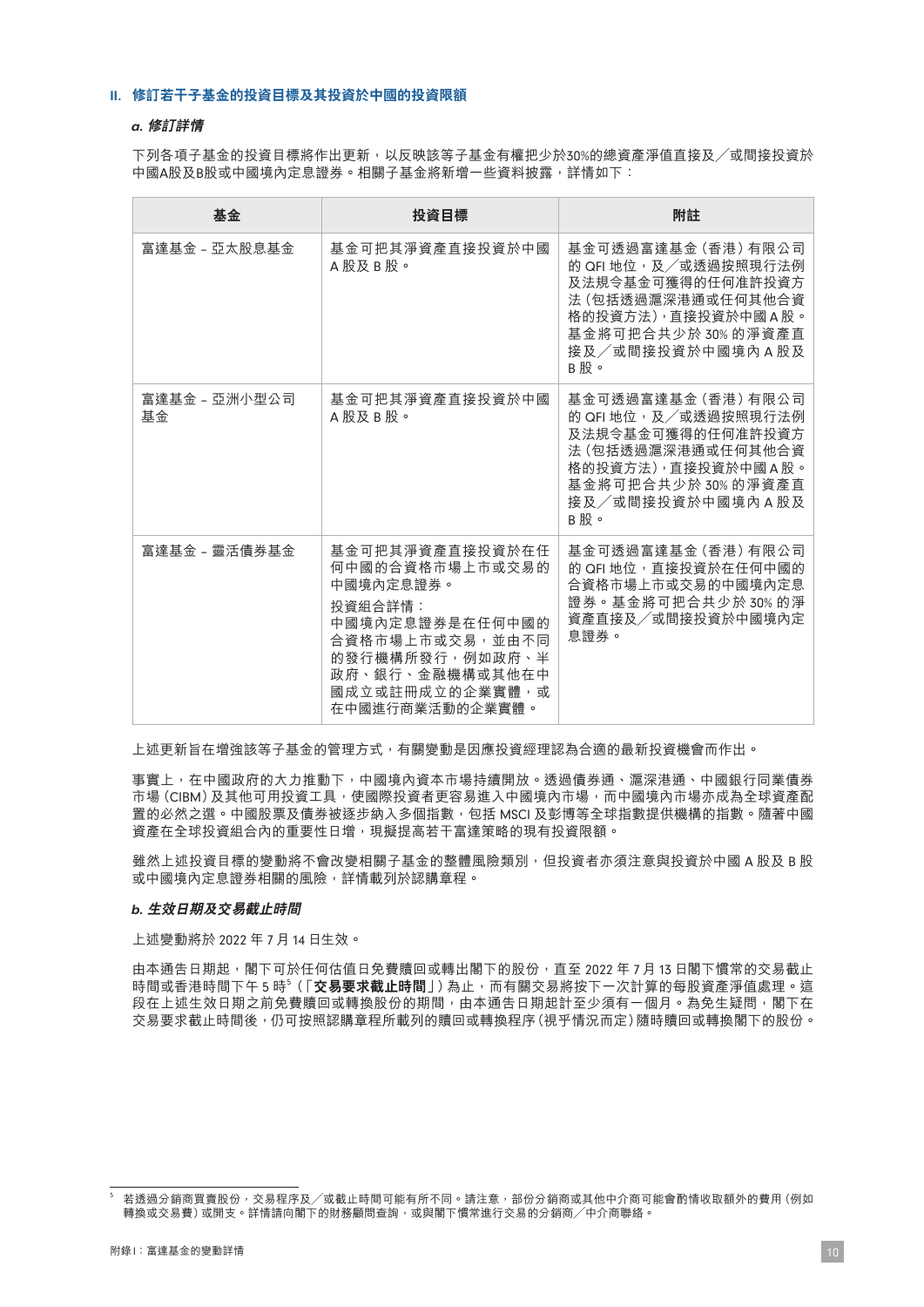#### III. **調高若干多元資產子基金的投資限額**

#### a. **修訂詳情**

下列子基金的投資目標將如下所示作出更新,反映適用於若干投資項目的限制作出修訂,以滿足客戶不斷改變 的需求,旨在為客戶帶來卓越的投資成果。

| 中國境內證券(中國 A 股和 B 股及定息證券) |            |                        |
|--------------------------|------------|------------------------|
| 基金名稱                     | 現有最高投資比重 * | 新的最高投資比重<br>(直接及/或間接)* |
| 富達基金 - 歐洲多元收益基金          | 不滴用        | 少於 10%                 |
| 富達基金 - 環球多元收益基金          | 不滴用        | 少於 20%                 |
| 富達基金 - 大中華多元資產增長及收益基金    | 最高 60%     | 最高 75%                 |

\* 佔子基金的淨資產。

| 其他資產   |                       |           |
|--------|-----------------------|-----------|
| 資產種類   | 富達基金 – 大中華多元資產增長及收益基金 |           |
|        | 現有最高投資比重 *            | 新的最高投資比重* |
| 高收益債券  | 最高 50%                | 最高 75%    |
| 投資級別債券 | 最高 40%                | 最高 75%    |
| 商品     | 最高 10%                | 最高 30%    |
| 房地產    | 最高 15%                | 最高 30%    |
| 股票     | 最高 80%                | 最高 80%    |

\* 佔子基金的淨資產。

上述若干子基金的投資目標內附註一欄將作出更新,以反映適用於中國境內證券投資的限制作出修訂。

鑑於富達基金–大中華多元資產增長及收益基金調高對高收益債券、商品及房地產的投資限額,故其將須承受 一些增加的風險,包括與「未達投資級別/未獲評級證券及高收益債務工具」、「商品」及「房地產相關」(包 括「房地產投資信託基金(「REIT」)」)相關的風險。與較高評級/收益率較低的債務證券比較,未達投資級別 債務證券或未獲評級證券一般須承受較低流動性、較大波幅,以及較高的違約及損失本金和利息的風險。「商 品」方面,投資於商品涉及有別於股票等較傳統資產類別的額外風險,並可能導致基金須承受高於該類投資的 波幅。「房地產相關」風險包括投資於REIT的風險,有關投資一般流動性較低,而流動性有限可能會影響REIT 在若干情況下更改其投資組合或變現部份資產的能力。有關該等風險因素的詳情,請參閱認購章程。

除本通告所披露的變動之外,該等子基金的實際運作及/或管理方式將不會出現其他改變。

此外,在作出有關變動後,管理該等子基金的收費水平將維持不變。

#### b. **生效日期及交易截止時間**

上述變動將於 2022 年 7月14 日生效。

由本通告日期起,閣下可於任何估值日免費贖回或轉出閣下的股份,直至 2022 年 7 月 13 日閣下慣常的交易截止 時間或香港時間下午5時<sup>6</sup>(「**交易要求截止時間**」 ) 為止,而有關交易將按下一次計算的每股資產淨值處理。這 段在上述生效日期之前免費贖回或轉換股份的期間,由本通告日期起計至少須有一個月。為免生疑問,閣下在 交易要求截止時間後,仍可按照認購章程所載列的贖回或轉換程序(視乎情況而定)隨時贖回或轉換閣下的股份。

<sup>6</sup> 若透過分銷商買賣股份,交易程序及/或截止時間可能有所不同。請注意,部份分銷商或其他中介商可能會酌情收取額外的費用(例如 轉換或交易費)或開支。詳情請向閣下的財務顧問查詢,或與閣下慣常進行交易的分銷商/中介商聯絡。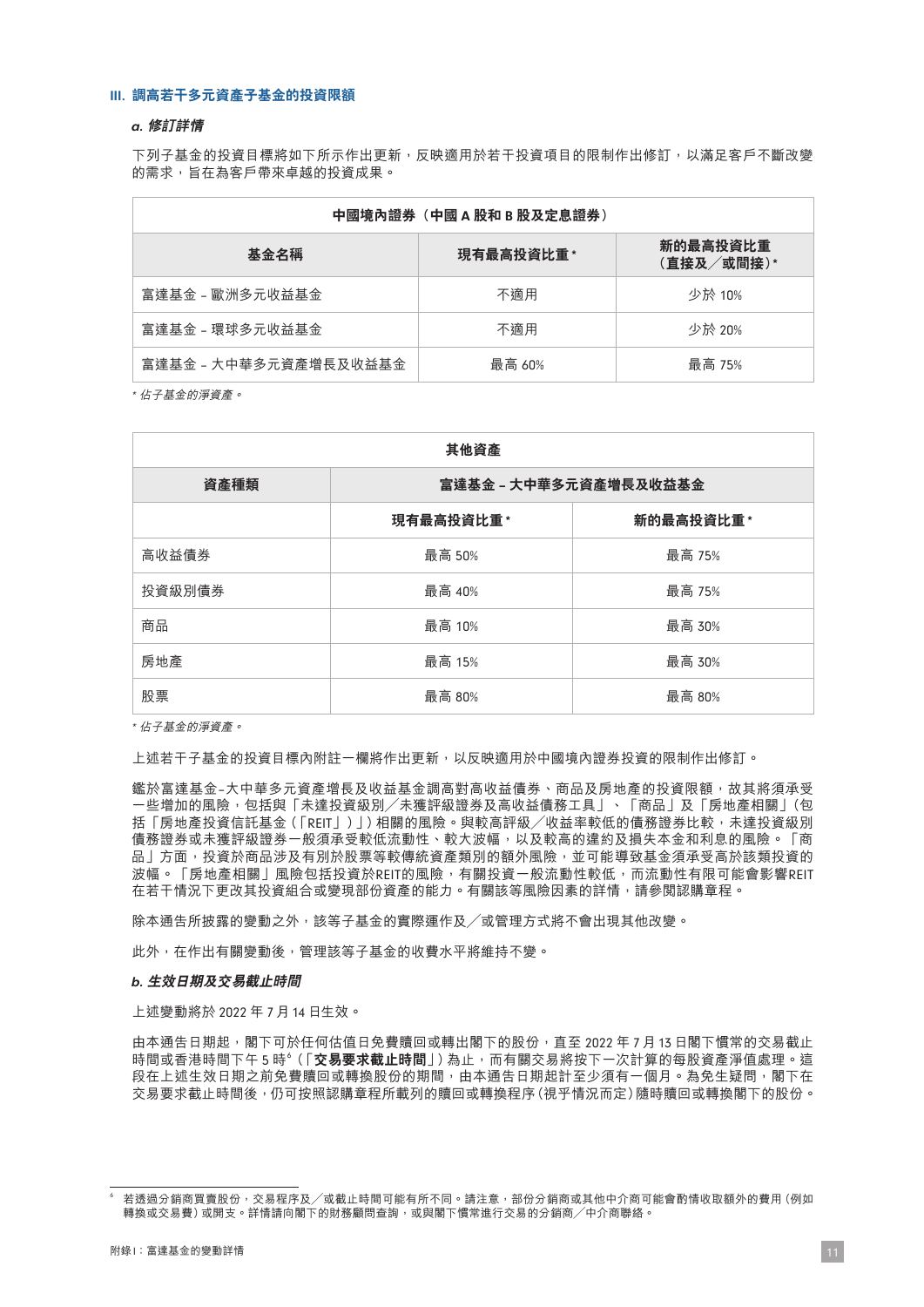#### IV. **富達基金** – **中國人民幣債券基金的變動**

#### a. **修訂詳情**

由2022年11月14日起,富達基金–中國人民幣債券基金的投資目標將作出更新,以反映該子基金旨在透過投資於 以人民幣計值的債務、貨幣市場證券,以及現金及/或現金等值(其中包括定期存款),以在長遠取得最大總回 報。為免生疑問,有關變動僅為加強描述投資目標,並不代表該子基金現有的投資目標及策略或風險類別出現 重大變動。

基於該子基金的貨幣投資,其報價貨幣將由美元修改為離岸人民幣(CNH)。由於子基金根據其投資目標及策略 將投資於以人民幣計值的投資項目,因此該子基金的報價貨幣由美元轉為CNH將較為合適。

子基金報價貨幣的變動將不會改變該子基金的整體風險類別。

除本通告所披露的變動之外,該子基金的實際運作及/或管理方式將不會出現其他改變。

此外,在作出有關變動後,該子基金的收費水平將維持不變。

#### b. **生效日期及交易截止時間**

上述變動將於 2022 年11 月14 日生效。

就運作目的而言,並為確保該子基金更改報價貨幣的流程順利進行,在上述生效日期之前一個營業日將不再接 受或處理該子基金的認購及轉換要求(「**暫停認購及轉入期間**」)。在暫停認購及轉入期間接獲有關本子基金的任 何認購及轉換要求將一概不會受理。

由本通告日期起,閣下可於任何估值日免費贖回或轉出閣下的股份,直至2022年11月11日閣下慣常的交易截止 時間或香港時間下午5時<sup>7</sup>(「**交易要求截止時間**」 ) 為止,而有關交易將按下一次計算的每股資產淨值處理。這段 在上述生效日期之前免費贖回或轉換股份的期間,由本通告日期起計至少須有一個月。為免生疑問,閣下在交 易要求截止時間後,仍可按照認購章程所載列的贖回或轉換程序(視乎情況而定)隨時贖回或轉換閣下的股份。

#### 3. **其他子基金修訂(不附通知期)**

#### I. **若干子基金更改名稱**

為保持一致性,由 2022 年 7 月 14 日起,下列子基金將更改名稱,以更妥善反映其現時的管理方式。

| 現時名稱          | 新名稱            |
|---------------|----------------|
| 富達基金 - 日本領先基金 | 富達基金 - 日本價值型基金 |
| 富達基金 - 日本進取基金 | 富達基金 - 日本增長基金  |

為免生疑問,上述更改名稱並不代表該等子基金的投資策略或其投資政策出現重大變動。

#### II. **若干子基金更換參考指數/參考指數更改名稱**

由 2022 年 7月14 日起,下列子基金將更換其參考指數,以更妥善反映該等子基金各自運作所涉及的市場。

| 基金             | 由                                                                                          | 改為                                                 |  |
|----------------|--------------------------------------------------------------------------------------------|----------------------------------------------------|--|
| 富達基金 – 泰國基金    | Bangkok SET Capped 指數                                                                      | Solactive GBS Thailand Investable<br>Universe 指數   |  |
| 富達基金 - 亞洲高收益基金 | ICE BofA Asian Dollar High Yield<br>Corporate (Level 4 20% Lvl4 Cap,<br>3% Constrained) 指數 | J.P. Morgan Asia Credit<br>Non-Investment Grade 指數 |  |
| 富達基金 – 新興亞洲基金  | MSCI Emerging Asia Composite 指數                                                            | MSCI Emerging Markets Asia 指數                      |  |

為免生疑問,上述更新並不代表該等子基金的投資策略或其投資政策出現重大變動。

就富達基金 – 泰國基金而言,作出更新的目的僅為更妥善反映子基金的管理方式。事實上,對比當地證券交易 所指數, Solactive指數採用的指數建構方法與MSCI及FTSF等指數更為相似。作為全球指數系列的一部份並採用 同樣方法,就此而言,該指數更適合投資者。

<sup>7</sup> 若透過分銷商買賣股份,交易程序及/或截止時間可能有所不同。請注意,部份分銷商或其他中介商可能會酌情收取額外的費用(例如 轉換或交易費)或開支。詳情請向閣下的財務顧問查詢,或與閣下慣常進行交易的分銷商/中介商聯絡。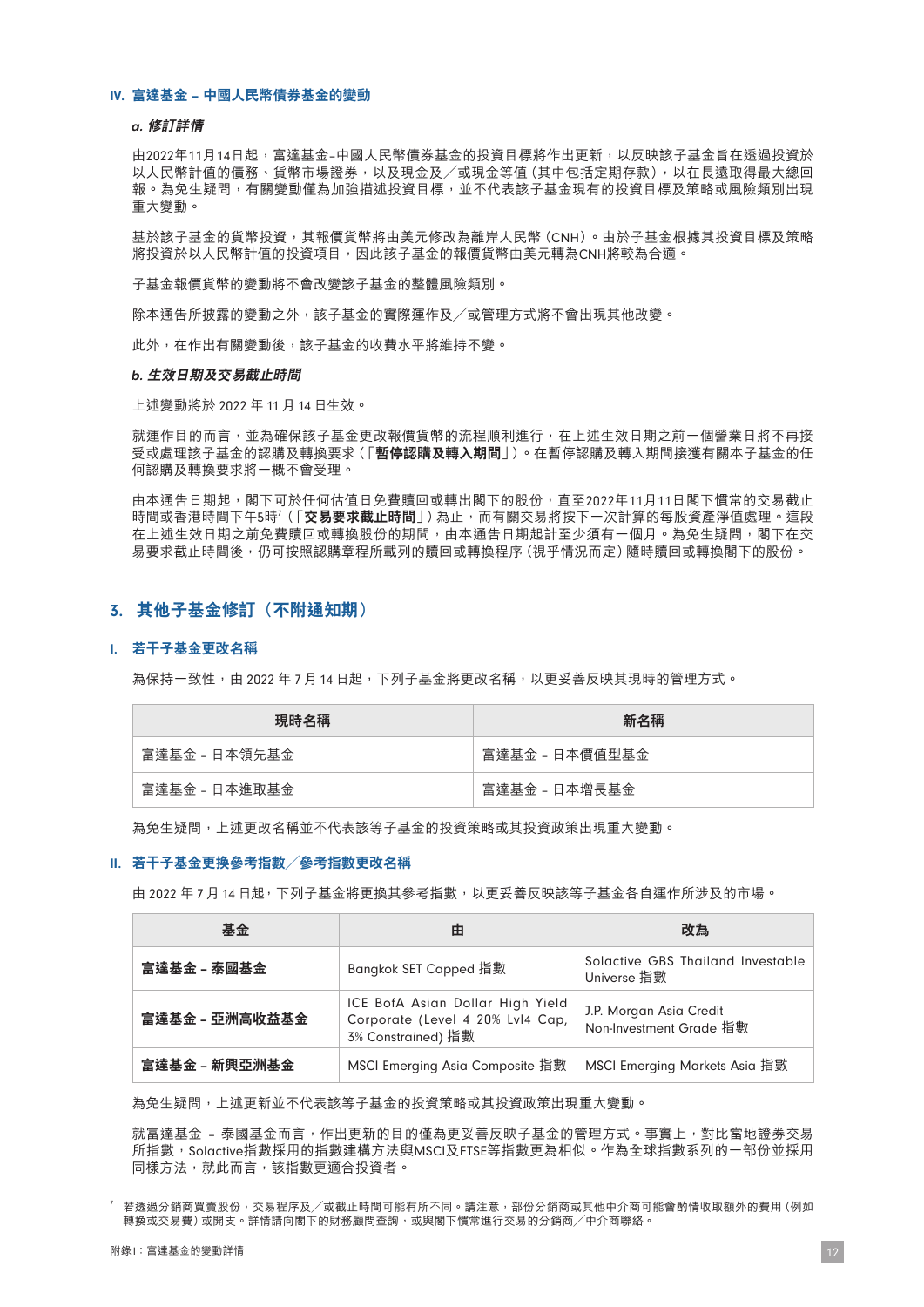就富達基金 – 亞洲高收益基金而言,作出更新的目的是更妥善反映子基金的收益目標,或其按評級、行業或國 家劃分的投資配置。由於現有指數並不包括未獲評級及主權債券,因此亦不能反映當前市場。

就富達基金 - 新興亞洲基金而言,在重新考慮兩項指數之間的差異後,現確定應以標準指數MSCI Emerging Markets Asia指數作為子基金的「參考指數」,而非綜合指數MSCI Emerging Asia Composite指數,因為前者可以 更妥善反映該子基金運作所涉及的市場。

另外,基於相關指數進行品牌重塑,富達基金 - 環球通脹連繫債券基金的指數名稱已由「Bloomberg Barclays World Government Inflation-Linked 1 to 10 Year 指數」改為「Bloomberg World Government Inflation-Linked 1 to 10 Year 指數」;而富達基金 - 環球債券基金的指數名稱,以及作為富達基金 - 環球多元動力基金的綜合指數成 份之一的指數名稱,已由「Bloomberg Barclays Global Aggregate 指數」改為「Bloomberg Global Aggregate 指數」。

#### III. **有關投資於受壓證券的更新**

#### a. **修訂詳情**

由 2022 年 7 月 14 日起,認購章程將作出修訂,以反映下列子基金可投資於符合「受壓證券」資格的證券,最高 以其資產的 10% 為限,或不顯著的預期投資比重。

| 子基金對受壓證券的投資比重<br>預期並不顯著      | 子基金對受壓證券的投資比重<br>以其資產的 10% 為限 |
|------------------------------|-------------------------------|
| 富達基金 - 歐元債券基金                | 富達基金 - 亞太策略收益基金               |
| 富達基金 - 歐元企業債券基金              | 富達基金 - 亞洲倩券基金                 |
| 富達基金 - 歐元短期倩券基金              | 富達基金 - 亞洲高收益基金                |
| 富達基金 - 環球債券基金                | 富達基金 - 中國高收益基金                |
| 富達基金 - 環球通脹連繫倩券基金            | 富達基金 - 中國人民幣債券基金              |
| 富達基金 - 環球短期債券基金              | 富達基金 - 新興市場企業倩券基金             |
| 富達基金 - 富達目標 ™ 2025 ( 歐元 ) 基金 | 富達基金 - 新興市場倩券基金               |
| 富達基金 - 富達目標 ™ 2030 ( 歐元 ) 基金 | 富達基金 – 歐洲高收益基金                |
| 富達基金 - 美元債券基金                | 富達基金 - 歐洲多元收益基金               |
|                              | 富達基金 - 靈活債券基金                 |
|                              | 富達基金 - 環球收益基金                 |
|                              | 富達基金 - 環球多元動力基金               |
|                              | 富達基金 - 環球多元收益基金               |
|                              | 富達基金 - 大中華多元資產增長及收益基金         |
|                              | 富達基金 - 可持續發展多元收益基金            |
|                              | 富達基金 - 可持續發展策略債券基金            |
|                              | 富達基金 - 美元高收益基金                |

就此而言,認購章程將作出更新,以包括「受壓證券」的定義,並將描述該等子基金投資於這個資產類別時可 能涉及的風險。

有關受壓證券的完整資料,請參閱認購章程。

為免生疑問,加強有關受壓證券的披露並不代表該等子基金的投資策略或其各自的投資政策出現重大變動。

#### IV. **修訂富達基金** – **新興亞洲基金的投資目標**

富達基金 - 新興亞洲基金的投資目標將作出修訂,在界定被視作新興市場的國家時,刪除有關「 MSCI Emerging Markets Asia 指數」的提述,以符合歐洲證券及市場管理局 (ESMA) 規例的規定,即子基金的投資目標內僅可包 含一項基準的提述。

為免生疑問,該等變動並不代表子基金的投資目標或其投資政策出現重大變動,對手基金的投資組合亦不會造 成任何重大影響。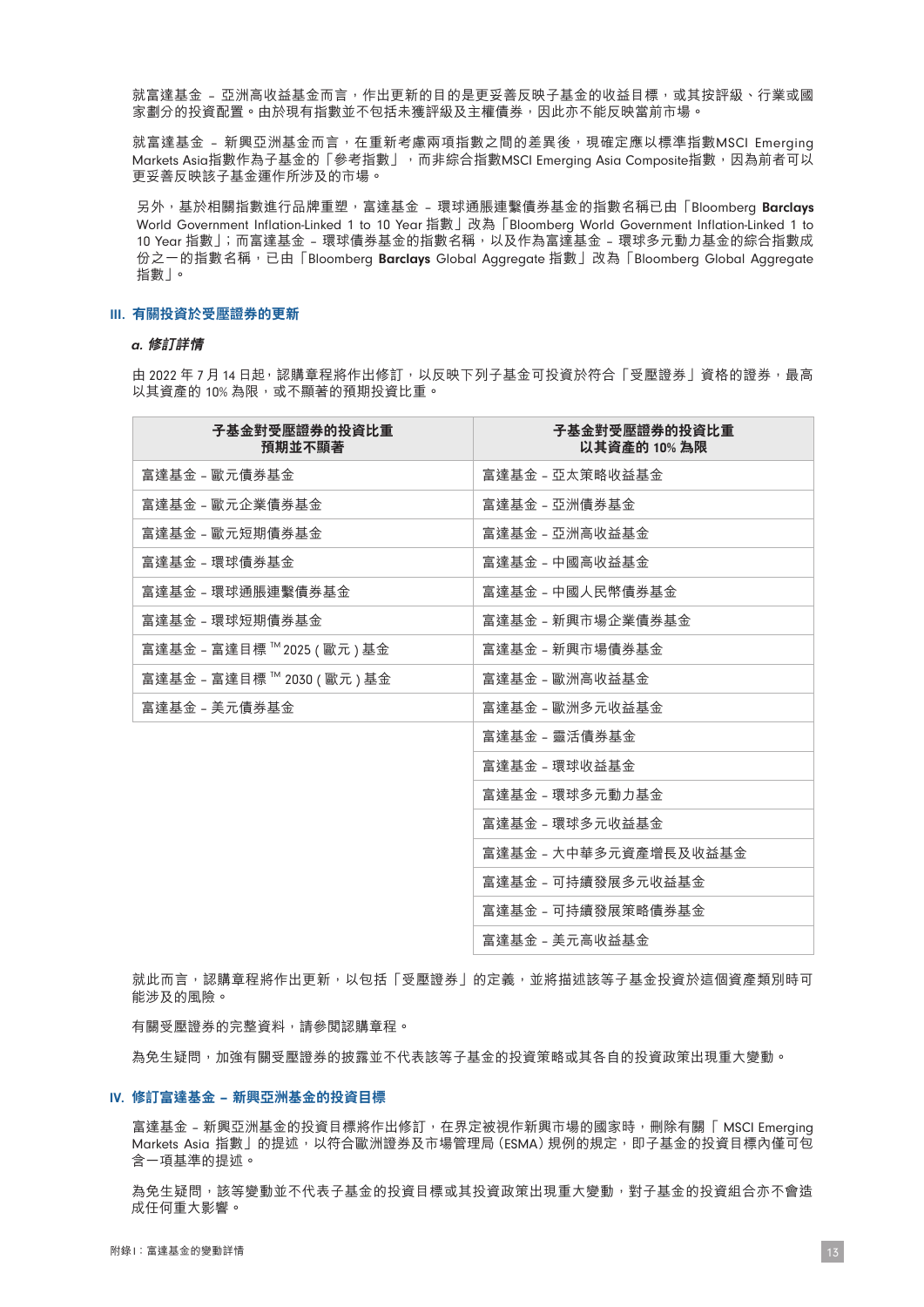#### V. **使用**CFD**的最高及預期水平變動**

如下表所顯示,下列子基金使用差價合約(「CFD」)的最高及預期總資產淨值百分率將作出修訂:

| 基金名稱            | 現時最高水平 | 現時預期水平<br>( 佔總資產淨值 %)  ( 佔總資產淨值 %)  ( 佔總資產淨值 %)  ( 佔總資產淨值 %) | 新訂最高水平 | 新訂預期水平 |
|-----------------|--------|--------------------------------------------------------------|--------|--------|
| 富達基金 - 美國基金     | 50     | 10                                                           | 5      | ۵      |
| 富達基金 - 亞洲特別機會基金 | 50     | 10                                                           | 5      | 0      |
| 富達基金 - 中國焦點基金   | 50     | 10                                                           | 5      | 0      |
| 富達基金 - 環球股息基金   | 50     | 10                                                           | 5      | 0      |
| 富達基金 - 大中華基金    | 50     | 10                                                           | 5      | ۵      |

#### VI. **更新有關投資顧問的安排**

由2022年9月1日起,富達基金的現有投資顧問FILUX將更新其管理子基金的安排,除了透過其位於意大利及德國 的分公司外,也會透過其都柏林分公司進行投資組合管理活動。

目前,該等子基金的管理是透過投資管理授權安排進行,由管理公司把投資管理職責轉授予投資經理,並將進 一步轉授予投資顧問名單內所列的一個或多個實體。有關這項安排的詳情及投資顧問實體名單,請參閱認購章 程第四部份「投資經理」一節。

在過去六個月或十二個月管理每項基金全部或部份資產的所有實體的詳情將刊載於年度及半年度財務報告。

#### VII. **雜項更新/修訂**

以下為其他亦將作出的變動:

- (a) 加入「新興市場」及「重大投資比重」的釋義;
- (b) 加強認購章程1.3「可持續發展投資」一節的資料披露,包括:
	- (i) 在1.3.2(a)「富達可持續發展投資框架」部份,加入有關環境及社會特徵的披露,以顯示每項基金將持續 考慮有關特徵,以及富達的基本因素分析師負責分析該等特徵,述透過富達可持續發展評級進行評級;
	- (ii) 在1.3.2(b)「富達可持續發展基金家族」部份,加入有關載列適用於每項基金的額外負面篩選清單的網址 之提述、加入有關環境及社會特徵的披露,以顯示每項基金將持續考慮有關特徵,而涉及該等特徵的爭 議事項會被定期監察,以及富達的基本因素分析師負責分析該等特徵,並透過富達可持續發展評級進行 評級;該等基金奉行富達可持續發展基金家族框架,以致力推動有關特徵。

透過作出上述1.3.2 (α) 或 1.3.2 (b)的提述,相關基金在其各自的投資目標內作出的可持續發展投資披露可相 應簡化;

- (c) 更新有關「QFI」地位的提述,並移除有關深交所「中小企業板」的提述;
- (d) 更新各種風險披露,其中包括「人民幣貨幣及匯兌風險」、「中國大陸稅務風險」及「CIBM的相關風險」;
- (e) 略為更新富達基金 可持續發展消費品牌基金及富達基金 可持續發展水資源及環保處理基金有關挑選投資 的以下披露,刪除「以該指數為代表的」及「(就有關計算目的而言)」,因為其各自的指數並非用作計算各 基金投資範圍之目的,而投資範圍將由於基金會根據發行機構的ESG特徵進行剔除而縮減: 「在挑選投資時,由於基金會根據發行機構的ESG特徵進行剔除,<del>以該指數為代表的</del>基金投資範圍<del>(就有關計</del>

<del>算目的而言)</del>將會縮減最少20%。」;

- (f) 更新外匯交易的「貨幣」及「有關收費及開支的一般資料」;
- (g) 更新毛里求斯附屬公司的董事會成員資料;
- (h) 更新載列於認購章程附錄I的「特定司法管轄區的銷售限制」;
- (i) 更新載列於認購章程附錄II的「股份類別名單」;及
- (j) 其他相應修訂及雜項更新、起草和編輯修訂。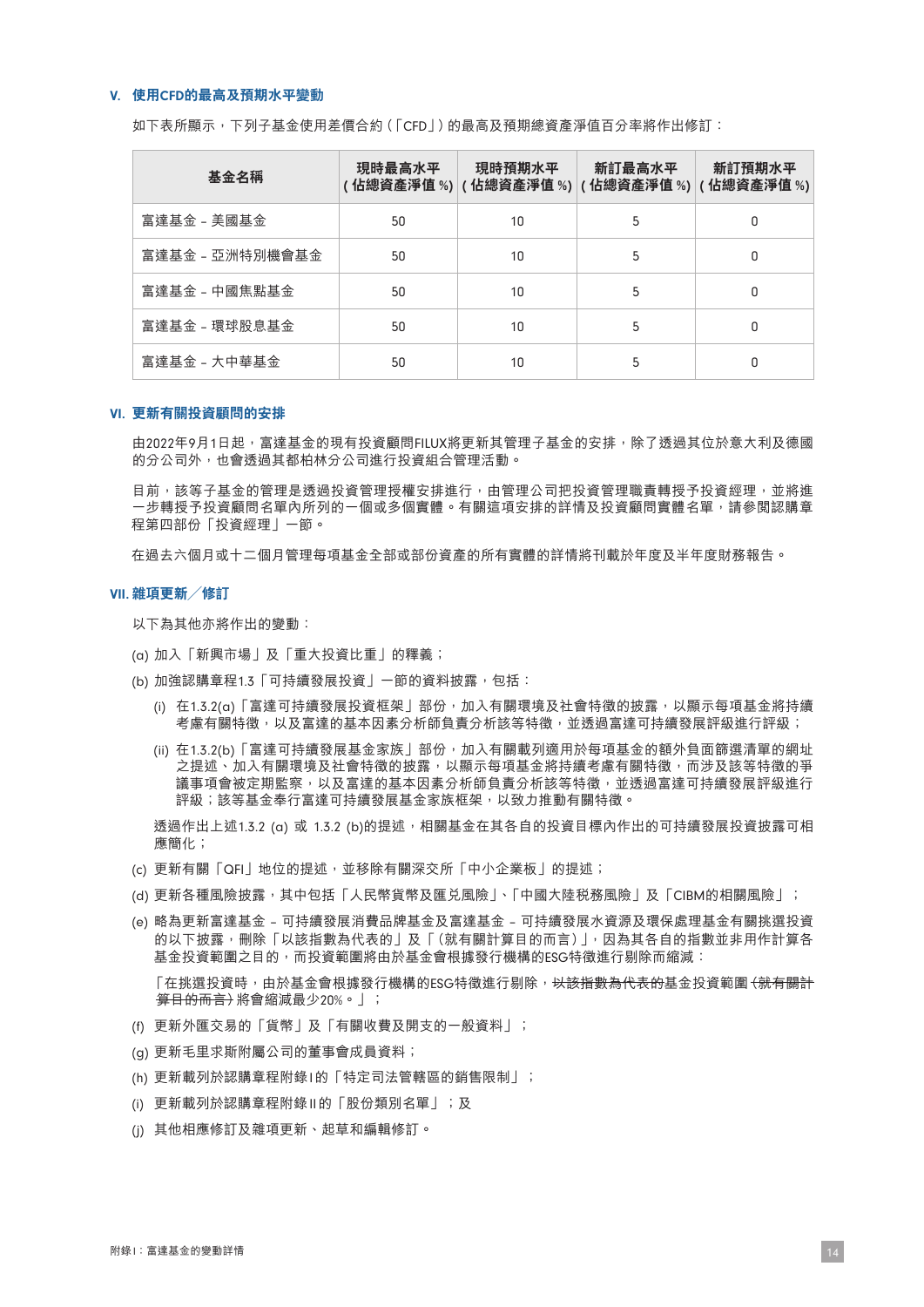**附錄** II**:**2022**年**6**月**13**日股東通告相關之 富達可持續發展投資及富達可持續發展基金家族框架摘要**